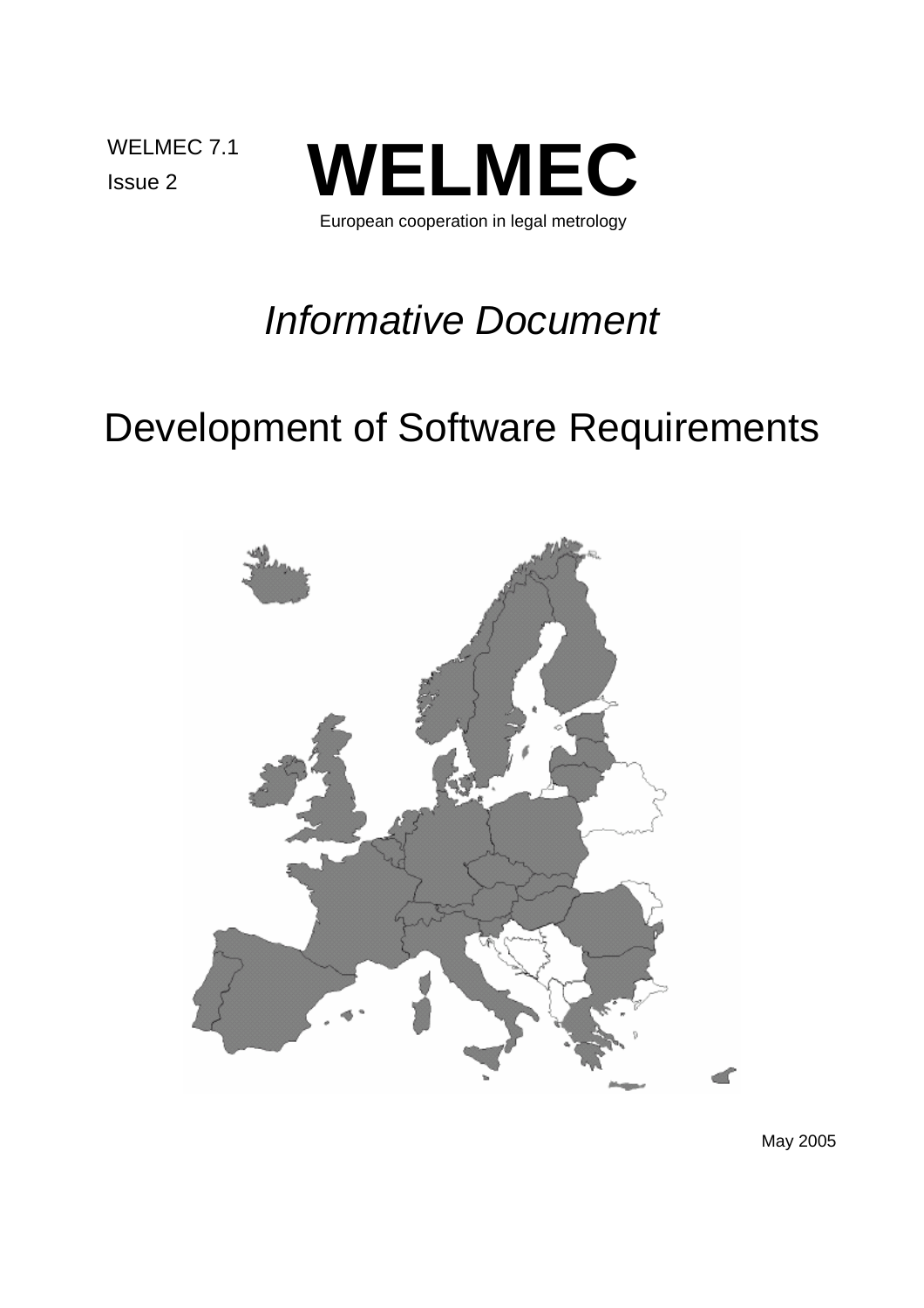

European cooperation in legal metrology

 WELMEC is a cooperation between the legal metrology authorities of the Member States of the European Union and EFTA. This document provides background information to the WELMEC Guide 7.2 "Software Guide (Measuring Instruments Directive 2004/22/EC)". The latter is one of a number of Guides published by WELMEC to provide guidance to manufacturers of measuring instruments and to Notified Bodies responsible for conformity assessment of their products. The Guides are purely advisory and do not themselves impose any restrictions or additional technical requirements beyond those contained in relevant EC Directives. Alternative approaches may be acceptable, but the guidance provided in this document represents the considered view of WELMEC as to the best practice to be followed.

Published by: WELMEC Secretariat **BFV** Arltgasse 35 A-1160 Vienna Austria

Tel: +43 1 21176 3608 Fax: +43 1 49 20 875

E-mail: welmec@metrologie.at Website: www.welmec.org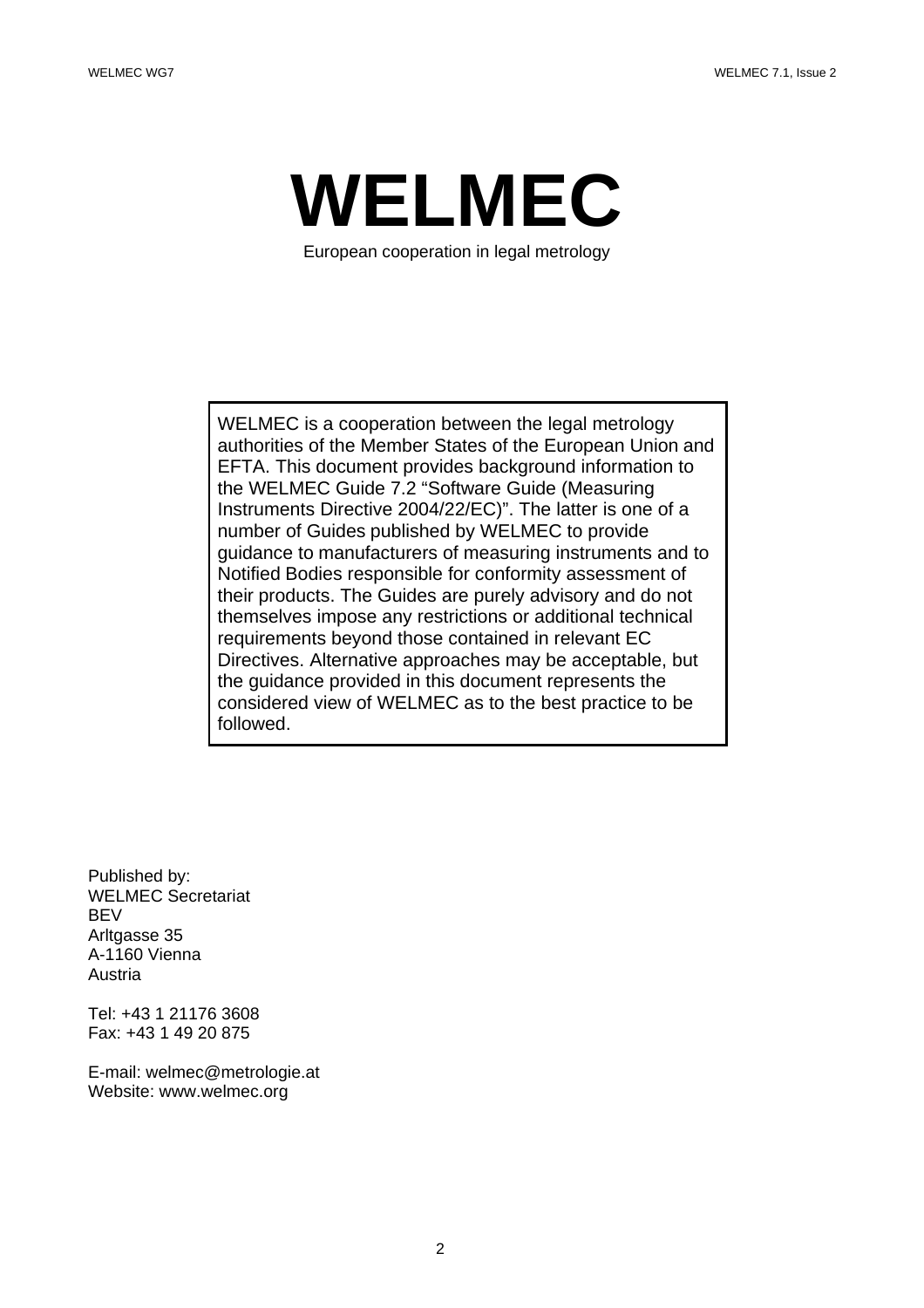# **INFORMATIVE DOCUMENT (SUPPORTING WELMEC 7.2) SOFTWARE EXAMINATION BASED ON THE MEASURING INSTRUMENTS DIRECTIVE**

## **CONTENTS**

|              |              | <b>Foreword</b>                                                                     | 5        |  |
|--------------|--------------|-------------------------------------------------------------------------------------|----------|--|
| 1            | Introduction |                                                                                     |          |  |
|              | 1.1          | <b>Background and Scope</b>                                                         | 6        |  |
|              | 1.2          | Conception                                                                          | 6        |  |
| $\mathbf{2}$ |              | <b>Terminology</b>                                                                  | 8        |  |
|              | 2.1          | Program code                                                                        | 8        |  |
|              | 2.2          | <b>Legally Relevant Software</b>                                                    | 8        |  |
|              | 2.3          | <b>Changes of Software</b>                                                          | 10       |  |
|              |              | 2.3.1 Unintentional changes                                                         | 10       |  |
|              |              | 2.3.2 Intentional changes (corruption, misuse) with simple common<br>software tools | 10       |  |
|              |              | 2.3.3 Intentional changes (corruption, misuse) with special sophisticated           |          |  |
|              |              | software tools                                                                      | 10       |  |
|              | 2.4          | <b>Protection of Software</b>                                                       | 11       |  |
|              |              | 2.4.1 Protected software                                                            | 11       |  |
|              |              | 2.4.2 Audit trail                                                                   | 11       |  |
|              | 2.5          | Interfaces                                                                          | 12       |  |
|              |              | 2.5.1 Hardware interface                                                            | 12       |  |
|              |              | 2.5.2 Protective interface                                                          | 12       |  |
|              |              | 2.5.3 Software interface                                                            | 12       |  |
|              |              | 2.5.4 Protective software interface                                                 | 12       |  |
|              | 2.6          | Data security                                                                       | 13       |  |
| 3            |              | <b>Essential Software Requirements</b>                                              | 14       |  |
| 4            |              | <b>Definition of Levels</b>                                                         | 16       |  |
|              | 4.1          | <b>Software Protection Level</b>                                                    | 16       |  |
|              | 4.2          | Software Examination Level (Type Examination or Design Examination)                 | 17       |  |
|              | 4.3          | Degree of Software Conformity                                                       | 17       |  |
| 5            |              | <b>Technical Features of Measuring Instruments and Systems</b>                      | 19       |  |
|              | 5.1          | Hardware Configuration                                                              | 19       |  |
|              | 5.2          | User Interface (Shell)                                                              | 19       |  |
|              | 5.3          | Software Loading                                                                    | 19       |  |
|              | 5.4          | <b>Software Structure</b>                                                           | 20       |  |
|              | 5.5          | <b>Software Environment</b>                                                         | 20       |  |
|              | 5.6          | <b>Fault Detection</b>                                                              | 20       |  |
|              | 5.7<br>5.8   | Longterm Storage of Measurement Values                                              | 20<br>20 |  |
|              |              | Measuring principle                                                                 |          |  |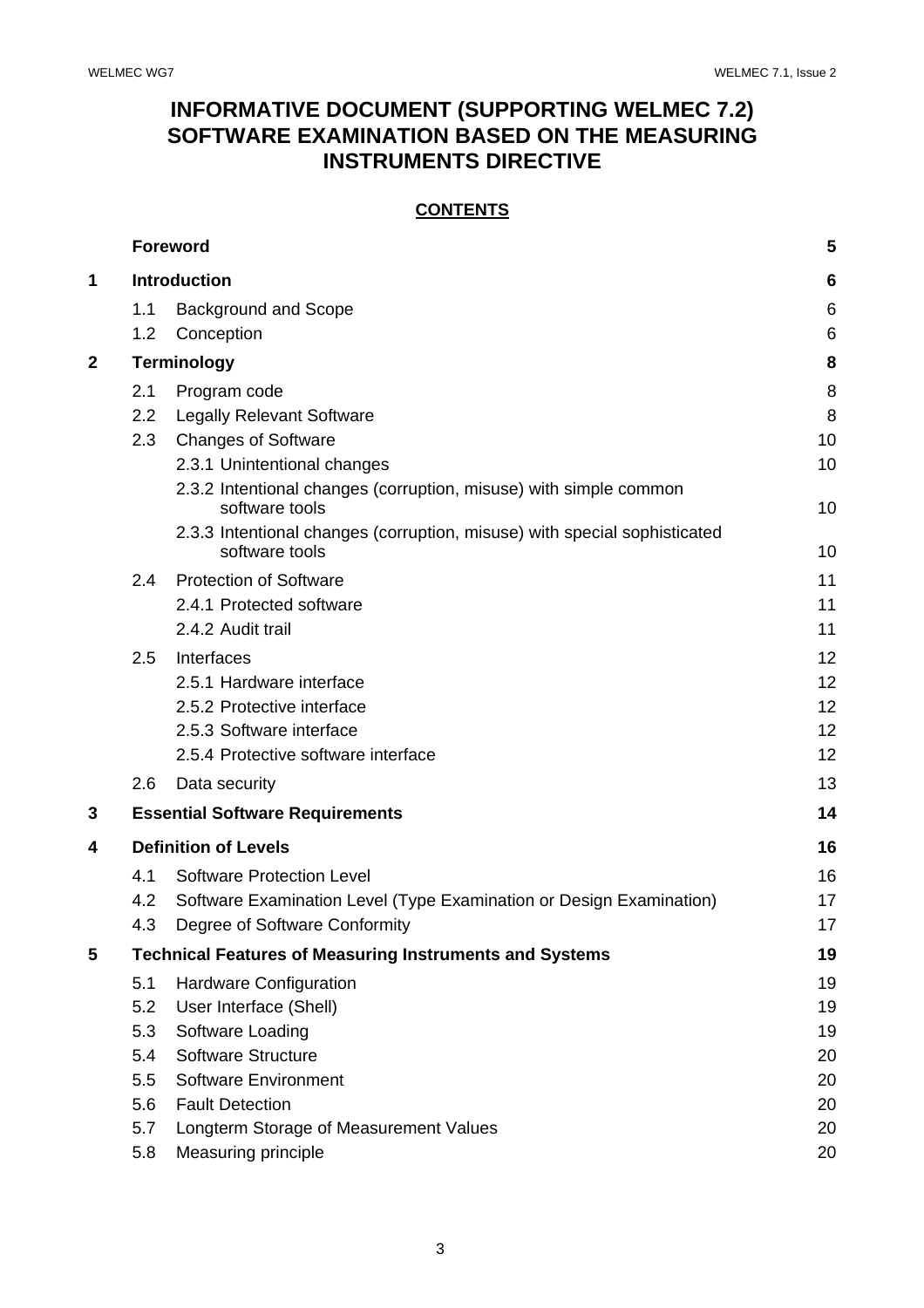| 6 | Interpretation of the Essential Software Requirements for Selected Measuring<br><b>Instruments and Systems</b><br>22 |                                                             |    |  |  |
|---|----------------------------------------------------------------------------------------------------------------------|-------------------------------------------------------------|----|--|--|
|   |                                                                                                                      |                                                             |    |  |  |
|   | 6.1                                                                                                                  | Example A: Simple Stand-Alone Measuring Instrument          | 22 |  |  |
|   |                                                                                                                      | 6.1.1 Description of the Instrument                         | 22 |  |  |
|   |                                                                                                                      | 6.1.2 Legal Classification                                  | 23 |  |  |
|   |                                                                                                                      | 6.1.3 Technical Classification                              | 24 |  |  |
|   |                                                                                                                      | 6.1.4 Interpretation of the Essential Software Requirements | 24 |  |  |
|   | 6.2                                                                                                                  | Example B: PC-based, Modular Complex Measuring System       | 30 |  |  |
|   |                                                                                                                      | 6.2.1 Description of the System                             | 30 |  |  |
|   |                                                                                                                      | 6.2.2 Legal Classification                                  | 31 |  |  |
|   |                                                                                                                      | 6.2.3 Technical Classification                              | 32 |  |  |
|   |                                                                                                                      | 6.2.4 Interpretation of the Essential Software Requirements | 32 |  |  |
| 7 |                                                                                                                      | <b>References and Other Literature</b>                      | 47 |  |  |
| 8 |                                                                                                                      | <b>Revisions of this document</b>                           | 48 |  |  |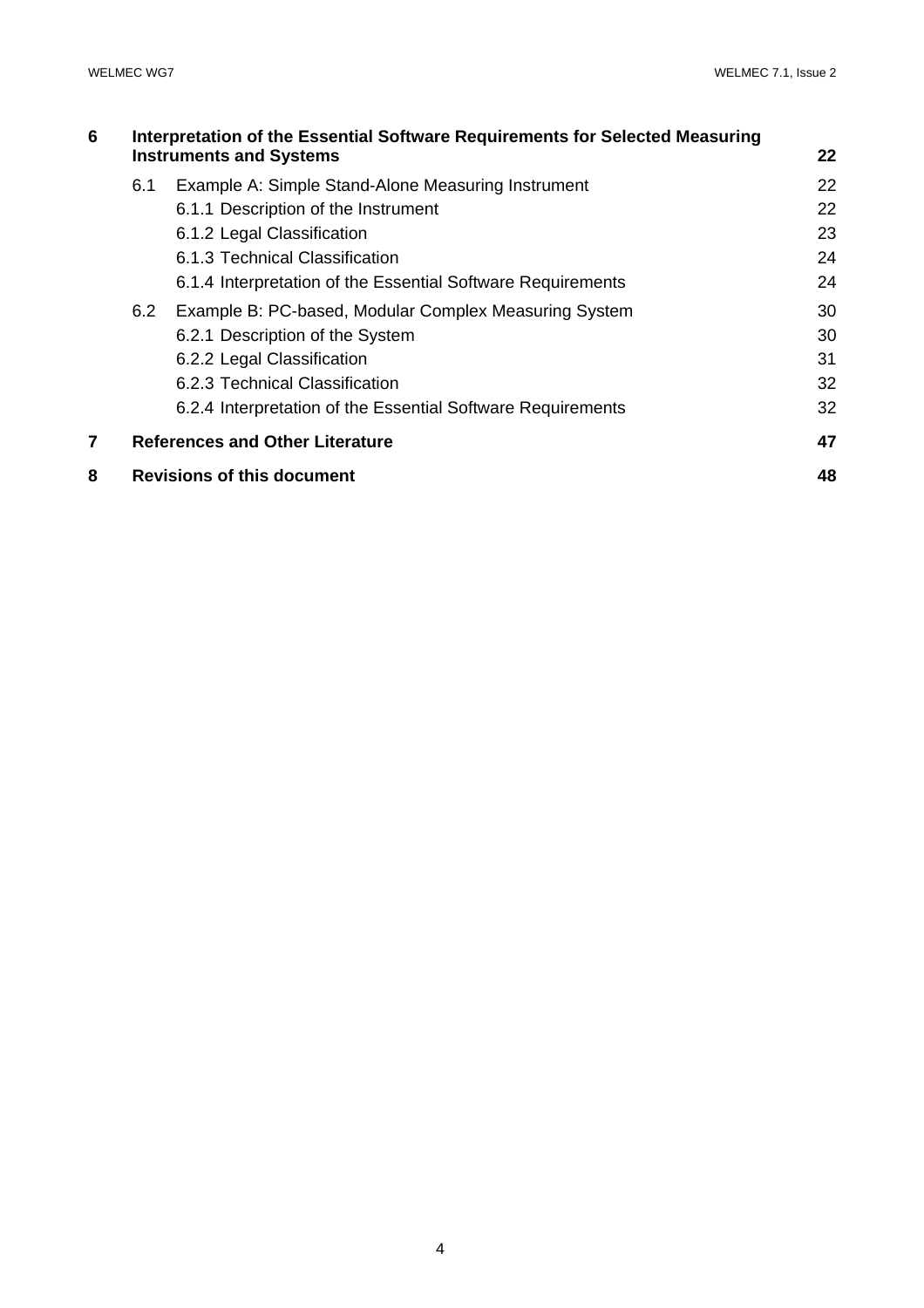## **FOREWORD**

This revised document is intended to provide information about the development of software requirements based on the Measuring Instruments Directive. Up to the publication of the MID in April 2004 this Guide has been used as a basis for national type approvals in some European countries. Therefore the responsible working group 7 "Software" has decided on its  $9<sup>th</sup>$  meeting, 8 October 2004 not to withdraw this Guide but to keep it as an informative document with updated cross references to the final MID text and to bring it in line with the new WELMEC Software Guide 7.2.

**For software examination and software testing of MID instruments WELMEC 7.1, Issue 2, shall not be applied. Instead WELMEC Guide 7.2 is the recommended WELMEC document that should be used for MID conformity assessments of software controlled instruments.**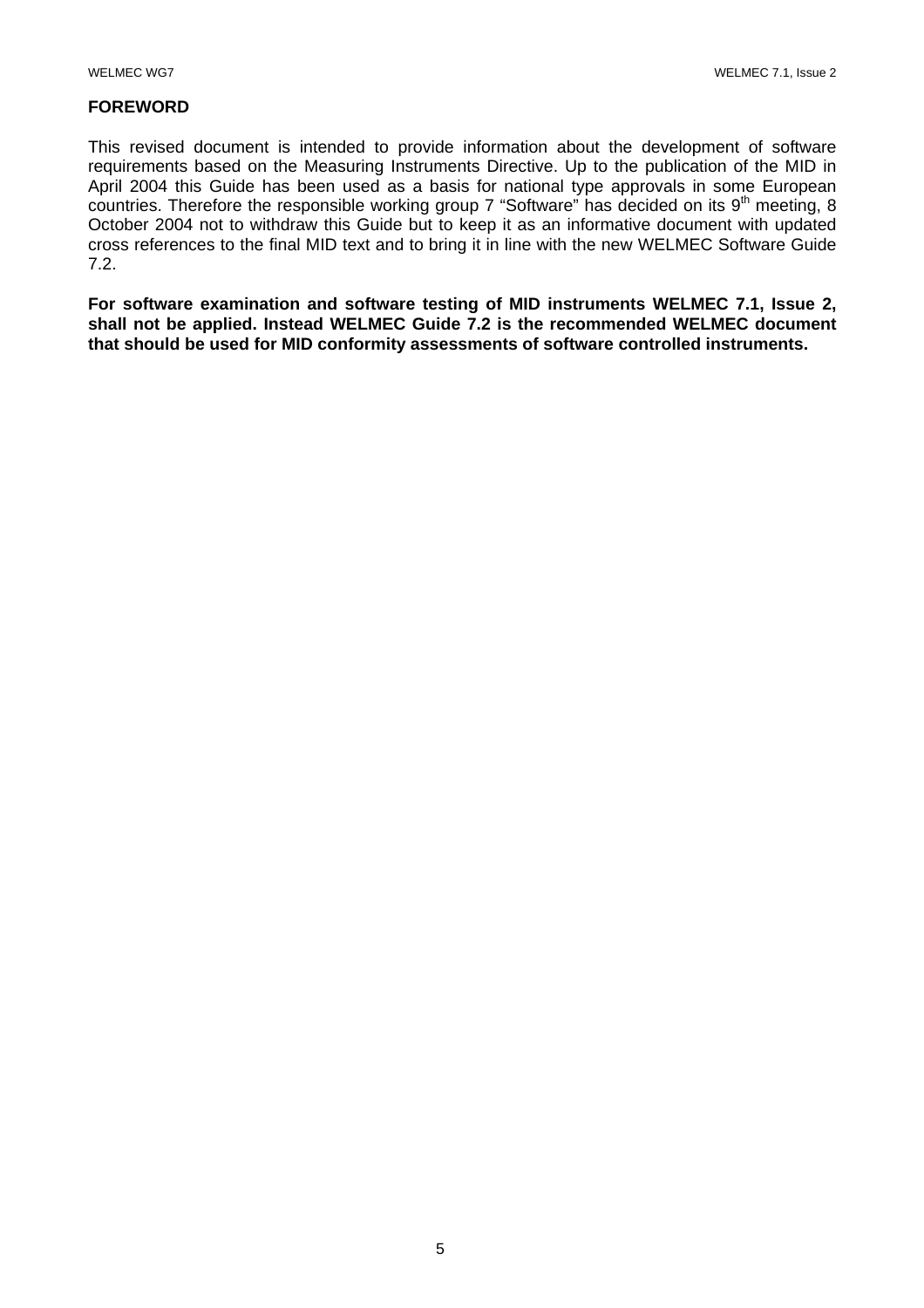# **1 Introduction**

## **1.1 Background and Scope**

The Measuring Instruments Directive (MID) [1] will contain "Essential requirements" (Annex I) for measuring instruments used for legal purposes. Some of these essential requirements can be directly applied to the software controlling these instruments, others to both hardware and software of a measuring instrument.

It has been the experience during the development of the MID that these kinds of essential requirements need a uniform interpretation with regard to software, in order to avoid an unequal treatment of customers by the various European Notified Bodies.

After publication of the new WELMEC Software Guide 7.2 the Guide in hand has only informative character. It has been revised in order to adapt it to the final MID text and the results of the EU Growth Network MID-Software. The list of significant changes from the previous issue is given in the last chapter 8.

Guide 7.1 (as well as 7.2) try to make the reader aware of the fact that only testing the metrological performance of an instrument without especially taking care of the software controlling this instrument is in many cases no longer adequate for modern, microprocessor-controlled or even PC-based measuring instruments, as it is substantially the software and its integrity that determines the metrological properties and reliability of an instrument. As the Guide covers very different categories of measuring instruments it can give only the basics of software examination. It is intended to be successively amended by specific annexes for each kind of measuring instrument similar to the specific annexes contained in the MID.

This Guide is intended to support a uniform software examination in Europe and to make the result of an examination estimable for the manufacturer. The guide is, however, not mandatory, even for those instruments that are covered by the MID.

## **1.2 Conception**

The guide contains in chapter 2 a summary of the most fundamental terminology used.

In chapter 3 "Essential software requirements" are derived from the MID, Annex I. These are very close to the essential requirements of the MID. For practical applications it is necessary to interpret and further detail these requirements taking into account the requirements in the instrumentspecific annexes of the MID, the various fields of applications of measuring instruments and technical aspects like the hardware and software configuration of an instrument.

It has been the experience in type approval practice that different kinds of measuring instruments are not treated equally within a country and that the same kind of instrument is treated differently in different countries without an obvious objective reason. Therefore in chapter 4 the facts or criteria that make up the different evaluation of the instruments have been identified as:

- the strength of protection of the software against changes
- the intensity of examination of the software at type approval
- the degree of conformity between the software implemented in a verified instrument and the approved software

These facts and criteria levels are defined and assigned to groups/categories of measuring instruments as a guiding, non-binding principle.

Chapter 5 describes the technical features of measuring instruments and measuring systems that have to be taken into account for the software examination. The possible hardware and software configurations are presented as "cases" that are later referred to in chapter 6.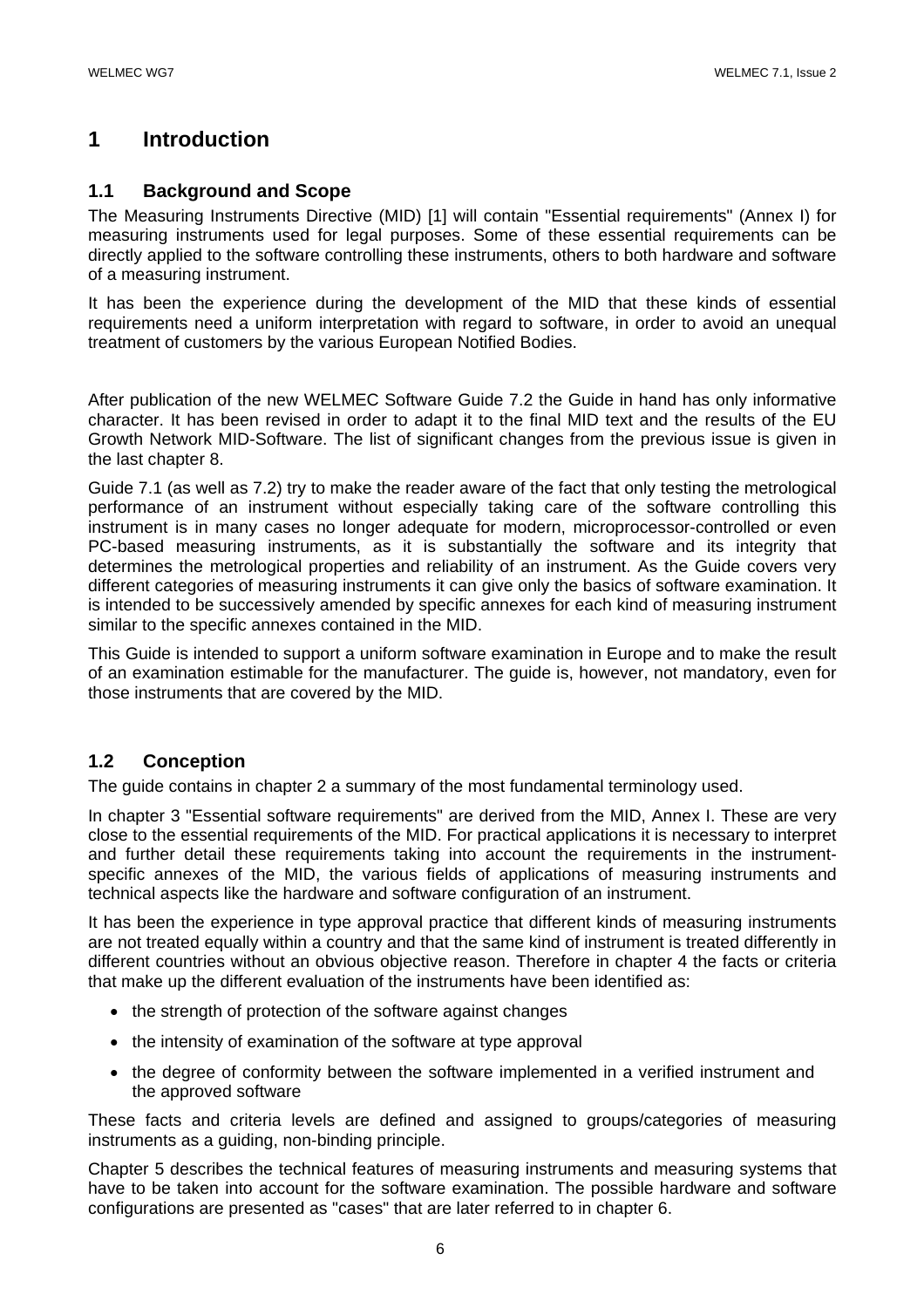In chapter 6, examples of the software examination for 2 typical measuring instruments and measuring systems are given:

- A simple stand-alone built-for-purpose instrument with a protective interface
- A complex PC-based, modular measuring system

The examples contain a description of the instruments, their legal and technical classification and an interpretation of the essential software requirements along with comments and additional information that may be useful for a uniform software examination. Moreover, the required software documentation is detailed. Because of the reasons mentioned above, the guide does not yet contain, however, complete collections of detailed measuring instrument specific requirements and examples.

Finally, chapter 7 contains a list of references and other literature which might be of help for the interested reader.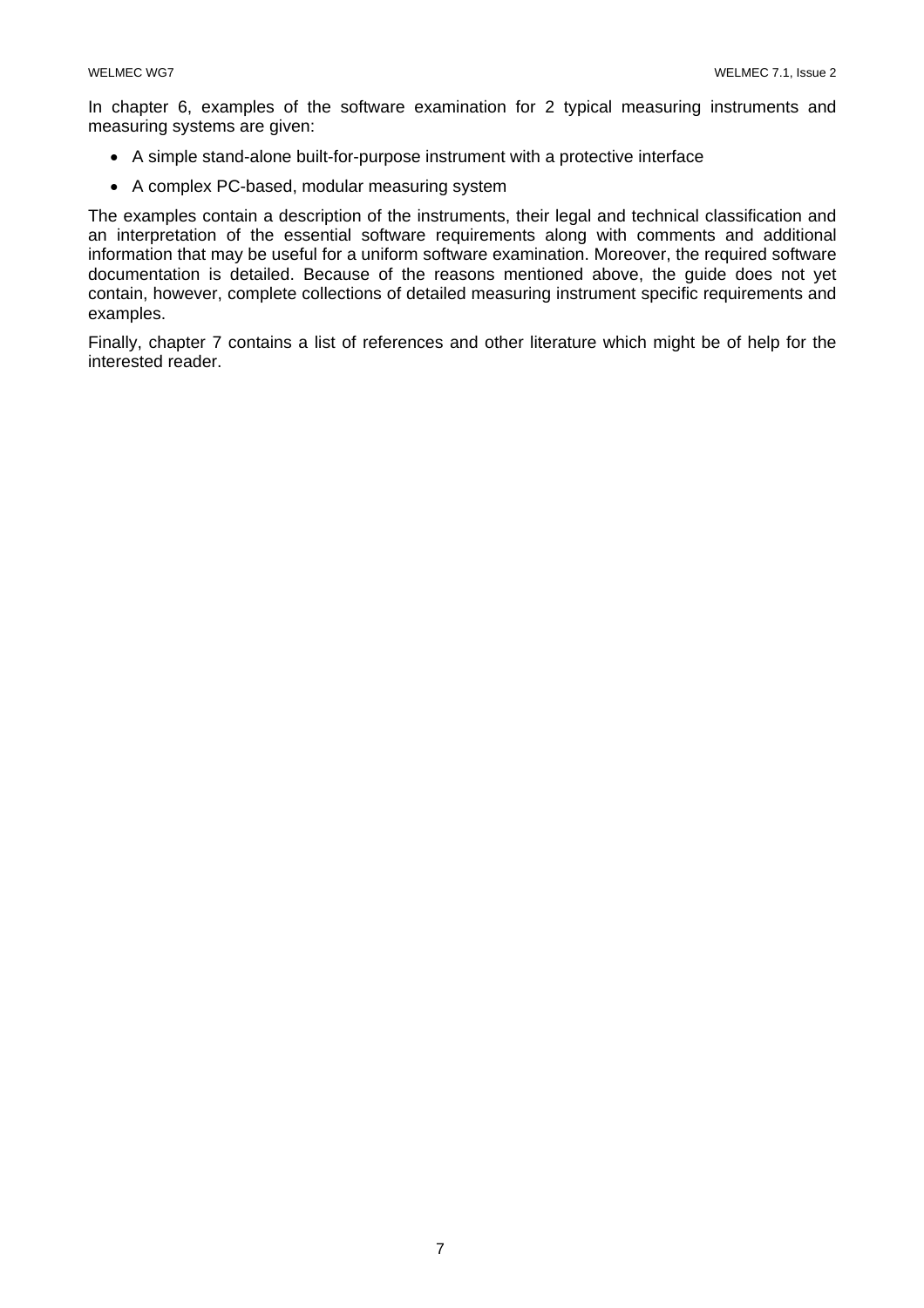# **2 Terminology**

**Important note: In case that a term defined in this chapter deviates from the terminology in WELMEC Guide 7.2 the latter is the preferred one.**

## **2.1 Program code**

**Source code.** Readable program code produced in human readable form, in general by the aid of a text editor. [14]

**Executable code.** Sequence of binary numbers that are read and interpreted by the central processing unit (CPU). It is only intelligible for a human reader if he uses tools like debuggers, disassemblers or re-compilers. A text editor is useless for this purpose. [14]

## **2.2 Legally Relevant Software**

Software that realizes functions or properties of a legally controlled measuring instrument as defined in the MID, Article 1. The legally relevant software comprises program parts and data that form the software subject to legal control.

## **Legally relevant program parts**

Parts of the program code that perform functions subject to legal control. Figure 2-1 shows the legally relevant parts of a program system realized as subroutines above the dividing line. Additionally there are subroutines that are not legally relevant below the line. The arrows show which subroutine is called by another (tip of the arrow) and which subroutine is calling. Instead of subroutines, the components of the program code can also be formed by complete executable programs that call each other via the operating system.

## *Notes:*

- *a) This software structure is not prescribed but it may offer advantages (see 4.3 and interpretation in 6.1.4 and 6.2.4). Furthermore the technical concept of software separation described here is state of the art in software engineering, also known as structured or modular programming or object oriented programming, and it is the inherent principle in most of the programming languages (like C/C++, Java, Delphi, Visual Basic, ...).*
- *b) For conformity level "middle" (see section 4.3) the legally relevant program part may consist of a fixed part and other parts. These parts may have different legal software identifications.*



**Figure 2-1:** One example for legally relevant subroutines realizing legally relevant functions, and other program parts being separated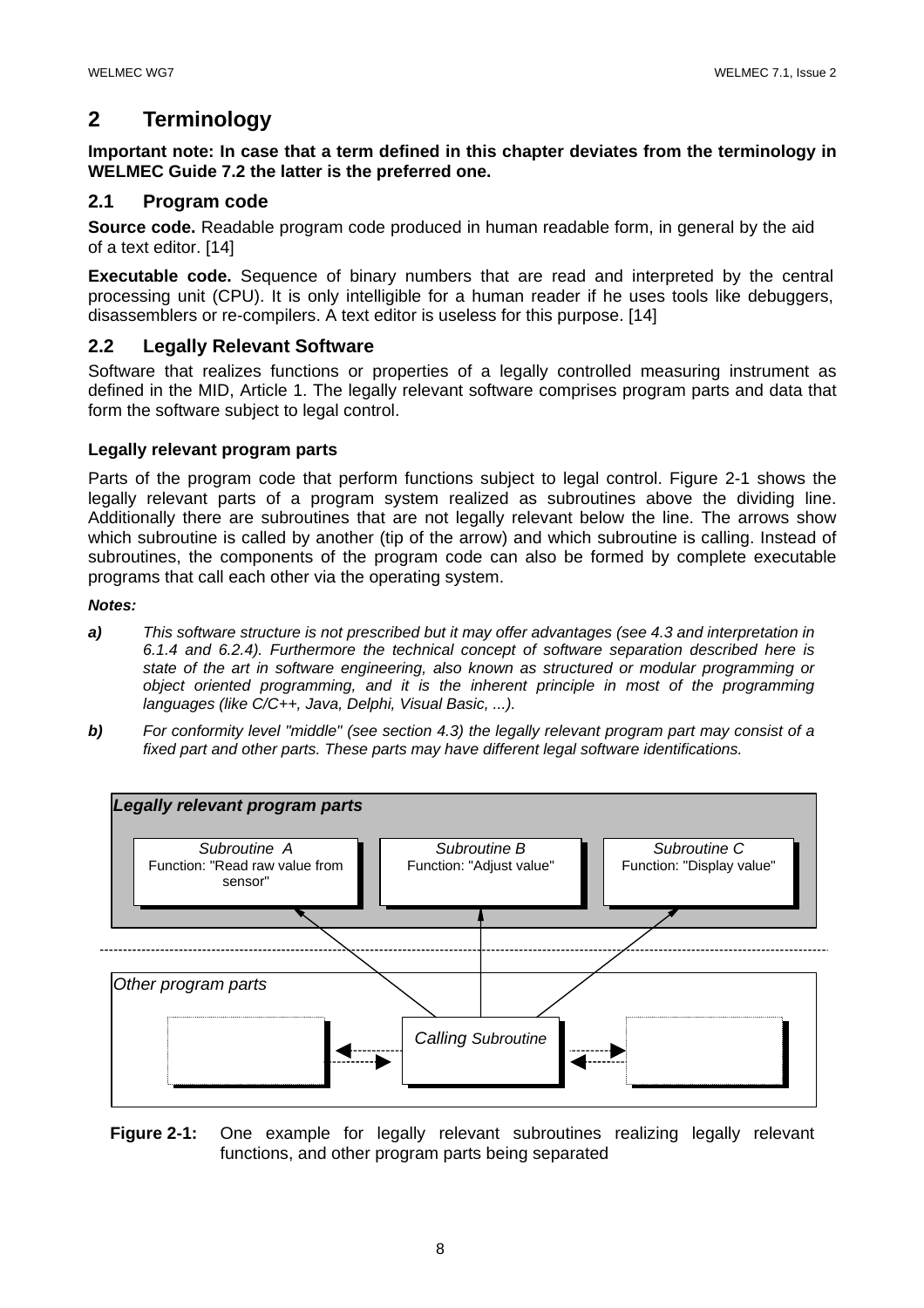## **Legally relevant data**

The legally relevant data can be distinguished into the following types of parameters and data:

- **Type-specific parameters** which depend on the special type of instrument only. Typespecific parameters are fixed at type approval of the instrument. In practice they are integrated into the program code.
- *Device-specific parameters* which depend on the individual device or instrument. Device-specific parameters comprise *adjustment parameters* (e.g. sensitivity, other adjustment or correction parameters) and other metrological parameters like *configuration parameters* for the measuring instrument (e.g. measuring range, scale division, units of measurement).

 *Note: Normally device-specific parameters have to be secured.* 

- *Settable parameters* are manually entered data. They are allowed to be set or modified by the user.
- *Variable values* comprise the *processed measurement values* that are under control of legally relevant program parts (i.e. that are members of the data domain of such a program part) and *final measurement values* that often can be freely accessed by any software. Additionally there are *auxiliary variables* that e.g. contain *commands*  for controlling the functions and the data flow of the legally relevant program parts that realize *counters* for events etc.

Examples of legally relevant functions and data are given in Table 2-1.

Programs and subroutines usually have a *data domain*. A data domain consists of all variables and constants a program or subroutine can access by reading or writing to. Either the domain is owned by one program, subroutine or object alone and no other can write to it or even read it, or the data domain is shared with other program parts that all have read or write permission.

Figure 2-2 shows the data domain of a legally relevant program part (above the dividing line) and another domain with several variables that belong to other program parts. The parameters and variables mentioned above belong to the data domain of the legally relevant program part and write access to the variables by not legally relevant programs is impossible. Only the access to the import interface variable is not limited. The arrows show the dataflow from one data element to another.

## *Notes:*

- *a) If software is designed to be separated according to Figure 2-1, then also the data domains must be separated into those subject to legal control and those that are not.*
- *b) While data e.g. final measurement values are stored in files or transmitted, they are not within the data domain of a legally relevant program. (In this case the essential software requirements have to be interpreted in another way than in the case described above, if these data will be used for legal purposes (see 5.7 and example B, 6.2.4, ER2.2)).*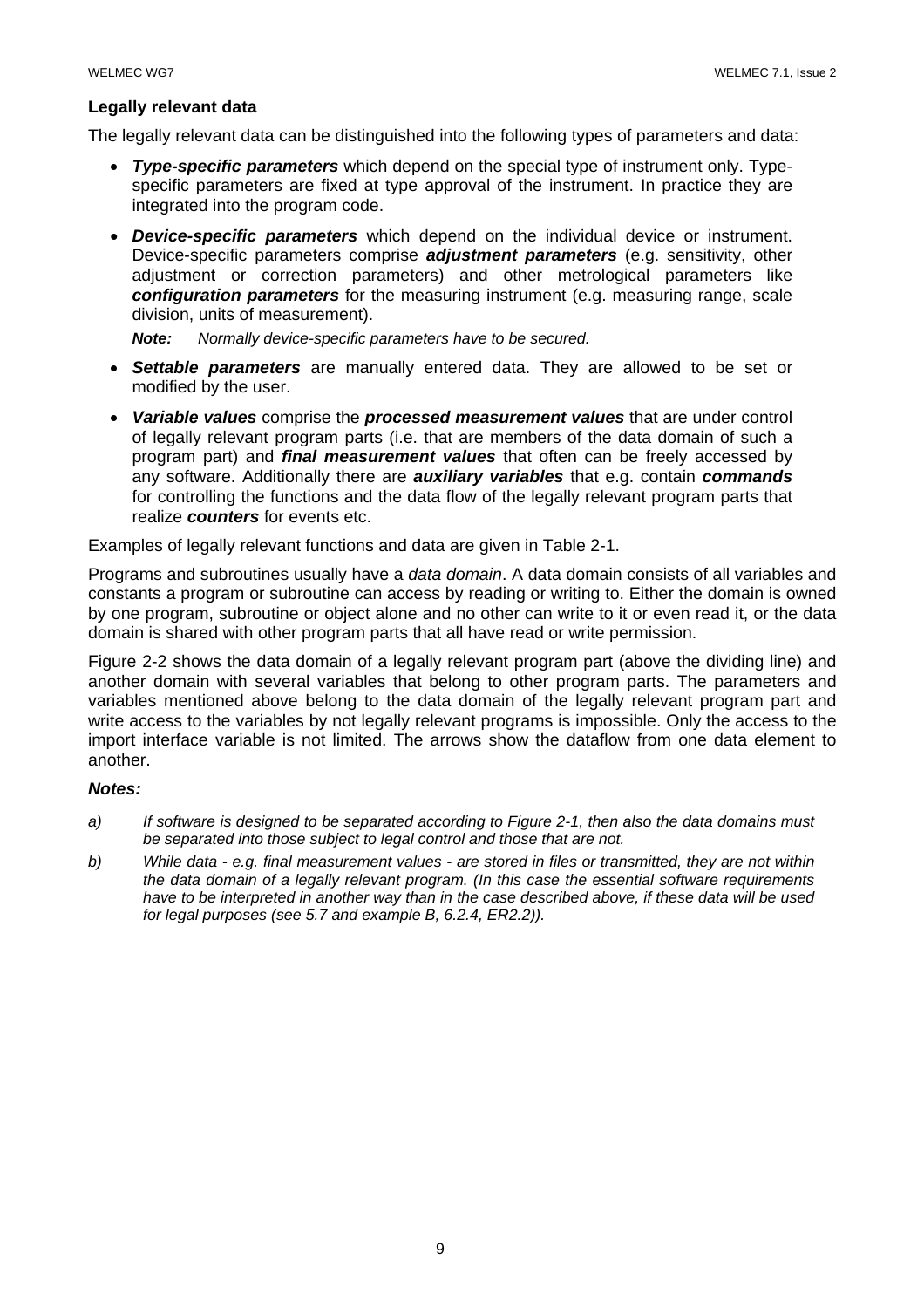

**Figure 2-2:** One example for a typical dataflow diagram of software with a separated legally relevant part with different types of parameters and variables

## **2.3 Changes of Software**

## **2.3.1 Unintentional changes**

Changes of program parts or data subject to legal control that happen by accidental physical or software effects (crashes, virus infections) or that are unintentionally performed by the user of an instrument.

## **2.3.2 Intentional changes (corruption, misuse) with simple common software tools**

Changes with software tools and know-how commonly available to the general public. All kinds of text editors, for instance, are regarded as simple common software tools, whereas e.g. debuggers or disc editors are not.

#### **2.3.3 Intentional changes (corruption, misuse) with special sophisticated software tools**

Manipulation or simulation of the legally relevant software that is performed using software tools not available to the general public and that require special know-how. All kinds of e.g. debuggers, disc editors or software developing tools, for instance, are regarded as sophisticated software tools.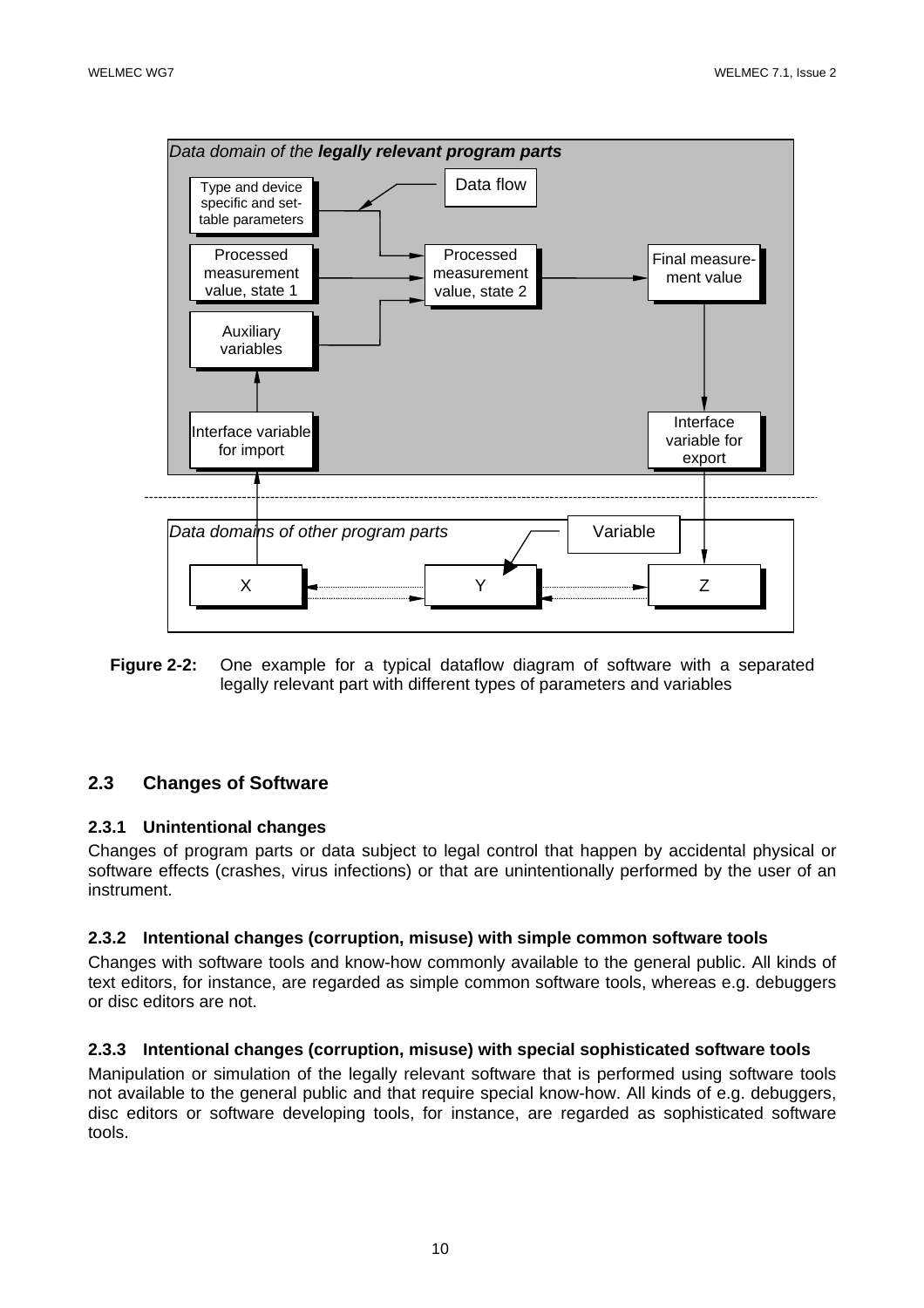| <b>Legally relevant</b><br>function                         | <b>Type specific</b><br>parameter                    | <b>Device specific</b><br>parameter                                                                                          | <b>Settable</b><br>parameter              | <b>Variables</b>                                                         |
|-------------------------------------------------------------|------------------------------------------------------|------------------------------------------------------------------------------------------------------------------------------|-------------------------------------------|--------------------------------------------------------------------------|
| Algorithm for<br>calculating the final<br>measurement value | Corrections for non-<br>linearity                    | Sensitivity                                                                                                                  | Preset tare                               | Final measurement<br>value as displayed                                  |
|                                                             |                                                      | Units of<br>measurement<br>Digital resolution,<br>verification scale<br>interval<br>Measurement range<br>(Max and Min value) |                                           | Intermediate<br>measurement value                                        |
| Stability analysis for<br>a measurement<br>value            | Time constant                                        |                                                                                                                              |                                           | Status signals (e.g.<br>zero indication,<br>stability of<br>equilibrium) |
| Counting impulses<br>for cumulative<br>measurements         |                                                      | Impulse factor                                                                                                               |                                           | Counter variable                                                         |
| Calculating<br>maximum                                      | Length of the buffer                                 | Length of the<br>measurement period                                                                                          |                                           | Buffer for the values<br>of all measurement<br>periods                   |
|                                                             |                                                      |                                                                                                                              |                                           | Intermediate<br>maximum value                                            |
| Self checking<br>routines                                   | Nominal values for<br>checking result <sup>1</sup> ) |                                                                                                                              | Activation<br>mode: on<br>demand / cyclic | Flags (OK-FAIL)                                                          |
| Price calculation for<br>direct sales to the<br>public      |                                                      |                                                                                                                              | Unit price                                | Price to pay                                                             |
| Rounding algorithm                                          |                                                      |                                                                                                                              |                                           | Intermediate<br>measurement value                                        |

**Table 2-1:** Examples of legally relevant functions, parameters and data.

## **2.4 Protection of Software**

## **2.4.1 Protected software**

Software, i.e. program code and data, a change of which either is not possible or is detected and made evident, e.g. by sealing or an audit trail.

## **2.4.2 Audit trail**

A software counter and/or information record of the changes to the device-specific parameters. An audit trail can be realized e.g. as an 'Event counter' or as an 'Event logger':

- **Event counter.** A non-resettable counter (legally relevant variable, see above) that increments once each time a special operational mode of the instrument is entered and one or more changes are made to device-specific parameters or other legally relevant data.
- **Event logger.** A file containing a series of records where each record contains data that describe the kind and time of an event e.g. a change to a device-specific

 $\frac{1}{1}$ ) May be device specific in certain cases.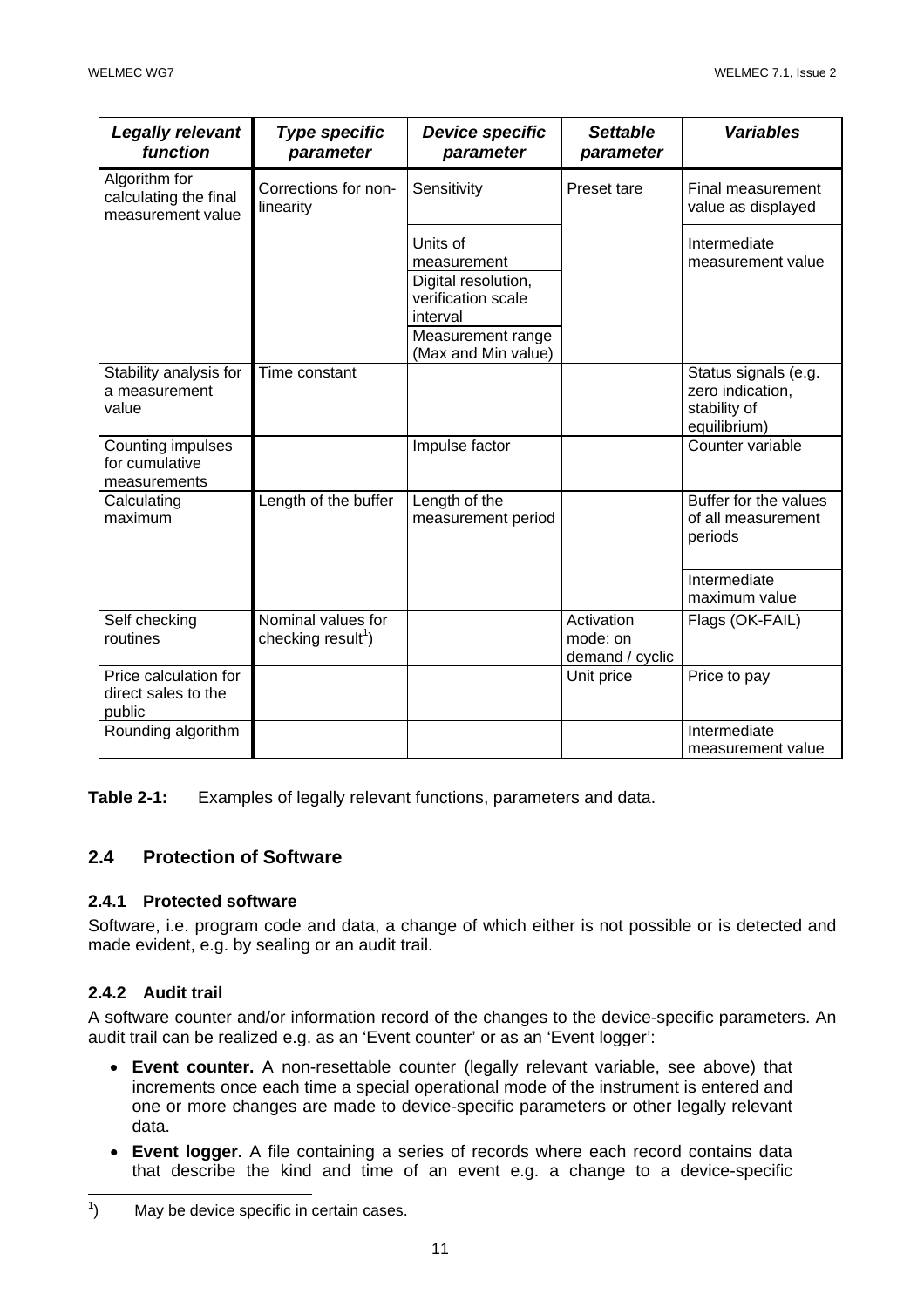parameter with an identification of the parameter that was changed, the time and date when the parameter was changed and the new value of the parameter. Program parts that realize event logging and files that contain the event data are regarded as legally relevant and have to be secured accordingly.

## **2.5 Interfaces**

## **2.5.1 Hardware interface**

Electrical input and/or output of a device for interchanging data or signals with other devices. These can either be instruments, modules (components) of an instrument or peripheral devices.

The term 'interface' comprises all mechanical, electrical and logic properties at the data interchange point and the meaning of the transmitted data and instructions [5] (ISO 7498).

## **2.5.2 Protective interface**

An interface is defined as being protective

• if only a defined set of allowed parameters, data and functions of the legally relevant software part can be influenced or released via this interface

*and*

- if it is not possible to introduce into an instrument (or module of an instrument) instructions or data intended or suitable to:
	- ° display data that are not clearly defined and could be mistaken for a measurement result
	- ° falsify displayed, processed or stored measurement results or other legally relevant data (e.g. unit price, price-to-pay, unit of measurement in case of direct sales to the public).
	- ° adjust or configure the instrument or inadmissibly change any type or device specific parameter
	- corrupt the legally relevant program code of the instrument.

## **2.5.3 Software interface**

If parts of software exist besides the legally relevant parts, these parts may be separated in a sense that they communicate via a software interface. Communicating software parts interchange data via certain variables (or files) that they can both access (read or write to). These interface variables and the program code that writes the data to or reads the data from the interface variables form the software interface. (The interface variables correspond to the lines of a hardware interface).

Interface variables can be realized as e.g. global program variables, as function parameters or as data files.

## **2.5.4 Protective software interface**

A software interface between the legally relevant software part and other software parts consisting of variables or data files is defined as being protective

- if only a defined set of allowed parameters, data and functions of the legally relevant software part can be influenced or released via this interface and
- if both parts exchange information only via this interface, i.e. not via any other link.

Variables and program code of a protective software interface are part of the legally relevant software.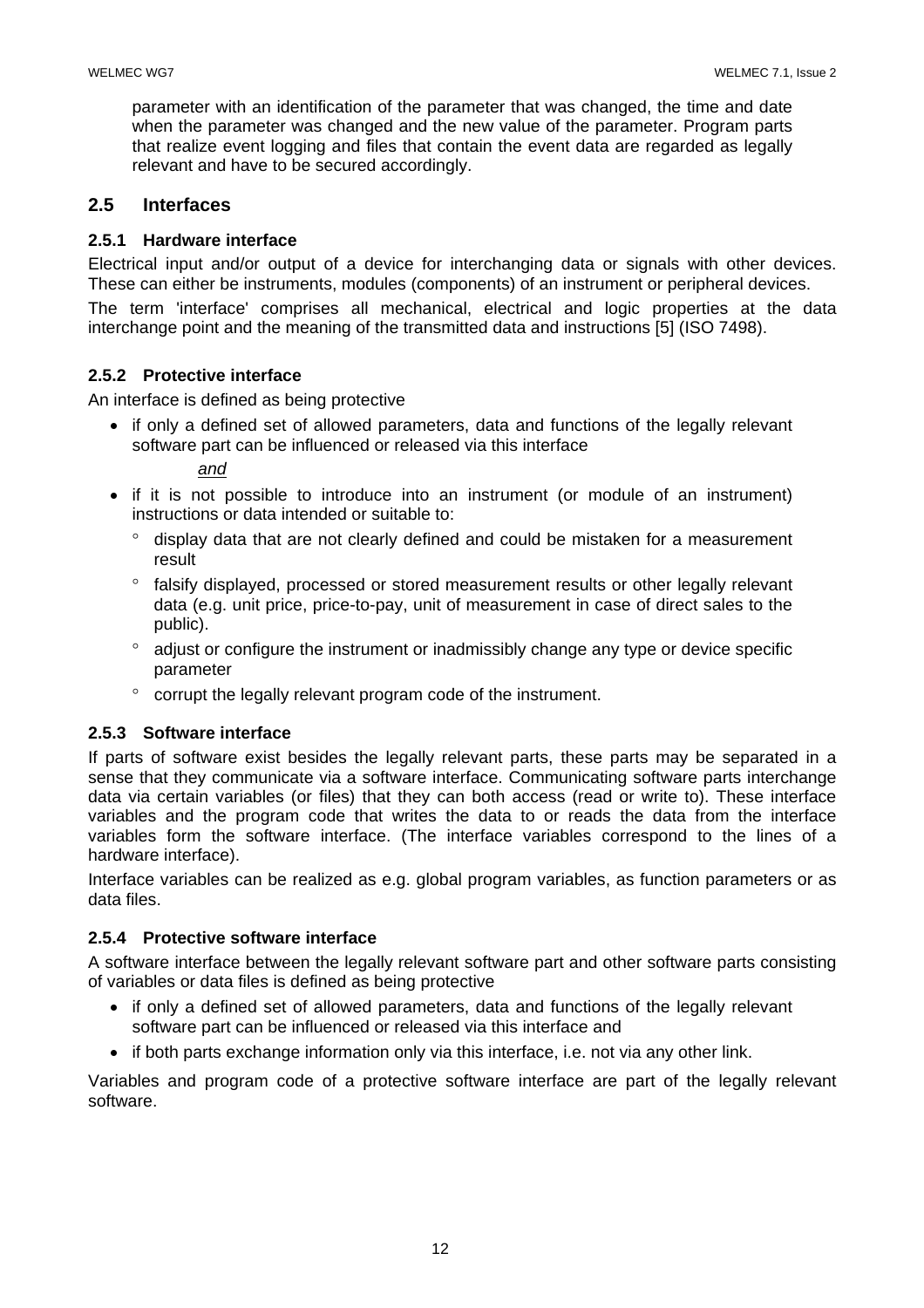## **2.6 Data security**

**Authenticated program.** Program code that is trusted by the user and customer (both parties involved) to be identical with the approved one. It is either supplied by someone who is authorized and who is responsible that the program code is identical (or conforms) with the approved one OR its identity / conformity with the approved one is (legally) verified.

**Authenticated data.** Transmitted data in a complex measuring system the origin of which can be verified by the receiver

OR

in the case of measurement values stored in a memory with public access for later use: values that can be clearly assigned to a certain measurement.

**Authentification method.** Method to enable everyone involved to verify that programs or data are authentic.

*Example:* Generation of an electronic signature for the relevant data or files by an authenticated program before storage or transmission. On receiving or reading: Recalculation of the electronic signature and comparison of the result with the nominal value with an authenticated program used by a person involved.

**Checksum.** Addition of all bytes of a program code or a data set. A modulo addition is often used in order to get a result with a fixed number of figures.

Here a checksum is often used as a simple hash code. A hash code is the result of an arithmetic combination of all bytes of a program code or a data set. The result of the hashing algorithm comprises only some bytes, and the algorithm is such that any modification of the program code or data with a high probability leads to another result.

(**Electronic**) **signature.** A signature of a file (program code or data) is generated in two steps: firstly a hash code is calculated (see "checksum" above) and secondly the hash code is encrypted.<sup>2</sup>)

The signature is normally added to the program code or data set it has been generated from.

**Software identification.** Method to verify the authenticity and integrity of a software.

OR

 $\overline{a}$ 

A number or a string of characters that is assigned to a certain reference software.<sup>3</sup>)

**Legal software identification.** Software identification that is assigned to the legally relevant software.<sup>4</sup>)

One acceptable technical solution for a legal software identification is the "ABC method" that consists of three parts:

- ° *Part A* is the code fixed by the manufacturer of the instrument. This part indicates, under his responsibility, each legally relevant change in software.
- ° *Part B* is formed by an algorithm which is part of the legally relevant software and which forms a number which will automatically change if there has been a change in the device specific parameters.
- ° *Part C* in the same way as part B but now over the program code which is covered by the actual identification code ABC.

**Software integrity.** The software is identical with a correct reference version (e.g. the approved one); it has not been modified intentionally or unintentionally.

<sup>&</sup>lt;sup>2</sup> ) Here in certain cases a simple all-in-one solution for hashing and encrypting is accepted as a technical solution: the "cyclical redundancy check" CRC [11,12] with a secret start value.

This can be the version number of the software.  $\binom{3}{4}$ 

<sup>)</sup> The identification may be separated into several parts.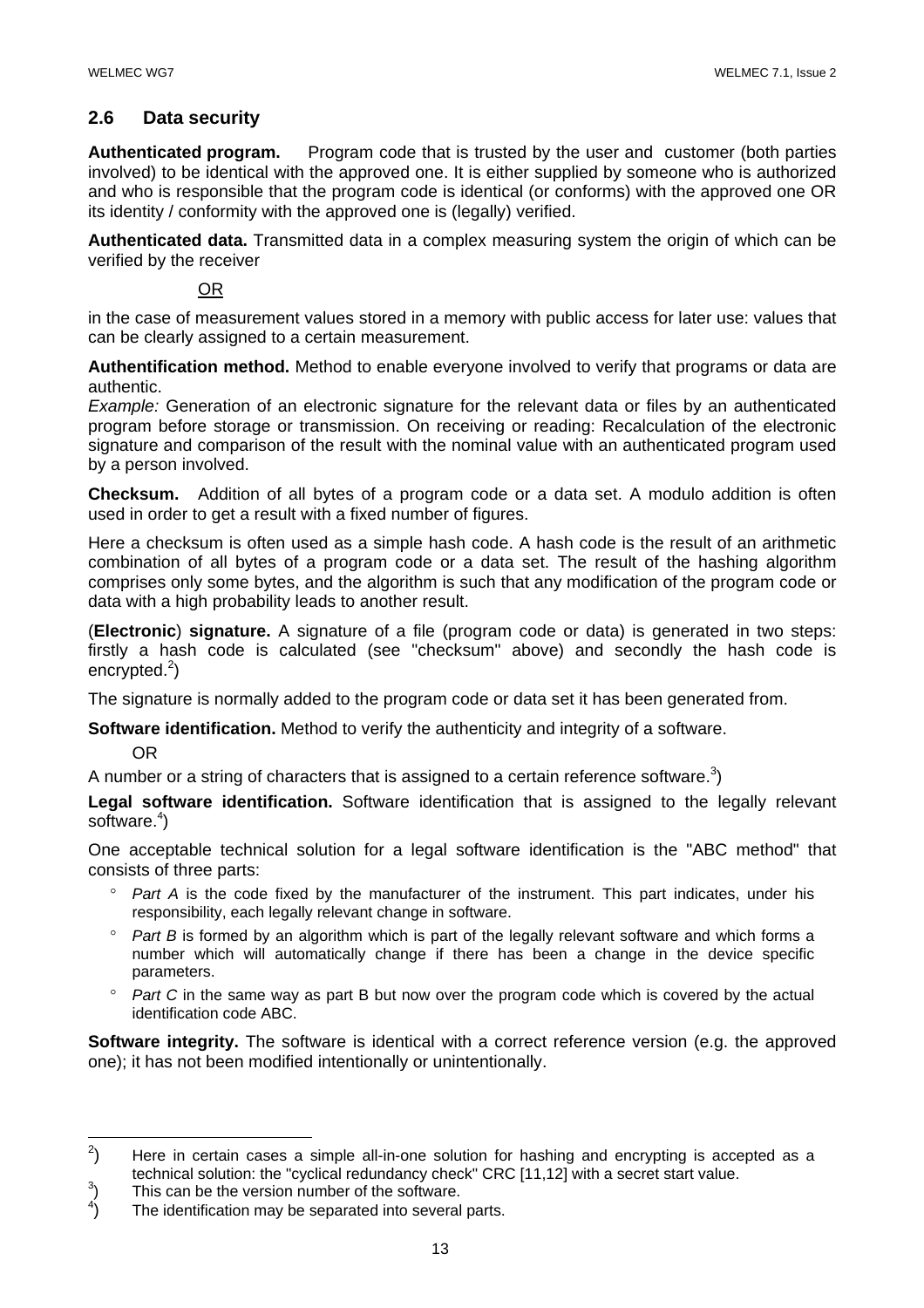# **3 Essential Software Requirements**

**Important note:** The software requirements and the concept described in this chapter have meanwhile been considerably changed and should not be applied for MID conformity assessments; please refer to the FOREWORD of this Guide.

The basis of this guide is the European Measuring Instruments Directive MID [1]. Annex I of this directive contains essential requirements that have been interpreted with regard to the *software* of measuring instruments. The result of this interpretation is the 5 subjects with 11 *essential software requirements* that are listed in Table 3-1. These requirements have a very general scope and for real practical use they have to be more detailed. On the other hand there are many different fields of application and many possible technical solutions for measuring instruments. To avoid defining a great number of detailed requirements that only apply to some special technical solution, and that make no sense or lead to confusion for most of the other applications, a stepwise approach for a system of tailored software requirements has been chosen.

The first step is shown in this chapter: the derivation of the essential software requirements from the requirements of the MID (see Figure 3-1). The next steps are explained in chapters 4 and 5.



Step 1: Deriving Essential Software Requirements from the MID.

Step 2: Defining groups of measuring instruments for which the *same levels* of the three criteria protection, examination and conformity can be chosen.

Step 3: Interpret the essential software requirements for each group and define sets 1 to N of specific software requirements taking into consideration the *technical features*.

**Figure 3-1:** Derivation of specific software requirements from the MID (see chapters 4 and 5)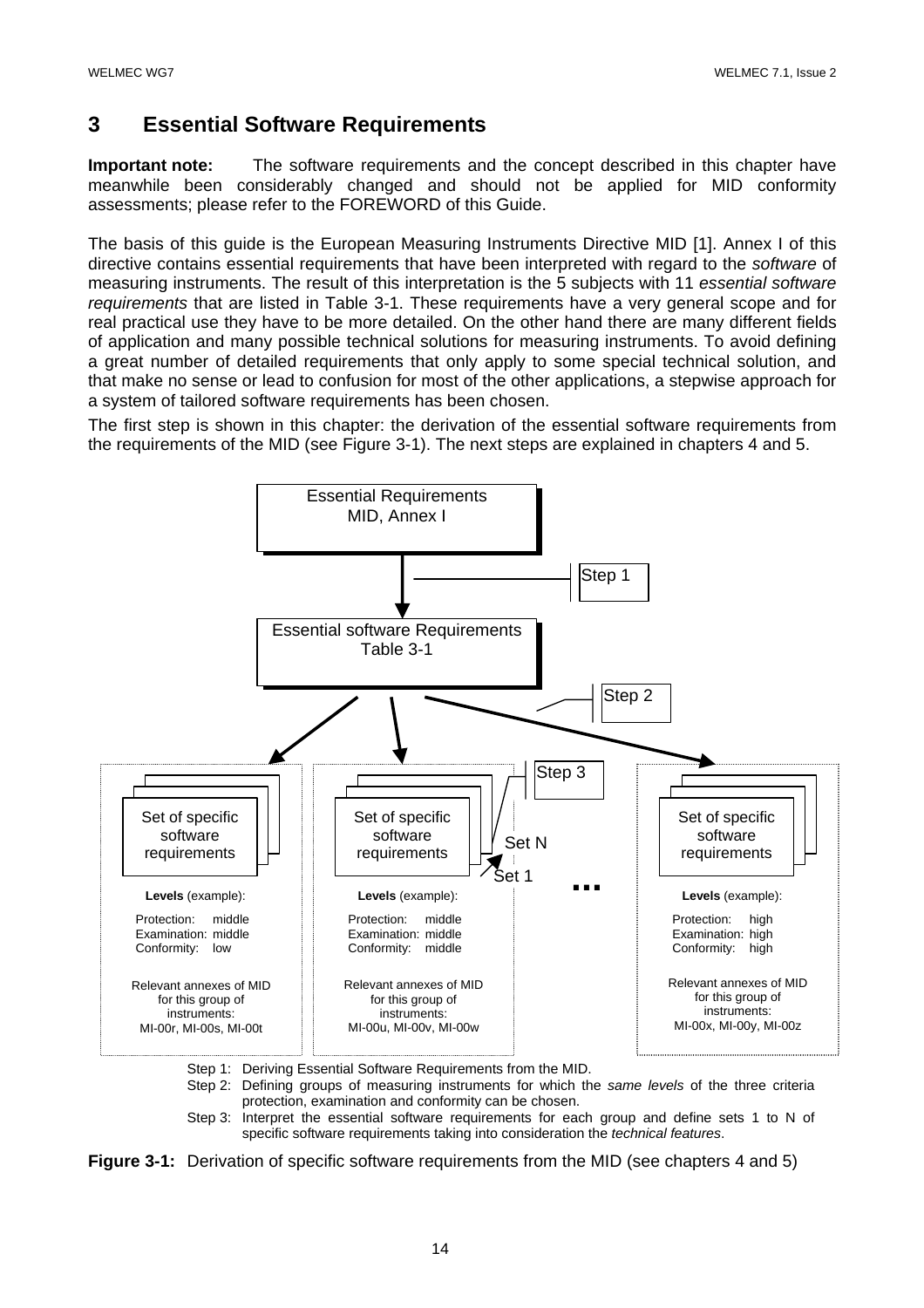| Requ.<br><b>No</b> | <b>Essential Software Requirements<sup>5</sup></b>                                                                                                                                                      | <b>Reference to MID</b><br>Article / Annex I <sup>6</sup>          |
|--------------------|---------------------------------------------------------------------------------------------------------------------------------------------------------------------------------------------------------|--------------------------------------------------------------------|
|                    | <b>Software Design and Structure</b>                                                                                                                                                                    |                                                                    |
| ER1.1              | The software of a measuring instrument shall be designed so as to allow<br>ready evaluation of the conformity of its legally relevant functions to the<br>requirements of this guide.                   | $AI-12$<br>Article 10                                              |
| ER1.2              | The legally relevant software shall be designed in such a way that it is not Al-7.1, Al-7.2,<br>inadmissibly influenced by other software.                                                              | Al-7.6, Al-10.2                                                    |
| ER1.3              | The legally relevant software shall be designed in such a way that it is not<br>inadmissibly influenced via the interface of the device.                                                                | Al-7.1, Al-8.1                                                     |
|                    | <b>Software Protection</b>                                                                                                                                                                              |                                                                    |
| ER2.1              | Legally relevant programs and data shall be protected against accidental<br>or unintentional changes.                                                                                                   | AI-7.1, AI-7.2,<br>$AI-8.4$                                        |
| ER2.2              | Legally relevant programs and data shall be protected against corruption<br>or intentional changes by unauthorised persons.                                                                             | Al-7.1, Al-8.2,<br>AI-8.3, AI-8.4                                  |
| ER2.3              | Only the approved and verified software is allowed to be used for legal<br>purposes. It shall be clear and unambiguous that a presentation of a<br>result is generated by a legally relevant program.   | AI-7.1, AI-7.2,<br>Al-7.6, Al-8.3,<br>Al-10.2, Al-10.3,<br>AI-10.4 |
| ER2.4              | Functional defects that can falsify measurement values in software<br>controlled hardware shall be detected as far as possible. When detected<br>they shall be acted upon.                              | $AI-6$ ,<br>MI-001-7.1, MI-<br>002-3.1, MI-003-<br>4.3.1, MI-004-4 |
|                    | Software Conformity <sup>7</sup>                                                                                                                                                                        |                                                                    |
| ER3.1              | The software shall not inadmissibly be modified after type approval.                                                                                                                                    | Article 20,<br>Annexes A to H1                                     |
| ER3.2              | For the verification of conformity an identification of the legally relevant<br>software and suitable instructions shall be available.                                                                  | Al-7.6, Al-8.3                                                     |
|                    | <b>Testability</b>                                                                                                                                                                                      |                                                                    |
| ER4.1              | The functionality of the instrument shall be testable.<br>Note: Testability means that it is possible to verify the conformity of the<br>instrument with the requirements of the MID and of this guide. | $AI-12$                                                            |
|                    | <b>Documentation for Type Approval</b>                                                                                                                                                                  |                                                                    |
| ER5.1              | The legally relevant software, including its hardware and software<br>environment, shall be suitably documented.                                                                                        | AI-9.3, AI-12<br>Article 10                                        |

**Table 3-1:** Essential software requirements

#### $6)$ ) **References to Directive 2004/22/EC (MID); AI = MID Annex I**

| Article 10                     | <b>Technical Documentation</b>                             |
|--------------------------------|------------------------------------------------------------|
| Article 20                     | Unduly fixed markings                                      |
| AI-6                           | Reliability                                                |
| Al-7.1, Al-7.2, Al-7.6         | Suitability                                                |
| AI-8.1, AI-8.2, AI-8.3, AI-8.4 | Protection against corruption                              |
| AI-9.3                         | Information to be borne by and to accompany the instrument |
| Al-10.2, Al-10.3, Al-10.4      | Indication of result                                       |
| AI-12                          | <b>Conformity Evaluation</b>                               |
| MI-001-7.1, MI-002-3.1,        | <b>Specific Requirements for Utility Meters</b>            |
| MI-003-4.3.1, MI-004-4         |                                                            |
| Annexes A to H1                | Conformity assessment                                      |
|                                |                                                            |

7 ) *Note:* Here the conformity with the approved pattern (software) or with applicable requirements is meant.

<sup>—&</sup>lt;br>5 ) *Note:* These requirements cover some features of the hardware of the measuring system, too.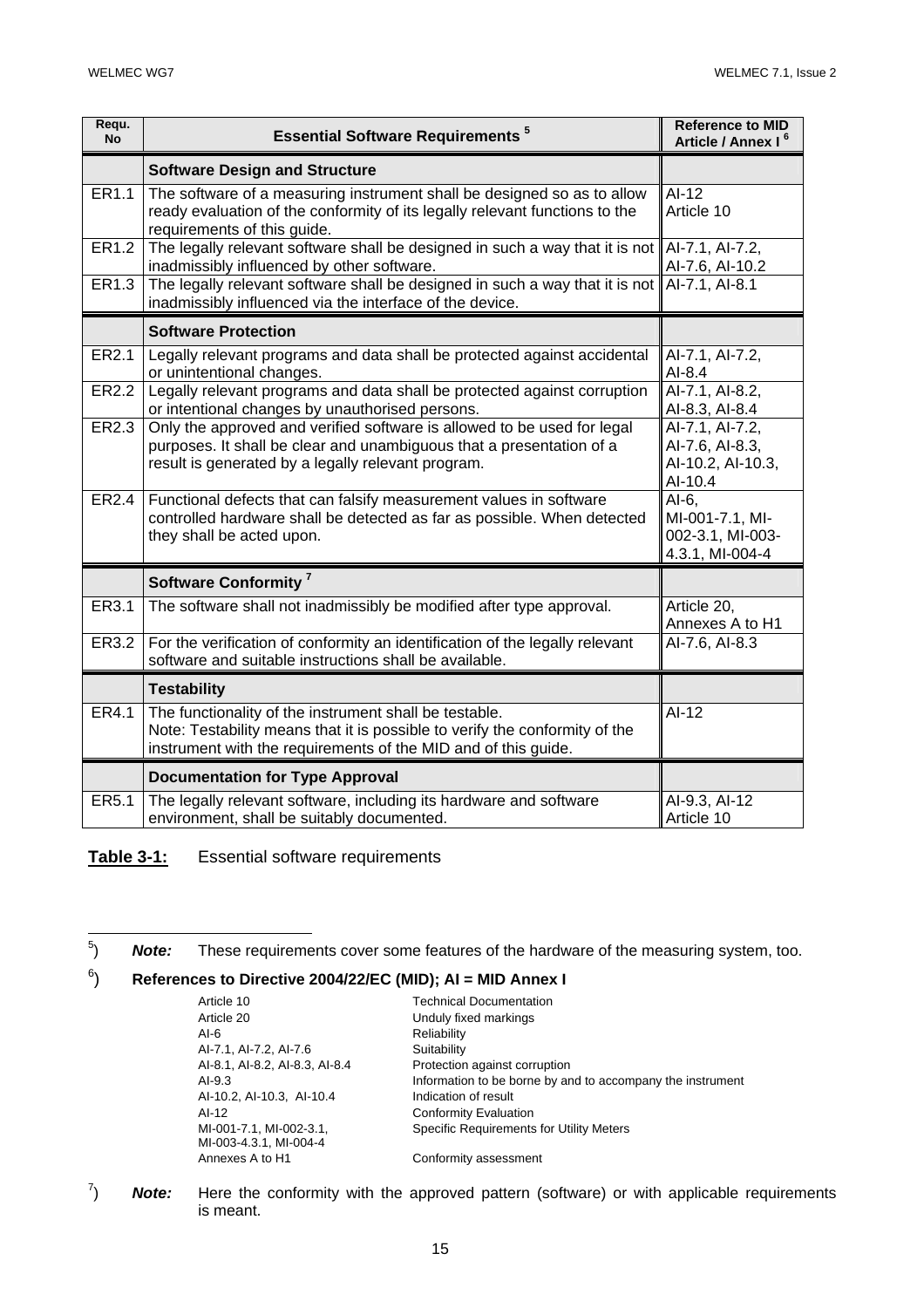# **4 Definition of Levels**

It has been the experience in type approval practice that different kinds of measuring instruments are not treated equally within a country and that the same kind of instrument is treated differently in different countries without an obvious objective reason. It was tried by the working group to identify the facts or criteria that lead to the different evaluation of the instruments in type approval. For these facts or criteria three levels have been defined and the working group will chose and fix (as a proposal) one level of each fact for a certain kind of instrument or a certain field of application and by that will harmonize the type approval.

The facts and criteria that have an impact on the different treatment of instruments in the sense described above are:

- The strength of *protection* of the software against changes
- The intensity of *examination* of the software at type approval
- The degree of *conformity* between the software implemented in a verified instrument and the approved software

In this chapter (4) the levels for these facts and criteria are defined.

The benefit of defining and fixing levels is that now a comprehensible and well-founded interpretation of the essential software requirements is possible. This is the second step in Figure 3-1. In chapter 6 two examples for the interpretation are described in detail.

Besides the described facts and criteria there is another aspect that has to be taken into consideration: the technical features of the measuring system. Depending on these features the essential software requirements have to be interpreted in different depth and ways. This is the third step in developing specific software requirements shown in Figure 3-1. The classification of an instrument according to its technical features is discussed in chapter 5, and in chapter 6 an attempt is made to demonstrate this by two examples.

#### *Notes:*

- *a) Steps 2 and 3 are not performed completely. This is future work for specialists in the various kinds of measuring instruments.*
- *b) Though only levels for two subjects of the essential software requirements (chapter 3) are defined, it turns out that the interpretation of essential requirements of the other subjects has to be interpreted according to these levels. E.g. for a high level of protection it can be necessary to interpret the requirement on "Software design and structure" in a way that it is not possible to realize an open system.*

## **4.1 Software Protection Level**

The software protection means adequate measures against accidental or intentional corruption. The software protection level has an impact on the technical solution and therefore mainly addresses the manufacturer, ie. the software developer. The definition of the protection levels gives an answer to the questions:

- How strong must the protection against misuse of the instrument be?
- Which tools used by the intruder can be expected?

The definitions of the protection levels are:

- **Low:** No particular protection measures against intentional changes are required.
- **Middle:** The software is protected against intentional changes made by using easily-available and simple common software tools (e.g. text editors).
- **High:** The software is protected against intentional changes made by using sophisticated software tools (debuggers and hard disc editors, software development tools, etc).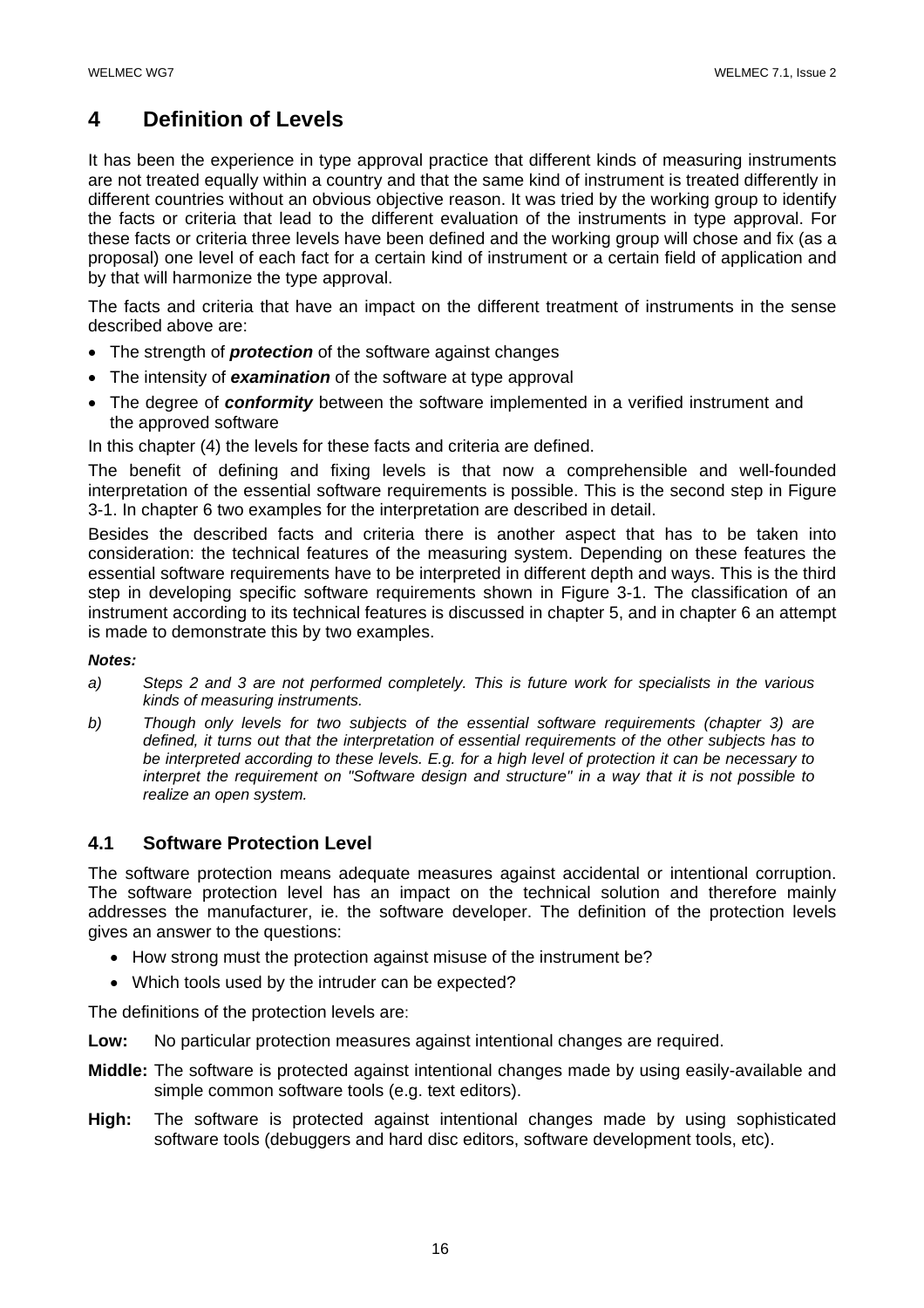#### *Notes:*

- *a) In the following the definition of different protection levels only applies to protection against intentional changes. As for unintentional changes no levels are defined and the essential software requirements are interpreted and the instrument is tested according to the state of the art.*
- *b) If it is to his advantage, the manufacturer is free to fulfil the requirements of the higher protection level rather than the assigned one.*
- *c) The customary method of securing/sealing, making an inadmissible intervention evident, is equivalent to software protection means for the levels middle and high.*

## **4.2 Software Examination Level (Type Examination or Design Examination)**

The software examination level mainly addresses the Notified Body responsible for type approval. The definition of the examination levels gives an answer to the questions:

- What resources have to be employed for the examination?
- Which kind of tests have to be performed?
- What size of documentation of the instrument is necessary for the examination?
- What are the consequences for the applicant?

The definitions of the examination levels are:

- **Low:** Standard type approval functional testing of the instrument is performed. No extra software testing is required.
- **Middle:** In addition to the low level, the software is examined on the basis of its documentation. The documentation includes the description of the software functions, parameter description, etc. Practical tests of the software-supported functions (spot checks) may be carried out to check the plausibility of documentation and the effectiveness of protection measures.
- **High:** In addition to the middle level, an in-depth test of the software is carried out, usually based on the source code.

## *Notes:*

- *a) The level is only addressing the depth of the software examination. In any case the metrological properties of the instrument are evaluated by conducting the normal metrological performance test.*
- *b) If it is advantageous, the manufacturer and notified body can agree on a higher examination level rather than the assigned one.*

## **4.3 Degree of Software Conformity**

The degree of software conformity and the capability of the software of being checked at verification are of importance for all parties involved, i.e. for the manufacturer, the Notified Body responsible for type approval and the appropriate authorities.

It is a problem of industrial production of measuring systems subject to legal control to keep the relevant and approved features of the product unchanged during its lifecycle. On the one hand demands arise in the course of time to correct or improve the product or fit it to given facts. On the other hand an approval is based on the precondition that properties remain constant. The following definition of three levels for the conformity of specimen and pattern tries to cover this spectrum. Conformity in this sense comprises the aspects:

- Which modifications are allowed after type approval or design examination without additional approval?
- Which modifications have to be announced to the notified body or design examiner by the applicant?
- How can the conformity be checked?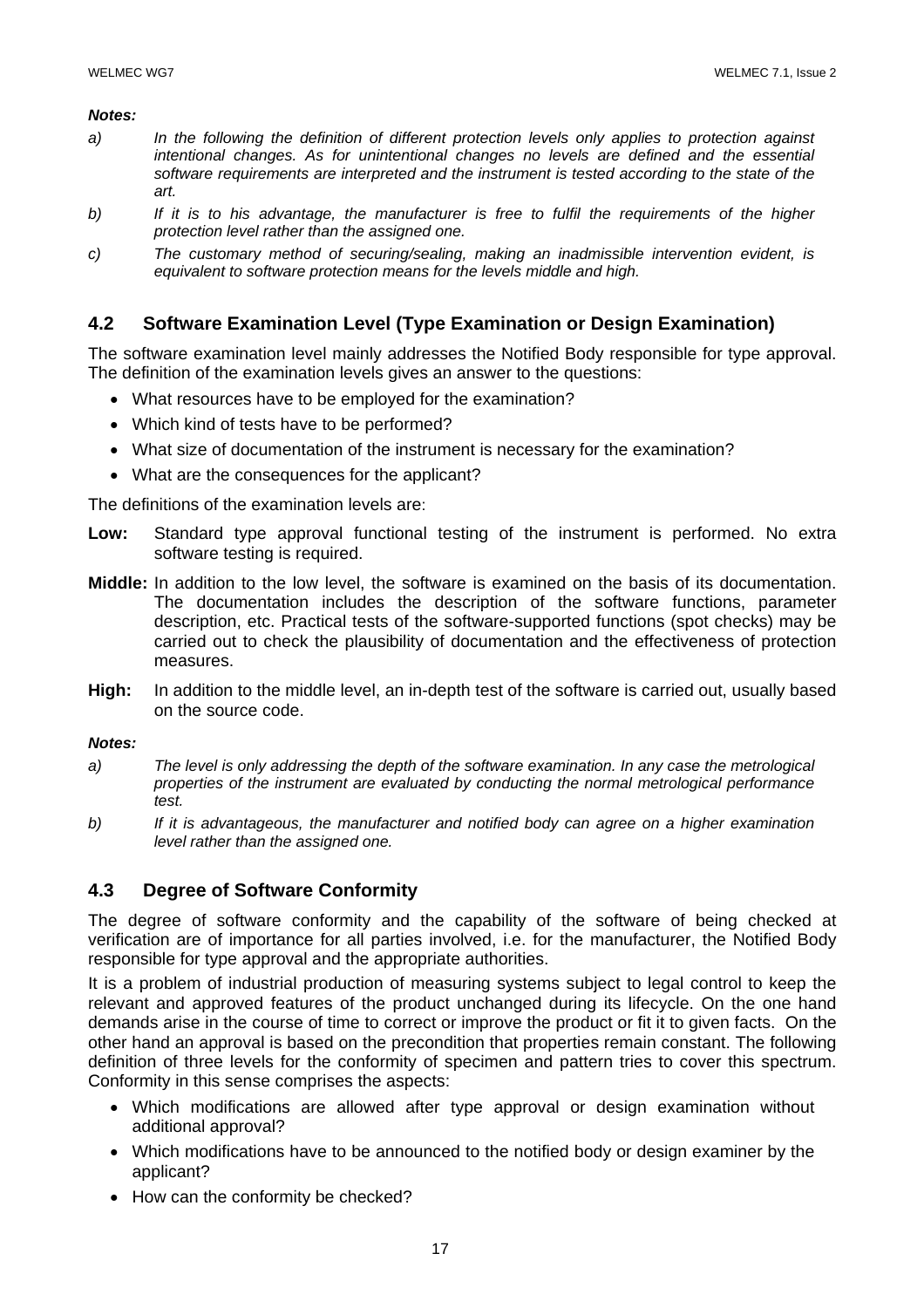• Is it necessary to deposit the approved version of the software?

The definitions of the conformity levels are:

- **Low:** The functionality of the software implemented for each individual instrument is in conformity with the documentation approved.
- **Middle:** In addition to the conformity level "low", depending on the technical features, parts of the software shall be defined as fixed at type approval, i.e. unalterable without NB approval. The fixed part shall be identical in every individual instrument.
- **High:** The software implemented in the individual instruments is completely identical to the approved one.
- *Note: If it is to his advantage, the manufacturer is free to fulfil the requirements of the higher conformity level rather than the assigned one.*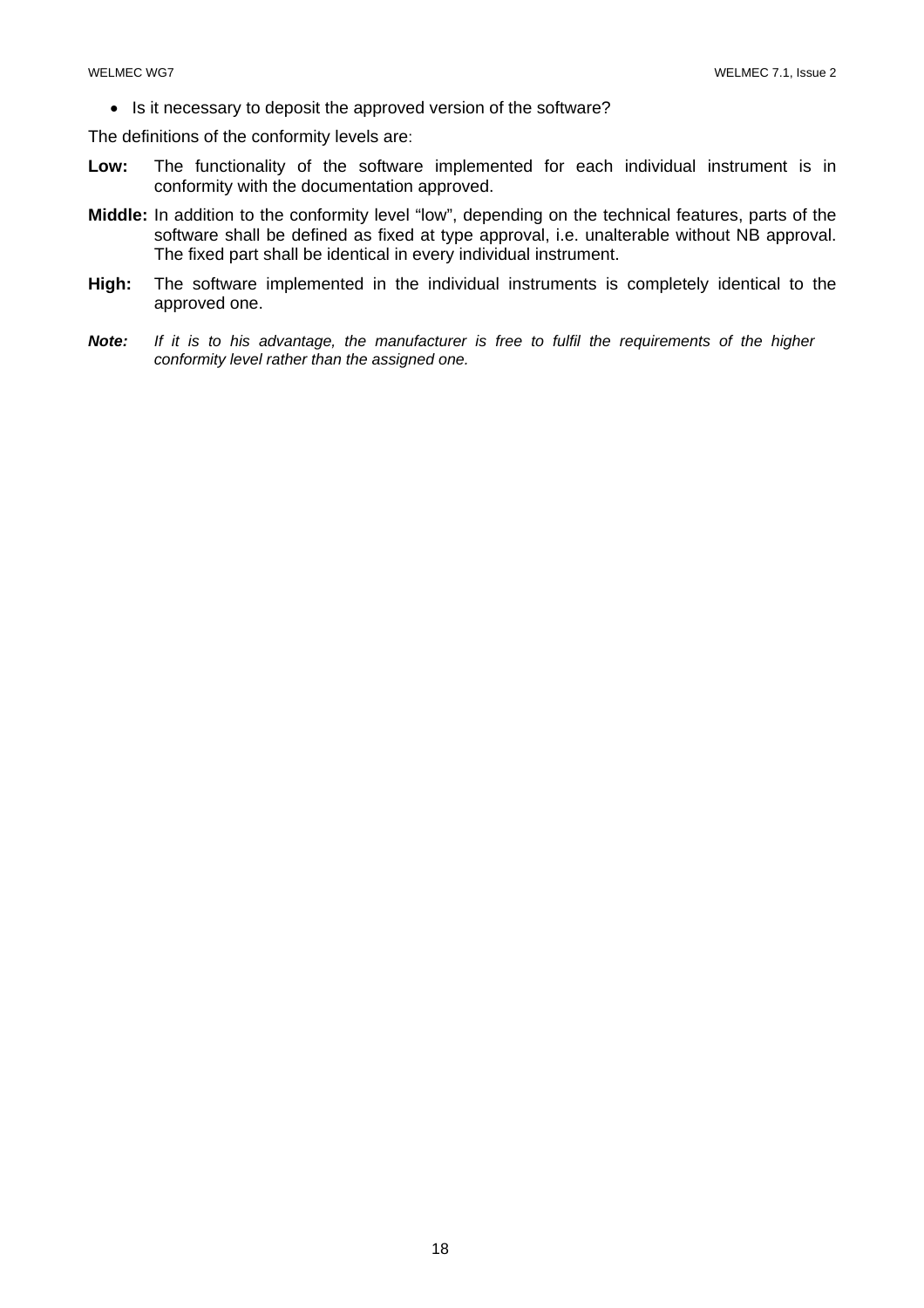## **5 Technical Features of Measuring Instruments and Systems**

This guide is intended to be applicable to all kinds of measuring instruments. As for the requirements in chapter 3 this is true because of their common definition. In practice more detailed requirements are necessary and the essential software requirements need further interpretation depending on the hardware and software configuration of the measuring instrument or system to be type approved.

In chapter 4, levels for three criteria have been defined that have to or will be fixed. Unlike this, it is not necessary to define and conclude levels for the technical features as they can be observed and classified objectively. In the following a system of several "cases" is proposed for classifying the hardware configuration and the software features assigned by the manufacturer. The various "cases" are referred to in chapter 6 where sets of specific requirements are formulated (see also third step in Figure 3-1). Only two sets are shown in section 6.1 and 6.2 but these are rather typical ones and can serve as examples for further requirement sets.

- *Note: Some technical features described below may not be acceptable for certain measuring instruments or legal fields of application, respectively. Acceptable features will be selected later in*  appendices specific for the various measuring instruments (to be published later). Here the all *relevant sets of specific requirements will be contained.*
- *Note: Theoretically a great number of sets of specific requirements are possible. However, in practice the number of really different technical configurations is much smaller. Most of the simple configurations (see 6.1) are very similar to each other and therefore only a small number of sets of specific requirements is needed.*

## **5.1 Hardware Configuration**

The variability of the hardware of measuring systems is represented by 5 basic configuration models, cases (a) to (e), see Figure 5-1. The modules or devices shown in this figure can be realized as built-for-purpose devices - normally cases (a) to (d) - or as non-built-for-purpose devices - normally case (e) - the latter may be personal computers, workstations or even mainframes.

## **5.2 User Interface (Shell)**

The user shell consists of input media (e.g. keyboard, mouse) and output media (e.g. display, video monitor or printer).

- (f) User shell always in operating mode subject to legal control.
- (g) User shell can be switched from operating mode subject to control to operating mode not subject to control and vice versa. (The user may, for instance, stop the measuring program, start a text processor and then start the measuring program again.)
- (h) Free user shell with operating modes subject to control and operating modes not subject to control in parallel.

 (There is, for instance, one window in a windows operating system that represents the user interface subject to control.)

## **5.3 Software Loading**

- (i) No loading possible, programs are invariable (firmware, usually stored in a non-volatile memory, e.g. in a non-detachable, soldered EPROM).
- (j) The manufacturer fixes all of the programs subject to control and all of those not subject to control that are loadable. Loading can be realized by changeable storages (CD-ROM, etc) or by downloading via interface from a server (to hard disc drive, Flash ROM, EEPROM etc).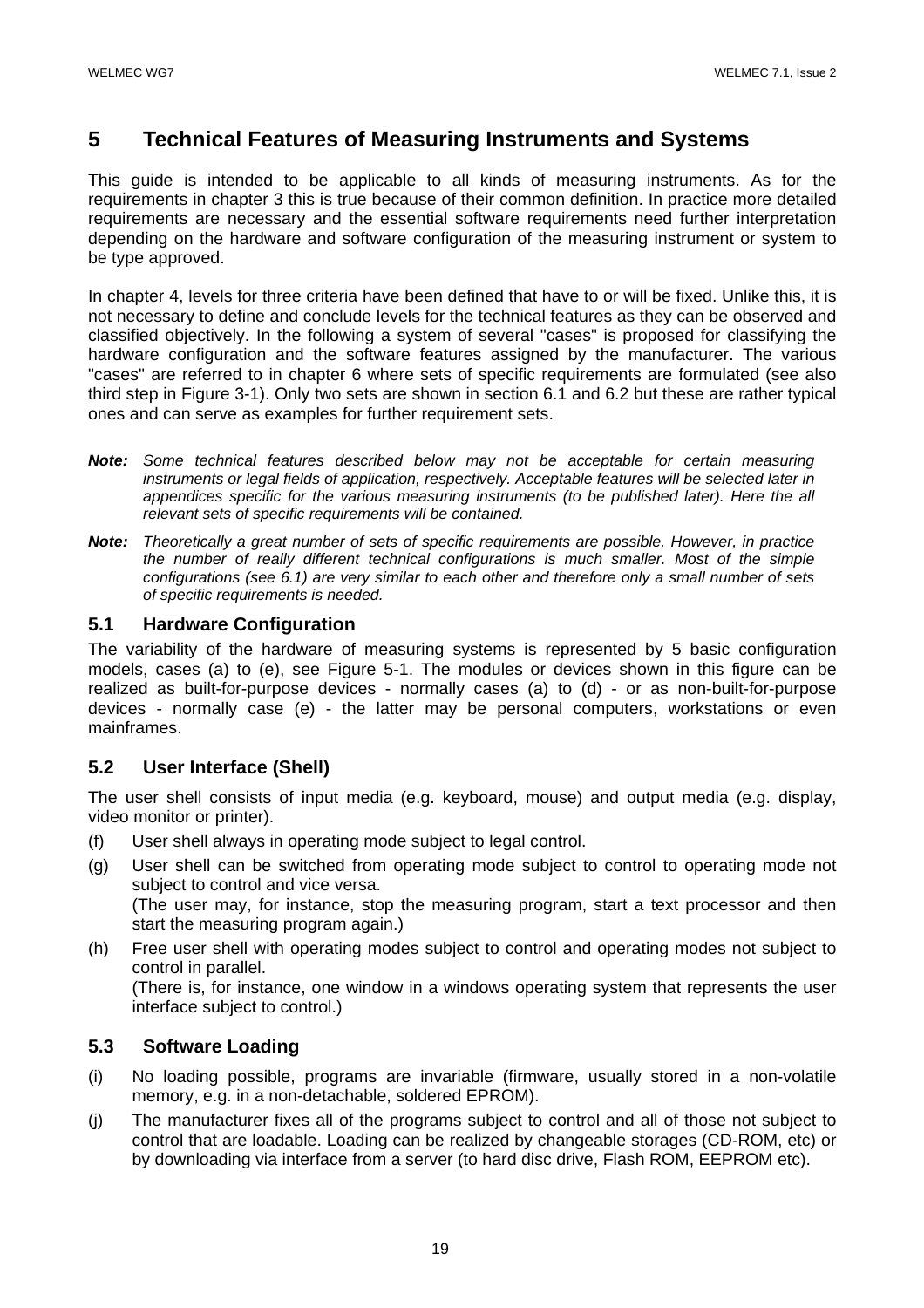(k) Any program can be loaded. Loading can be realized by changeable storages (floppy disc, CD-ROM etc) or by downloading via interface from a server (to hard disc drive, Flash ROM, EEPROM etc).

## **5.4 Software Structure**

- (l) The software is subject to legal control as a whole and is not intended to be modified after approval.
- (m) Parts of the software are subject to legal control. Other parts that are not legally relevant are intended to be modified after approval.

See Figure 2-1 and Figure 2-2.

## **5.5 Software Environment**

- (o) The software environment is invariable. The whole of the instrument's software has been constructed for the measuring purpose.
- (p) The software subject to control is embedded into an environment like a standard operating system that is not especially constructed for the measuring purpose.

## **5.6 Fault Detection**

- (q) The presence of a defect is obvious or can simply be checked or there are hardware means for fault detection.
- (r) The presence of a defect is not obvious and cannot be easily and simply checked using devices apart from the instrument itself and there are no hardware means for fault detection.

## **5.7 Long-term Storage of Measurement Values**

- (s) No long-term data storage of measurement values in the system.
- (t) Measurement values are stored in the system for later legal use.

## **5.8 Measuring principle**

## **5.8.1 Time Dependence**

- (u) Cumulative measurement (e.g. counter, fuel dispenser)
- (v) Single independent measurement

## **5.8.2 Repeatability**

- (w) Repeatable measurement
- (x) Non-repeatable measurement

## **5.8.3 Complexity**

- (y) Simple, straightforward, or static measurement
- (z) Complex or dynamic measurement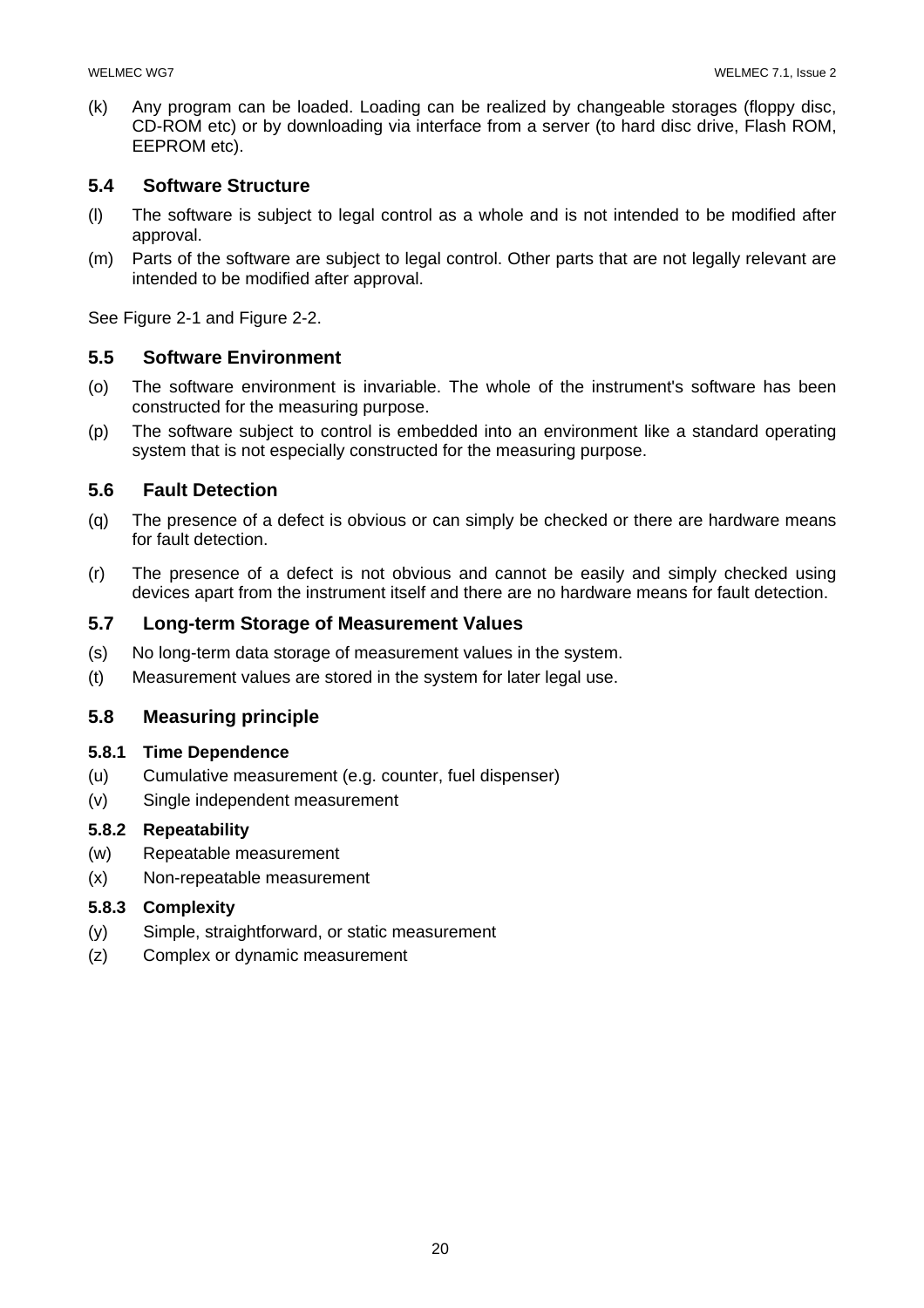

**Figure 5-1**: Example of possible hardware configurations of microprocessor-controlled or PCbased measuring instruments and systems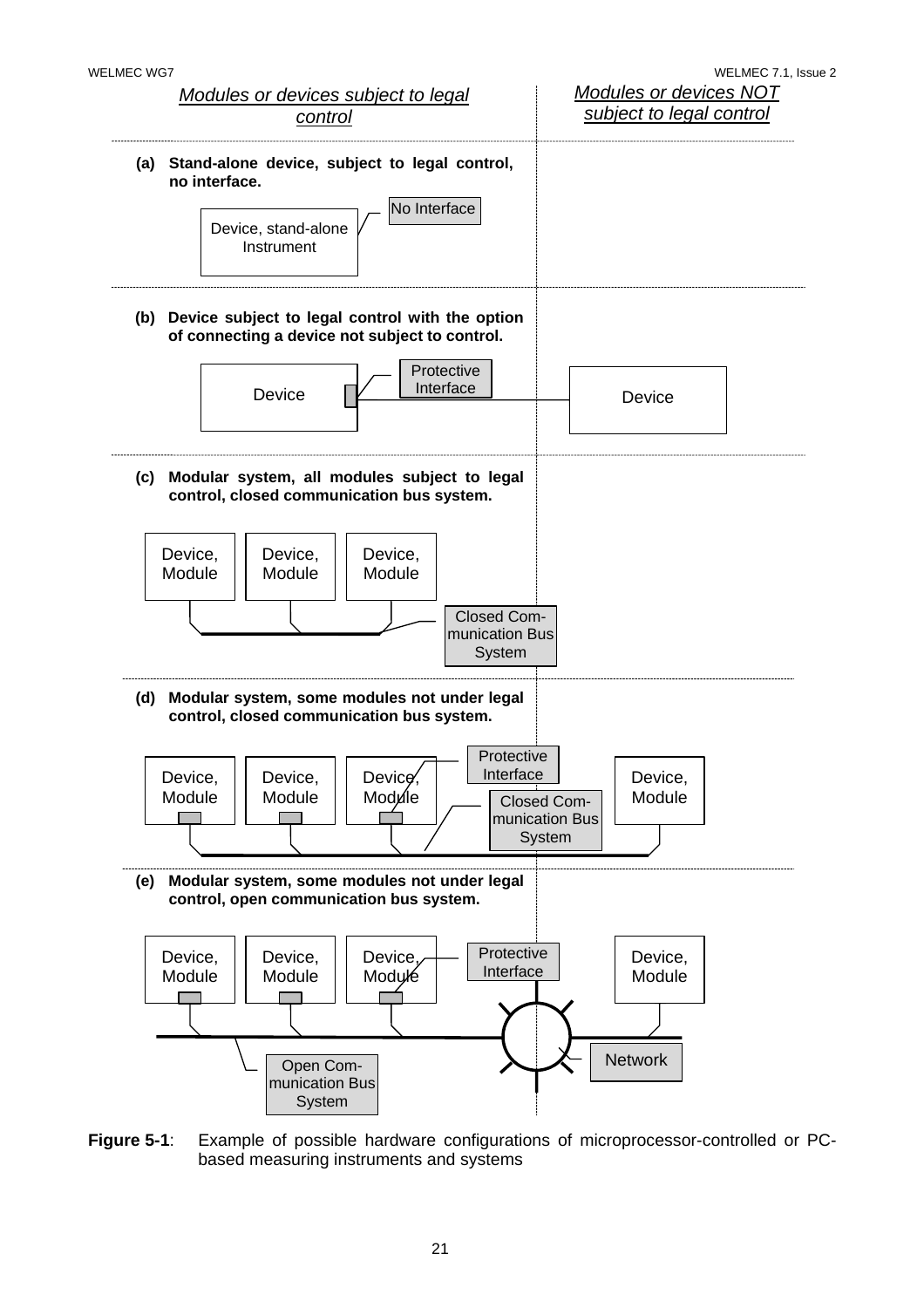## **6 Interpretation of the Essential Software Requirements for Selected Measuring Instruments and Systems**

The concept of the draft is a stepwise approach: After applying the levels of protection, examination and conformity to the kinds of measuring instruments and their fields of application (see chapter 4), for each field of application and measuring instrument sets of specific requirements have to be defined that take into consideration the various technical properties of instruments. At each examination the right set of specific requirements has to be chosen by the examiner depending on the technical features of the instrument that is to be examined.

To illustrate what is meant by the interpretation of the Essential Software Requirements (see 3, abbreviated *ER*), two examples of technical realizations of measuring systems are discussed in the following. This is not a substitute for a complete set of specific annexes for each kind of measuring instrument that have to be published later. However, it is intended by the choice of these examples to already cover a big part of the spectrum of possible technical solutions.

In this section the software of the example systems is classified according to chapters 4 and 5, i.e. the technical impacts and the non-technical conditions for the interpretation of the essential software requirements are demonstrated (software classification). With the non-technical conditions the levels of protection, examination and conformity are meant (see 4.1 to 4.3).

The examples are

- A) a simple measuring stand-alone instrument, realized as a built-for-purpose device with all components within a housing and
- B) a complex PC-based measuring system with various components connected by a network.
- *Note: Up to now the kinds of measuring instruments and their fields of application have not been*  assigned to certain levels of the non-technical conditions (protection level, examination level, *level of conformity). Therefore all levels are discussed in the following even if the interpretation of a certain general requirement under some conditions is only hypothetical. By doing so it will be easier to define the levels for each kind of instrument and field of application.*

## **6.1 Example A: Simple Stand-Alone Measuring Instrument**

In principle this example stands for a broad variety of instruments used for commercial transactions like fueling points, taximeters etc.

## **6.1.1 Description of the Instrument**

Let the simple stand-alone measuring instrument be a built-for-purpose device. The instrument is characterized by the following general technical features (Figure 6-1):

- *Closed housing. All components of the instrument are within the housing; sealing possible.*
- *The instrument consists of a sensor (transducer, including analogue electronics), further analogue components (e.g. A/D converter), a microprocessor board and an LC display.*
- *The device has a hardware interface that is intended for connecting a peripheral device not subject to legal control.*
- *The software is stored in a non-volatile memory (*non-detachable *Flash ROM, EEPROM, EPROM or PROM).*
- *The entire software is not intended to be changed after type approval. There is no software separation of legally relevant program parts and other parts realized.*
- *Fault detection: checksum calculation over the memory contents.*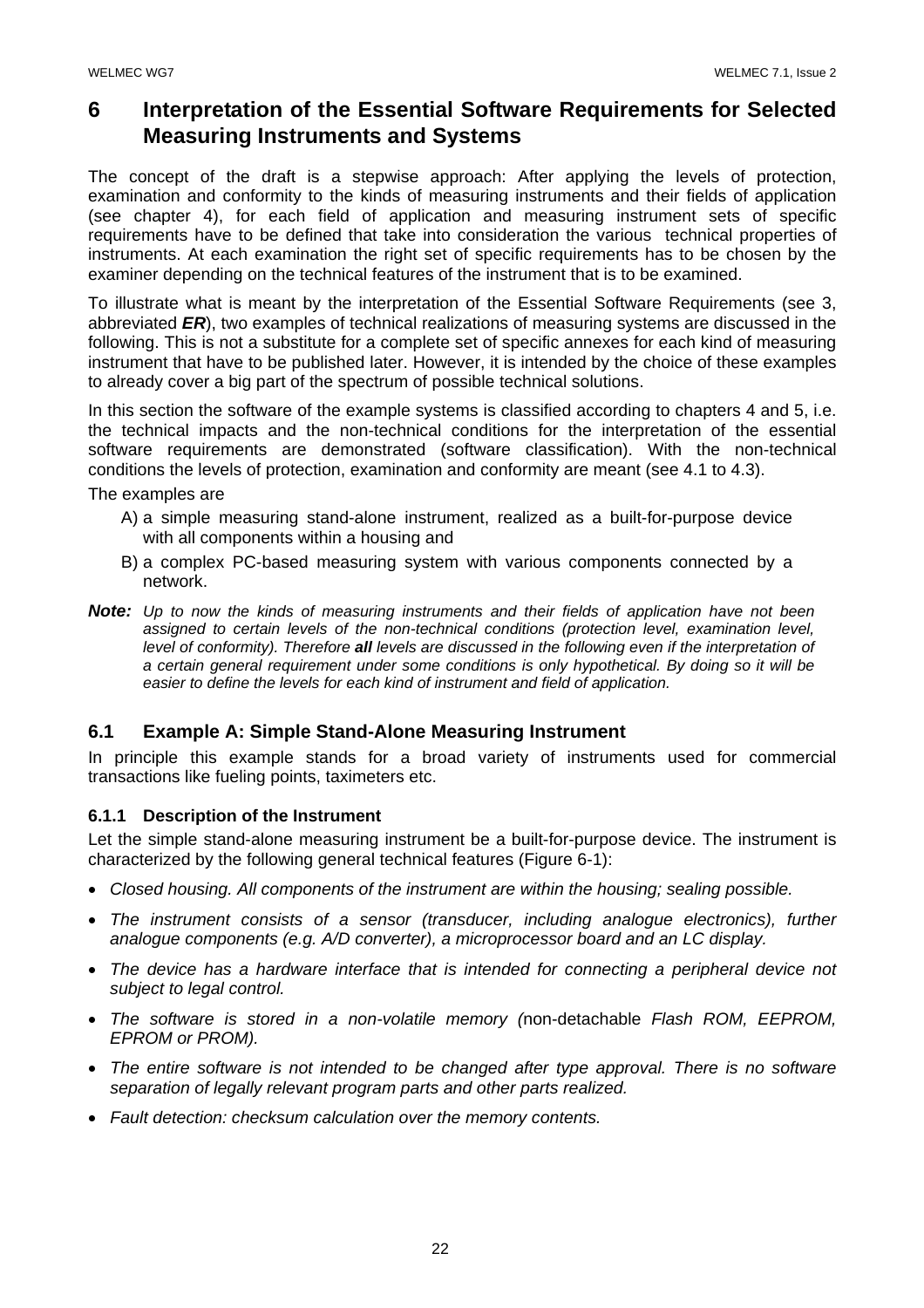



## **6.1.2 Legal Classification**

Normally the legal classification would follow Table A-1 in Annex 1. As the levels have not yet been selected, in the following interpretations *all* levels for "protection, examination and conformity" are taken into consideration.

| Note: | To make the interpretations and comments comparable to example B (see 6.2) the<br>following cases have been selected according to the proposal for the category of<br>"Measuring Instruments used for Commercial Transactions" (see Table A-1): |        |
|-------|-------------------------------------------------------------------------------------------------------------------------------------------------------------------------------------------------------------------------------------------------|--------|
|       | Software protection level:                                                                                                                                                                                                                      | middle |
|       | Software examination level:                                                                                                                                                                                                                     | middle |
|       | Degree of software conformity:                                                                                                                                                                                                                  | low    |
|       | These levels and the resulting interpretations are marked with grey background in<br>section 6.1.4 like this note.                                                                                                                              |        |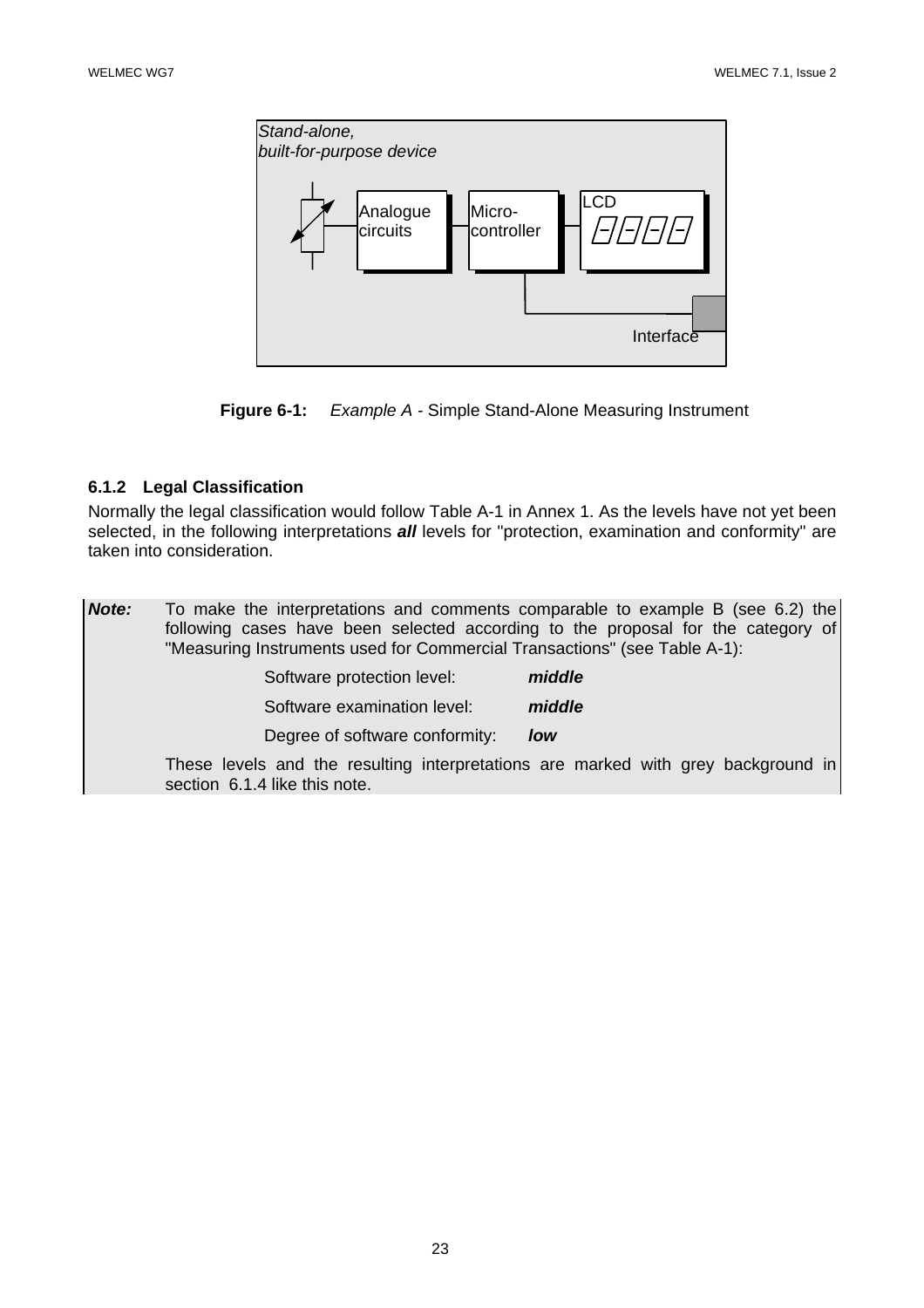## **6.1.3 Technical Classification**

According to chapter 5 the instrument can be classified as follows:

| <b>Feature</b>                                    | Case        | <b>Explanation</b>                                                                                                                                                                        |
|---------------------------------------------------|-------------|-------------------------------------------------------------------------------------------------------------------------------------------------------------------------------------------|
| <b>Hardware Configuration</b>                     | b           | Device subject to legal control with the option of connecting a<br>device not subject to control.                                                                                         |
| <b>User Interface (Shell)</b>                     | f           | The user shell is always in operating mode subject to legal<br>control.                                                                                                                   |
| <b>Software loading</b>                           | İ           | No loading possible, programs are invariable (firmware,<br>usually stored in non-volatile memory).                                                                                        |
| Software structure                                | I           | The entire software is subject to legal control and is not<br>intended to be modified after type approval.                                                                                |
| Software environment                              | O           | The software environment is invariable. The whole of the<br>instrument's software has been designed for the measuring<br>purpose.                                                         |
| <b>Fault detection</b>                            | $\mathbf r$ | The presence of a defect is not obvious and cannot be easily<br>and simply checked using devices apart from the instrument<br>itself and there are no hardware means for fault detection. |
| Long-term storage of<br><b>Measurement values</b> | S           | No long-term storage of measurement values in the system<br>intended.                                                                                                                     |
| <b>Measuring principle</b>                        | V, W, V     | Single independent, repeatable, simple and static<br>measurement                                                                                                                          |

In the following sections the cases are simply abbreviated by, for instance, (*b*).

## **6.1.4 Interpretation of the Essential Software Requirements**

#### *ER1.1: The software of a measuring instrument shall be designed so as to allow ready evaluation of its conformity to the requirements of this guide.*

In this example of a simple stand-alone instrument, the manufacturer of the software does not intend to change the software after type approval  $(I)^{l}$  . In this case the design or structure of the software (whether separated or not) is not important for the objectives of the type examination. The ER1.1 needs no further interpretation.

#### *Comments on examination level:*

As the design and structure of the software of this example system is not relevant for the examinations discussed in the following, there is no need to examine it in any level.

 $\overline{a}$  $\mathbf{L}$ 

 <sup>)</sup> The entire software is subject to legal control and is not intended to be modified after type approval.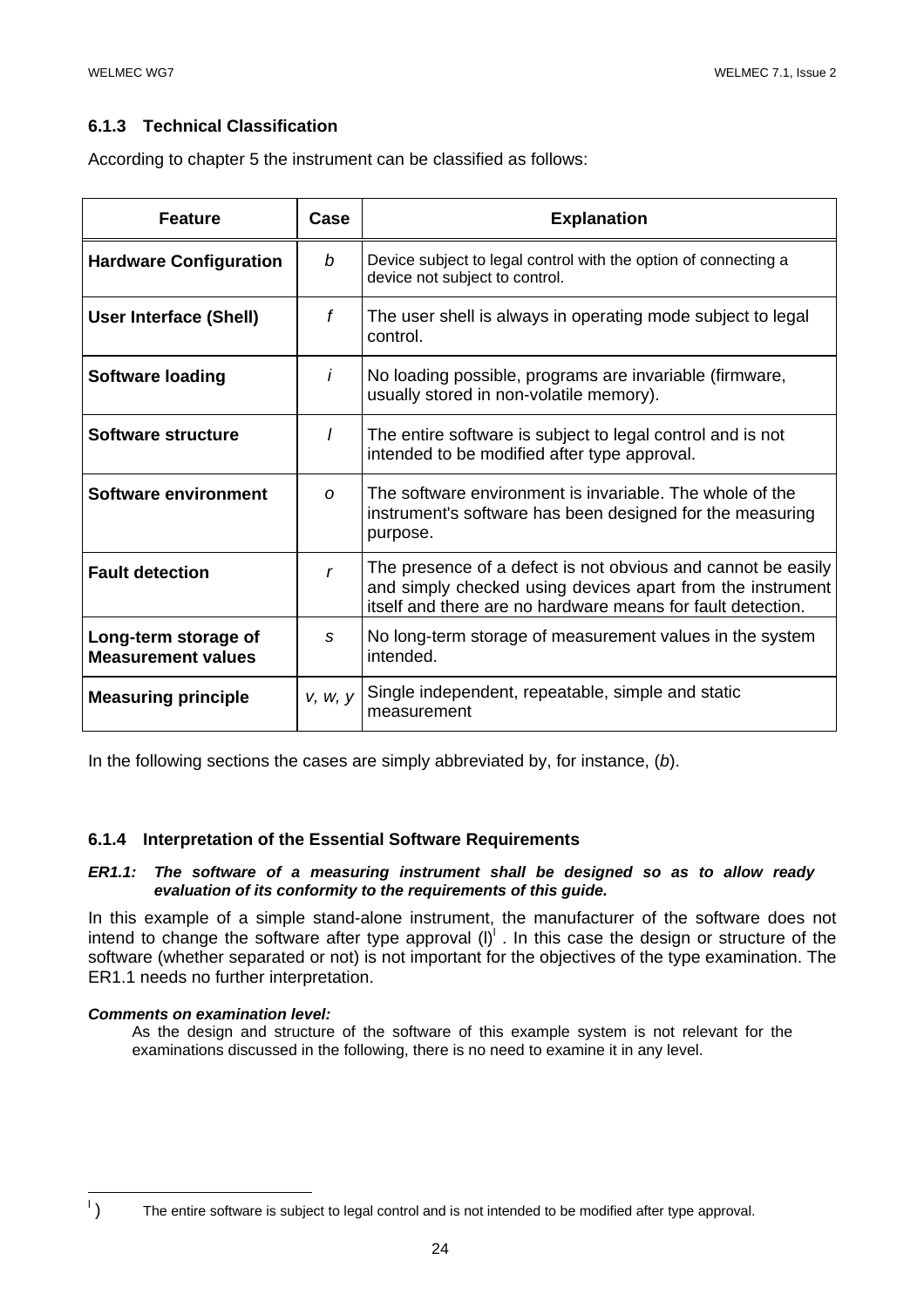#### *ER1.2: The legally relevant software shall be designed in such a way that it is not inadmissibly influenced by other software.*

This requirement is met independently of the software structure, because no other software exists besides the legally relevant software in the instrument (I, o)<sup>o</sup> and the software cannot be loaded (i)<sup>i</sup>.

#### *Comment on examination level:*

As no other software exists besides the legally relevant software, it is supposed that the normal metrological examination tests of the instrument are sufficient to judge the software and no additional software examination concerning the structure of the software is necessary even if levels *middle* or *high* are stipulated.

#### *Comment on conformity level:*

The software structure has an impact on the reliability of the conformity during the lifecycle of the software. For the simple configuration of this example (i, l, o), ER1.2 needs no further interpretation. However, ER3.1 must be taken into consideration.

#### *ER1.3: The legally relevant software shall be designed in such a way that it is not inadmissibly influenced via the interfaces of the device.*

In this example the device has an interface  $(b)^b$ , and any device not subject to legal control may be connected. If it can be proven that the interface is protective, it doesn't need to be sealed.

#### *Comments on protection level:*

*Low:* The interface doesn't need to be sealed, even if it is not proven to be protective.

#### *Comments on examination level:*

- *Low:* The manufacturer declares that the interface is protective, i.e. that neither the measurement values nor the functions of the instrument can be influenced by commands or data transmitted to the instrument via the interface. No special test of the interface software is performed in this case.
- Middle: The manufacturer supplies a complete description of commands and parameters received via the protective interface, including a declaration of completeness of this description.

 It has to be verified in the examination, on the basis of this documentation, that all the data received via the interface do not inadmissibly influence the measuring instrument.

*High:* It has to be verified on the basis of the source code that all the data received via the interface do not inadmissibly influence the measuring instrument.

#### *ER2.1: Legally relevant programs and data shall be protected against accidental or unintentional changes.*

There are two reasons for inadmissible changes: physical effects and false handling by the user. If this instrument is tested according to the regulations in question (EMC, temperature, humidity etc), accidental changes of data or programs need not be taken into consideration. As for false handling by the user, in this example the user interface is always in an operating mode subject to legal control and the software subject to control is isolated  $(f, I, o)^f$ . Unintentional changes could only happen by inadmissible properties of the software subject to control (e.g. it must not be possible to change device specific parameters unintentionally).

#### *Comments on protection level:*

o ) The software environment is invariable. The whole of the instrument's software has been designed for the measuring purpose.

i ) No loading possible, programs are invariable (firmware, usually stored in non-volatile memory). b

<sup>)</sup> Device subject to legal control with the option of connecting a device not subject to control.

f ) The user shell is always in operating mode subject to legal control.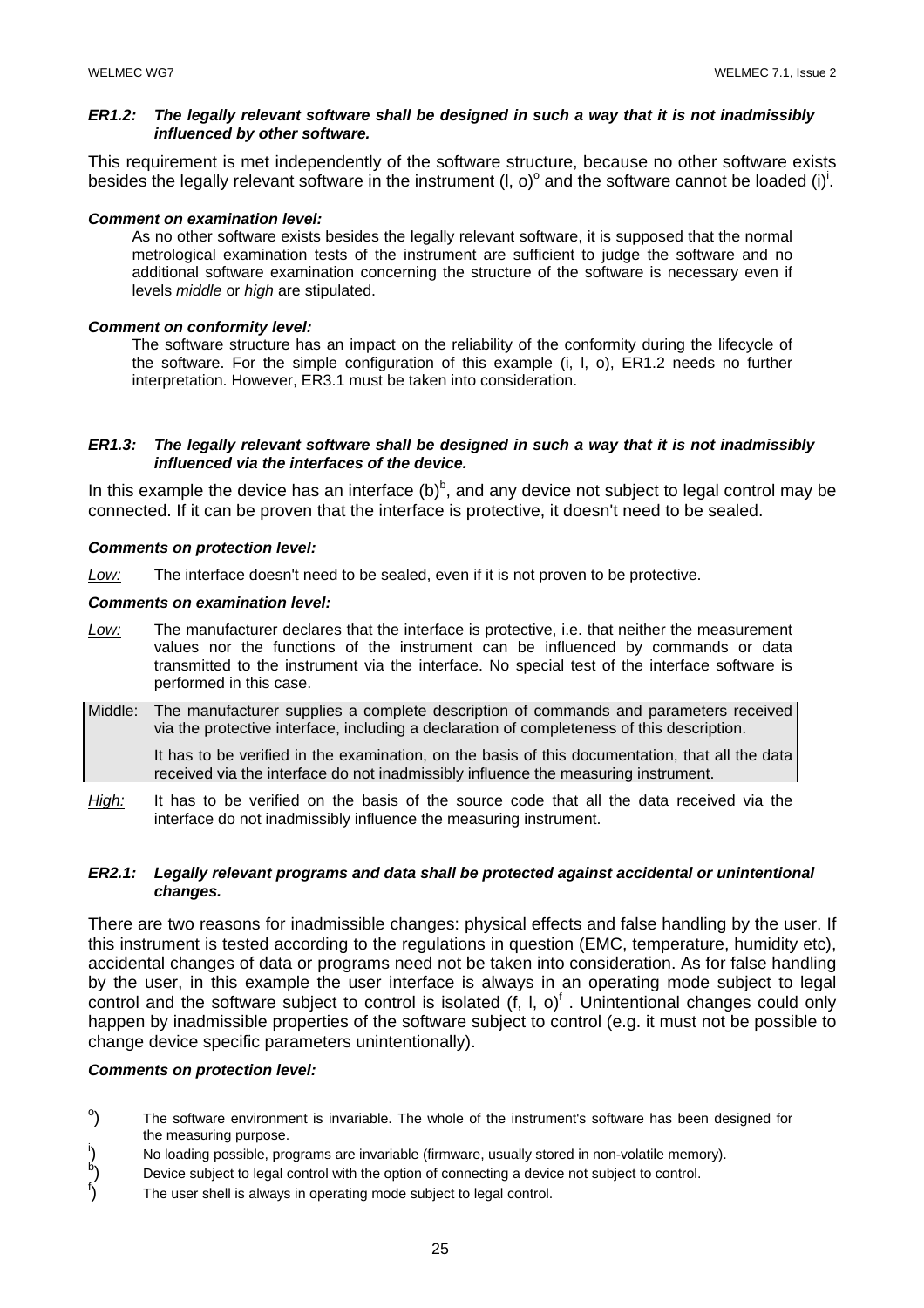Protection level in the sense used here refers to *intentional* manipulations (see ER2.2).

#### *Comments on examination level:*

- *Low:* The handling of the instrument has to be tested practically with help of the operating manual.
- *Middle:* The correctness and consistency of the instrument's handling is analysed on the basis of the documentation (operating manual and special software documentation) in addition to the practical tests.
- *High:* The source code of the software has to be tested to check whether malfunctions because of false handling are possible additionally to the tests mentioned above.

#### *ER2.2: Legally relevant programs and data shall be protected against corruption or intentional changes by unauthorized persons.*

As the user interface is always in an operating mode subject to legal control and the software subject to control is isolated (f, l, o), *intentional* changes could only happen by inadmissible properties of the software itself (e.g. it must not be possible for the user to change device specific parameters).

#### *Comments on protection level:*

*Low:* No special protection measures against corruption are required.

*Middle/high:* Either the housing of the instrument has to be secured, or the program and data memory must be secured against unauthorized removal.

#### *Comments on examination level:*

- Low: All operations have to be practically tested on the basis of the operating manual: no data and no program must be changeable via the user interface.
- *Middle:* In addition to the test mentioned above, all protection measures mentioned in the documentation have to be tested practically to check whether they function as documented.
- *High:* In addition to the tests mentioned above, the software of the user shell has to be analysed to check whether only the defined set of operations is possible and all other handlings are blocked by the software.

#### *ER2.3:* Only the approved and verified software is allowed to be used for legal purposes. It shall *be clear and unambiguous that a presentation of a result is generated by a legally relevant program.*

The instrument in this example is a built-for-purpose device that has restrictive technical features (f, i, l, o). It is technically not possible to change the operating mode. Therefore the presentation of measurement values and other functions can be easily marked unambiguously as legally relevant by seals, verification marks or imprints.

#### *Comments on protection level:*

*Middle/high:* Program and data memory must be protected against unauthorized removal.

#### *Comments on conformity level:*

- *Low:* The manufacturer is allowed to correct the program code without changing the legal software identification. As far as legally relevant software parts are concerned, the Notified Body must, however, be informed in any case. At verification the appropriate authority or a responsible person checks by the legal software identification that the software implemented in the instrument is in *conformity* with the approved software.
- *Middle:* As the instrument performs simple, straightforward measurements, the same as for level low applies.
- *High:* The manufacturer implements exactly the same software in each individual instrument without any modification. At verification the appropriate authority or a responsible person checks by the legal software identification (signature) that the software of the instrument is *identical* with the approved software.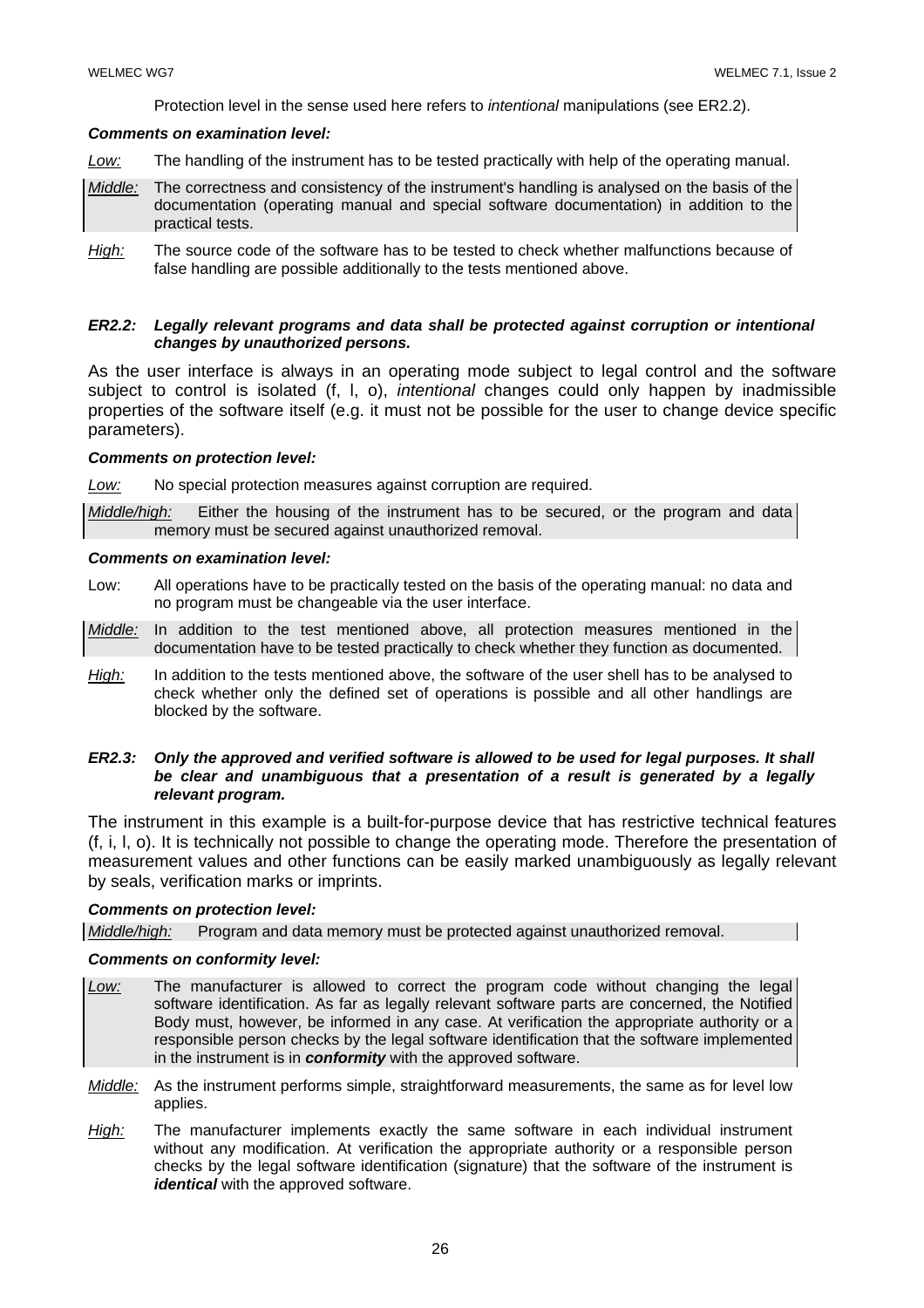The user can rely on the *verification mark* that the presentation of the measurement values is generated by the approved program.

#### *ER2.4: Functional defects that can falsify measurement values in software controlled hardware shall be detected and acted upon.*

In the example some kinds of functional defects are detected and the software realizes the appropriate reaction  $(r)^r$ .

#### *Comments on examination level:*

- *Low:* The instrument is tested practically with the help of the operating manual. As functional defects happen rather seldomly, the failure detection mechanism normally isn't tested.
- *Middle:* The failure detection mechanism described in the documentation is checked by simulating suitable failures.
- *High:* The failure detection mechanism is tested as in case middle. Additionally, other failures are simulated and the reaction of the instrument is judged.

#### *ER3.1: The software shall not inadmissibly be modified after type approval.*

What kind of modifications are admissible depends on the level of the required conformity level:

#### *Comments on conformity levels:*

- *Low:* The implemented software of each individual instrument is in conformity with the approved documentation. Regardless of minor corrections of the source code the functionality remains identical to the technical documentation:
	- ° Modifications of the software are allowed as long as the documented functions and characteristics of the approved instrument remain unchanged. The NB must, however, be informed. Changes of documented functions and characteristics require additional approval by the NB and a new legal software identification.
	- ° At verification the conformity with the approved software is checked by a legal software identification that is mentioned in the type approval certificate.
	- The approved software documentation is kept at the NB. Additionally the complete program code (executable code) of the measuring instrument may exceptionally be deposited.
- *Middle:* For a built-for-purpose device with a simple, straightforward measurement principle (y) and where the entire software is subject to control as in this example (f, i, l, o), the same as for level *low* applies.

*High:* The entire software of each individual instrument is identical to the approved software:

- Because of the identity, modifications of any part of the software automatically lead to a new legal software identification. The NB gives an additional approval in this case.
- ° At verification the conformity with the approved software is checked by a legal software identification (signature) that is mentioned in the type approval certificate.
- ° The approved software documentation and the complete program code (executable code) of the measuring instrument are kept at the NB.

r ) The presence of a defect is not obvious and cannot be easily and simply checked using devices apart from the instrument itself and there are no hardware means for fault detection.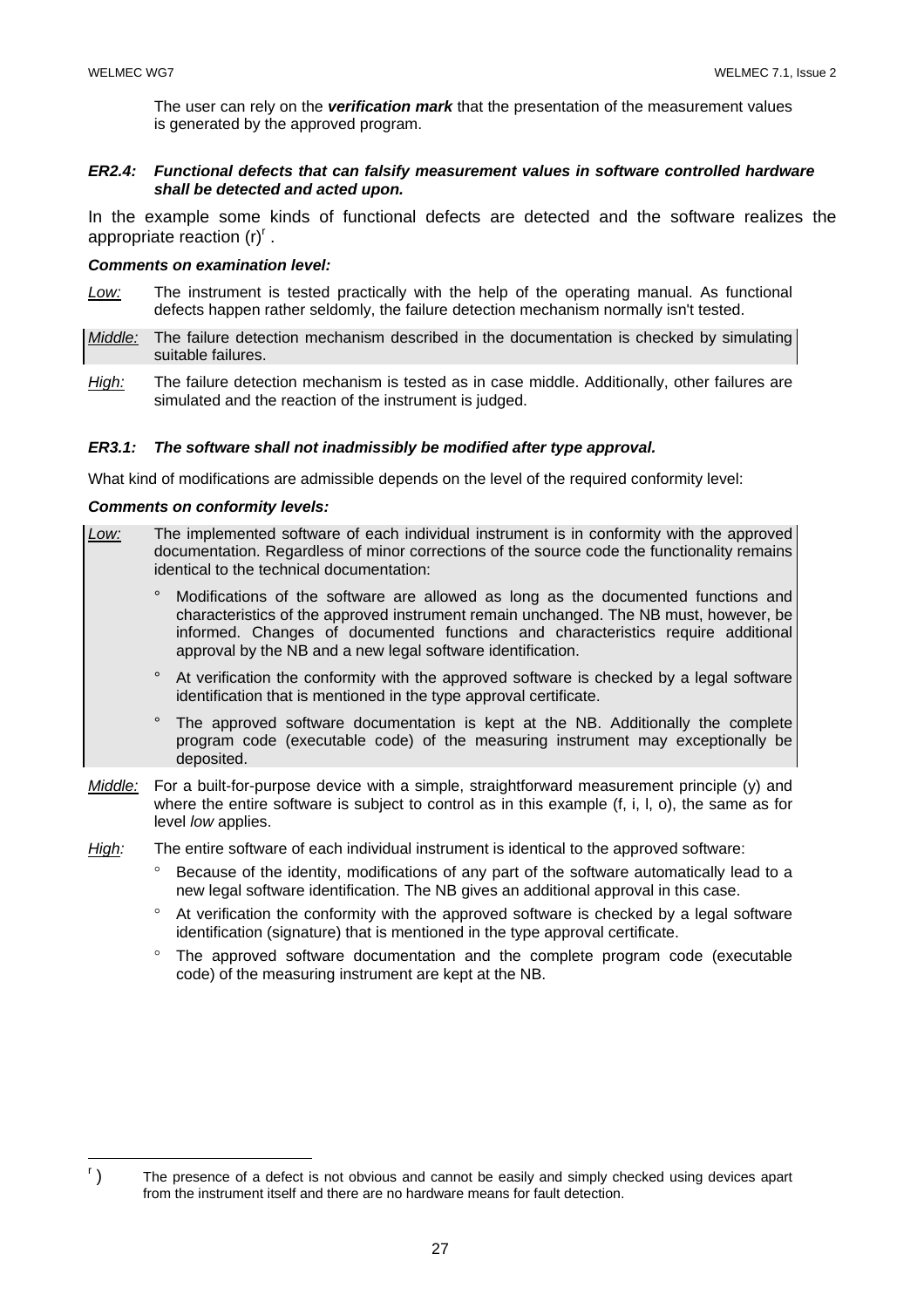#### *ER3.2: For the verification of conformity an identification of the legally relevant software and suitable instructions shall be available.*

It depends on the level of the required conformity level how the conformity of the individual instrument is checked:

#### *Comments on conformity levels:*

- *Low:* The implemented software of each individual instrument is in conformity with the approved documentation. Regardless of minor corrections of the source code the functionality remains identical to the technical documentation:
	- ° At verification the conformity with the approved software is checked by a legal software identification that is mentioned in the type approval certificate. The legal software identification may be displayed either on demand or automatically on start up or cyclically).
- *Middle:* For a built-for-purpose device with a simple, straightforward measurement principle (y) and where the entire software is subject to control as in this example (f, i, l, o), the same as for level *low* applies.
- *High:* The entire software of each individual instrument is identical to the approved software:
	- ° At verification the conformity with the approved software is checked by a legal software identification (signature) that is mentioned in the type approval certificate.

#### *ER4.1: The functionality of the instrument shall be testable.*

As for the metrological parts of the software, this requirement is met because the normal metrological performance test of the complete instrument and of its functions is possible.

#### *Comments on examination level:*

- *Low:* Only the metrological parts of the instrument's software are tested by the normal practical examination test. Other features of the software that are not covered by these tests don't need to be made testable by the manufacturer. It is sufficient that he declares that these untested features conform with the requirements (protectiveness of an interface, failure detection and reaction etc.).
- *Middle:* In addition to the normal type examination tests (see *"Low"*) the software is examined on the basis of a description of the software functions supplied by the manufacturer. It is verified by practical tests whether the documented functions are complete and consistent.
- *High:* The source code has to be supplied. The metrological performance test is still not obsolete because it is very effective. However, parts of the software can be tested either "manually" (well-known methods: code inspection, walk-through etc.) or by the aid of software analyzing tools. Typical examples for such practical tests are the protectiveness of interfaces, the separation of software into parts etc.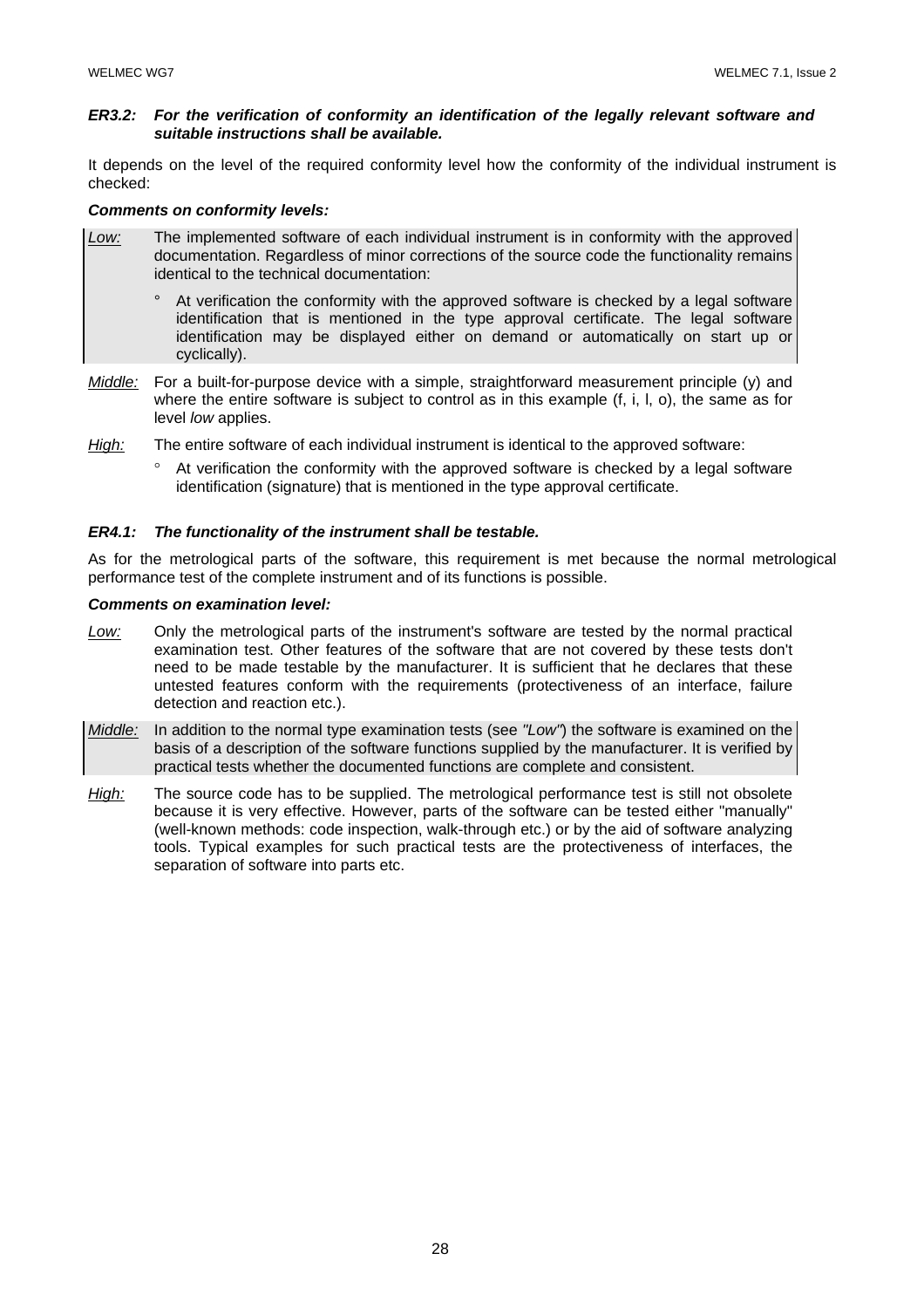#### *ER5.1: The legally relevant software including its hardware and software environment shall be suitably documented.*

For a built-for-purpose device with the entire software subject to control as in this example (f, i, l, o), at least the following documentation has to be supplied by the manufacturer:

#### *Comments on examination level:*

- *Low:* The operating manual and a technical documentation are supplied by the manufacturer. No additional special software documentation is required. The documentation should contain the manufacturer's declarations about some features of the instrument that are not tested (e.g. that an interface is constructed to be protective) and the legal software identification.
- *Middle:* In addition to the documentation of level low, the special software documentation shall comprise:
	- ° detailed description of all legally relevant software functions, legally relevant parameters that determine the functionality of the instrument
	- ° description of the measuring algorithms (e.g. price calculation and rounding algorithms)
	- ° legal software identification
	- ° complete description of commands and parameters via the protective interface, including a declaration of completeness of this description
	- ° reference to the requirements of this guide
	- ° operating manual
- *High:* In addition to the documentation of level "middle", the source code (as a file) has to be supplied by the manufacturer together with some auxiliary documentation like :
	- ° logic diagram of the software (e.g. flow chart or Nassi-Shneidermann diagram)<br>
	short-ilog description of the functions of each logally relevant software module
	- ° detailed description of the functions of each legally relevant software module
	- ° description of data structures (transmitted data sets)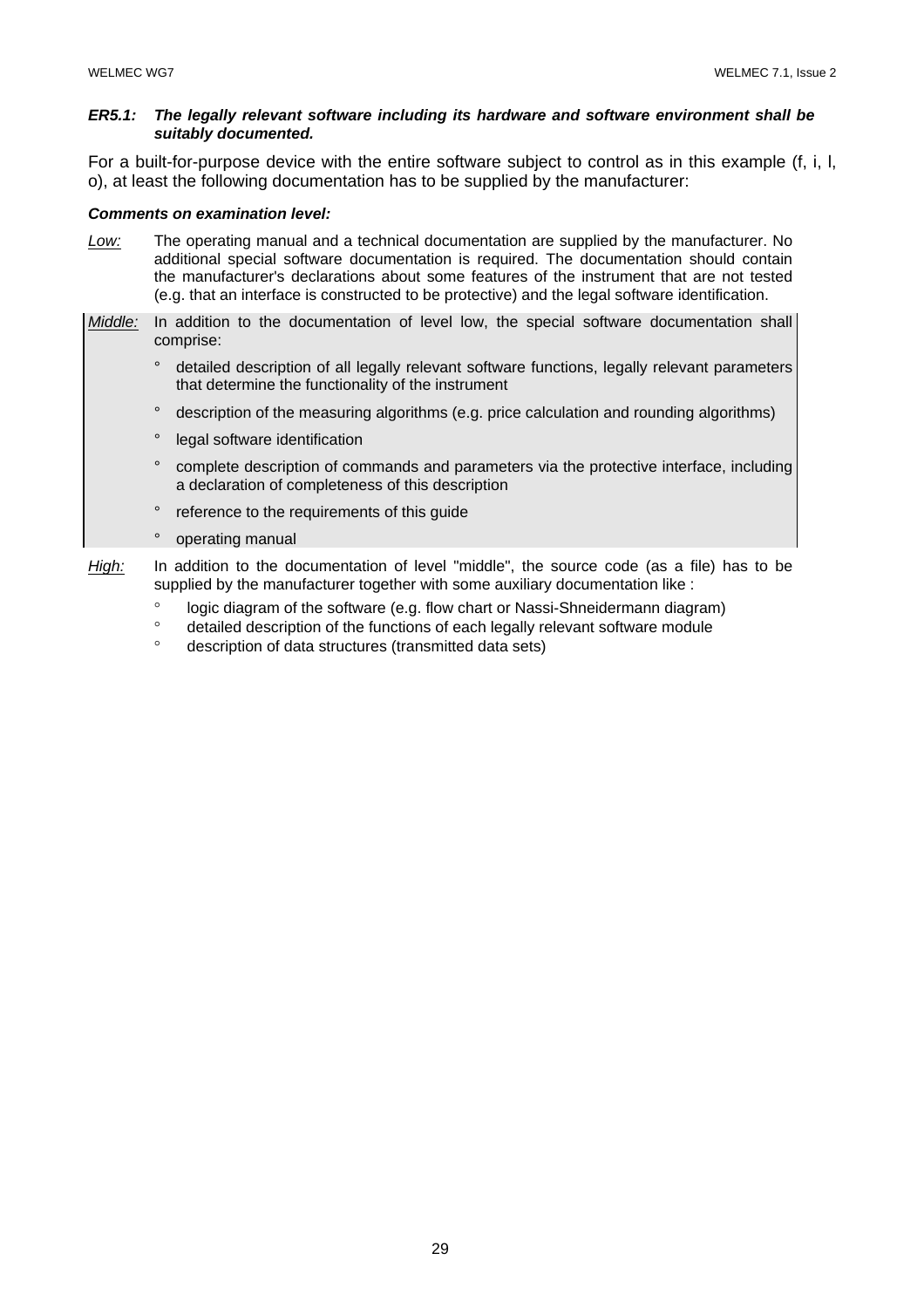## **6.2 Example B: PC-based, Modular Complex Measuring System**

The measuring system described in this example can for instance be found in applications like automatic rail-weighbridges, dimensional measuring instruments often in combination with weighing systems, point of sale (POS) systems, etc.

## **6.2.1 Description of the System**

Let the complete measuring system consist of several components (modules) connected by an open network. The system can be characterized by the following features (Figure 6-2):

- *"Sensor modules" consist of sensor, analogue electronics, A/D converter, microcontroller and digital interface to the network but do not have an indication.*
- *There is a "central device" realized by a personal computer. Its monitor is used as indicator for the final measurement values and for stored values.*
- *Each sensor module transmits measurement values to the central device and receives commands from it via the network.*
- *The central device realizes a data storage for legal purposes.*
- *The central device has a windows operating system.*
- *The legally relevant functions of the central device are realized by a program that is loaded from the hard disk drive of the computer. It is compiled to a so called library<sup>8</sup> .*
- *The legally relevant software in the central device receives the measurement values from the sensor modules, displays them in a window, stores them for later legal use and exports them to other programs not subject to legal control.*
- *The measured goods cannot be measured statically, i.e. the measuring process is dynamic and complex. (Applies e.g. to automatic rail-weighbridges. For dimensional measuring and static weighing the process is simple and static)*

In the following only the central device is considered. The sensor modules can be treated similarly to the measuring instrument discussed in example A.

 <sup>8</sup> ) *Note:* A (dynamic) software library is a collection of subroutines (or classes in an object oriented language) that can be used by any program (application). The library can be produced separately from the application software. The internal structure of the library is hidden from the programmer of the application.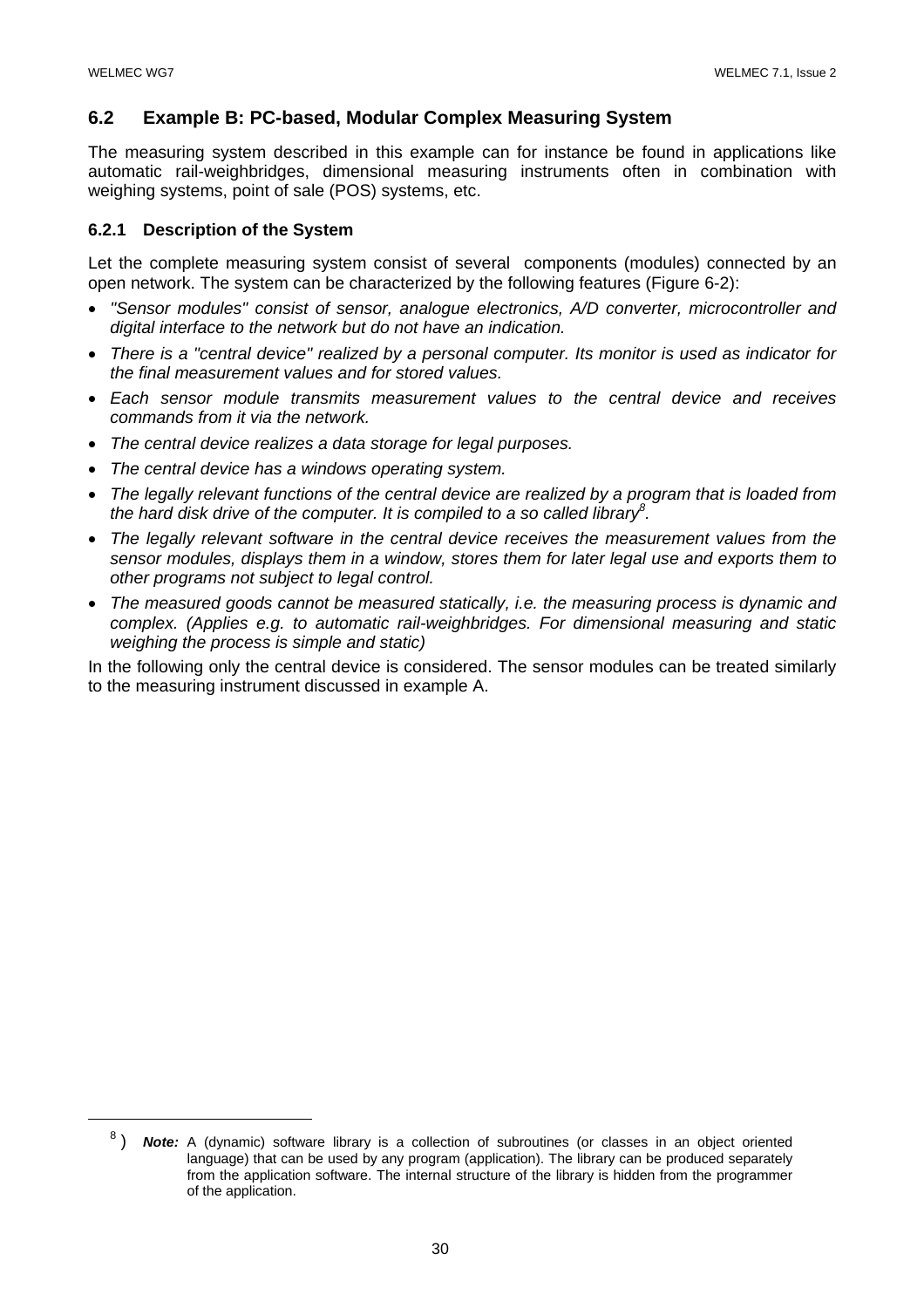

**Figure 6-2:** *Example B:* PC-based, Modular Complex Measuring System

## **6.2.2 Legal Classification**

Normally the legal classification would follow Table A-1 in Annex 1. As the levels have not yet been selected, in the following interpretations of *all* levels for "protection, examination and conformity" are taken into consideration.

*Note:* As example B is a rather complex system, a lot of interpretations of the general requirements are necessary. To make the interpretations and comments more comprehensible, the following cases have been selected according to the proposal for the category of "Measuring Instruments used for Commercial Transactions" (see Table A-1):

| Software protection level:         | middle |
|------------------------------------|--------|
| Software examination level:        | middle |
| Degree of software conformity: low |        |

 These levels and the resulting interpretations are marked with grey background in section 6.2.4 like this note. They are in line with the requirements of the WELMEC guide 2.3 that is already applied to weighing instruments.

*Note: If the stipulated conformity level or protection level is "high", the technical solution of this example*  will not be suitable to meet these levels for some requirements (ER1.1, ER1.2, ER2.3 etc.).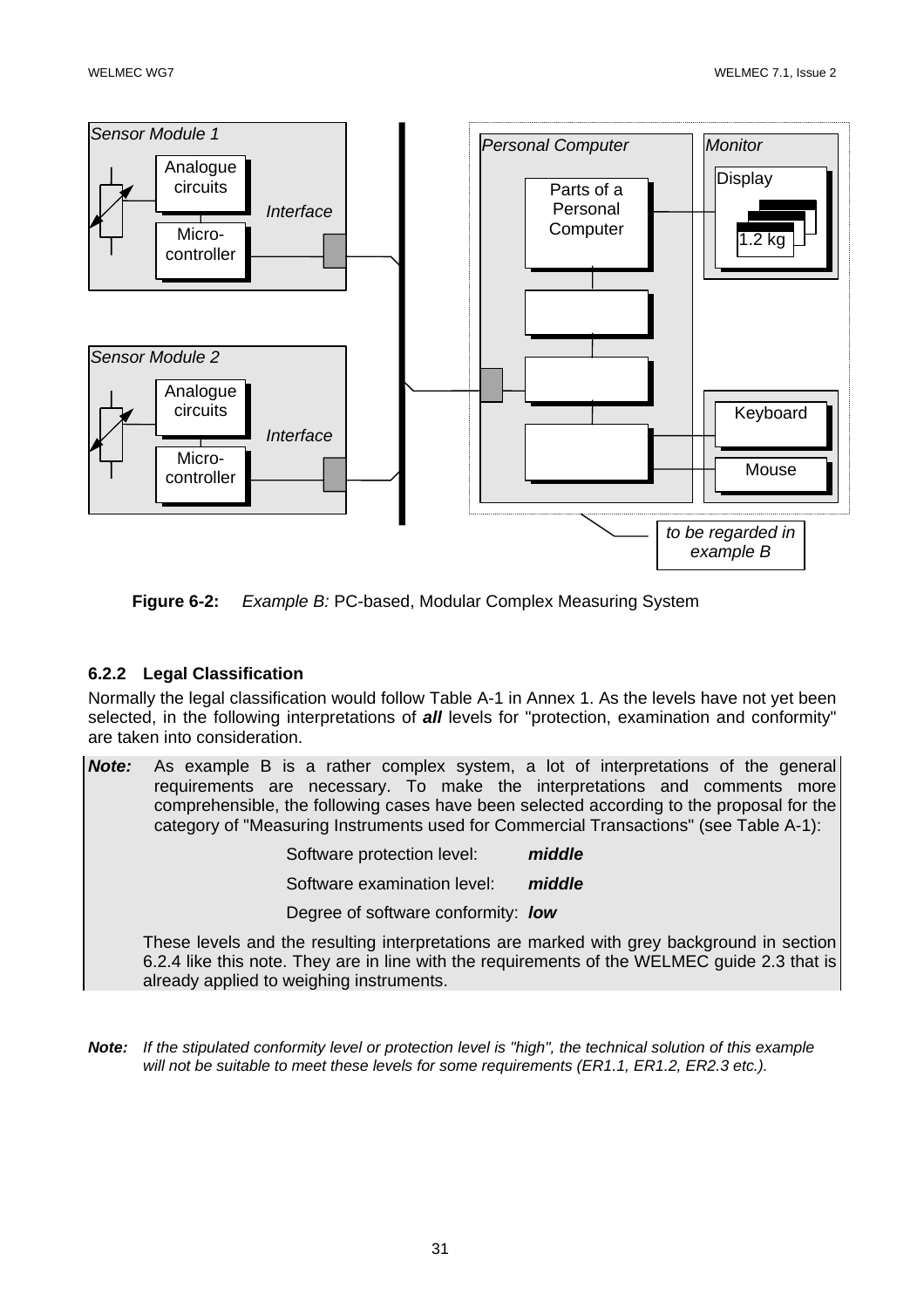## **6.2.3 Technical Classification**

The classification according to chapter 5 here only applies to the central device (personal computer) in the example.

| <b>Feature</b>                             | Case | <b>Explanation</b>                                                                                                                                                                                      |
|--------------------------------------------|------|---------------------------------------------------------------------------------------------------------------------------------------------------------------------------------------------------------|
| <b>Hardware configuration</b>              | e    | Modular System, some modules not under legal control, open<br>communication bus system.                                                                                                                 |
| User interface (shell)                     | h    | Free user shell with operating modes subject to control and<br>operating modes not subject to control in parallel.                                                                                      |
| <b>Software loading</b>                    | k    | Any program can be loaded. Loading can be realized by<br>changeable storages (floppy disc, CD-ROM etc) or by<br>downloading via interface from a server (to hard disc drive,<br>Flash ROM, EEPROM etc). |
| Software structure                         | m    | Parts of the software are subject to legal control. Other parts<br>that are not legally relevant are intended to be modified after<br>approval                                                          |
| Software environment                       | р    | The software subject to control is embedded into an<br>environment like a standard operating system that is not<br>especially constructed for the measuring purpose.                                    |
| <b>Fault detection</b>                     | r    | The presence of a defect is not obvious and cannot be easily<br>and simply checked using devices apart from the instrument<br>itself and there are no hardware means for fault detection.               |
| Long-term storage of<br>measurement values | t    | Measurement values are stored in the system for later legal<br>use.                                                                                                                                     |
| <b>Measuring principle</b>                 |      | v, x, z Single, non-repeatable, complex measurement                                                                                                                                                     |

In the following sections the cases are simply abbreviated by, for instance, (k).

## **6.2.4 Interpretation of the Essential Software Requirements**

The interpretation here only applies to the central device (personal computer) in the example.

#### *ER1.1: The software of a measuring instrument shall be designed so as to allow ready evaluation of its conformity to the requirements of this guide.*

In this example the manufacturer intends to change parts of the software that are not under legal control after type approval (m). Therefore it is necessary to separate the software into two parts (as is sound programming praxis today): One part shall contain all program modules that perform legally relevant functions or that influence legally relevant parameters and data. All program modules that are allowed to be changed, form the other part(s).

#### *Comments on examination level (ER1.1):*

- *Low:* The design and structure of the software cannot be tested by the normal metrological examination tests. The manufacturer *declares* (without supplying substantiating documentation) all required properties of the software being implemented correctly (e.g. software separation, protectiveness of software interface, intended modifications only in the legally non-relevant part). No examination verifying this declaration is performed.
- *Middle:* The design and structure of the software (software separation, software interfaces etc.) are examined on the basis of a description of the software functions supplied by the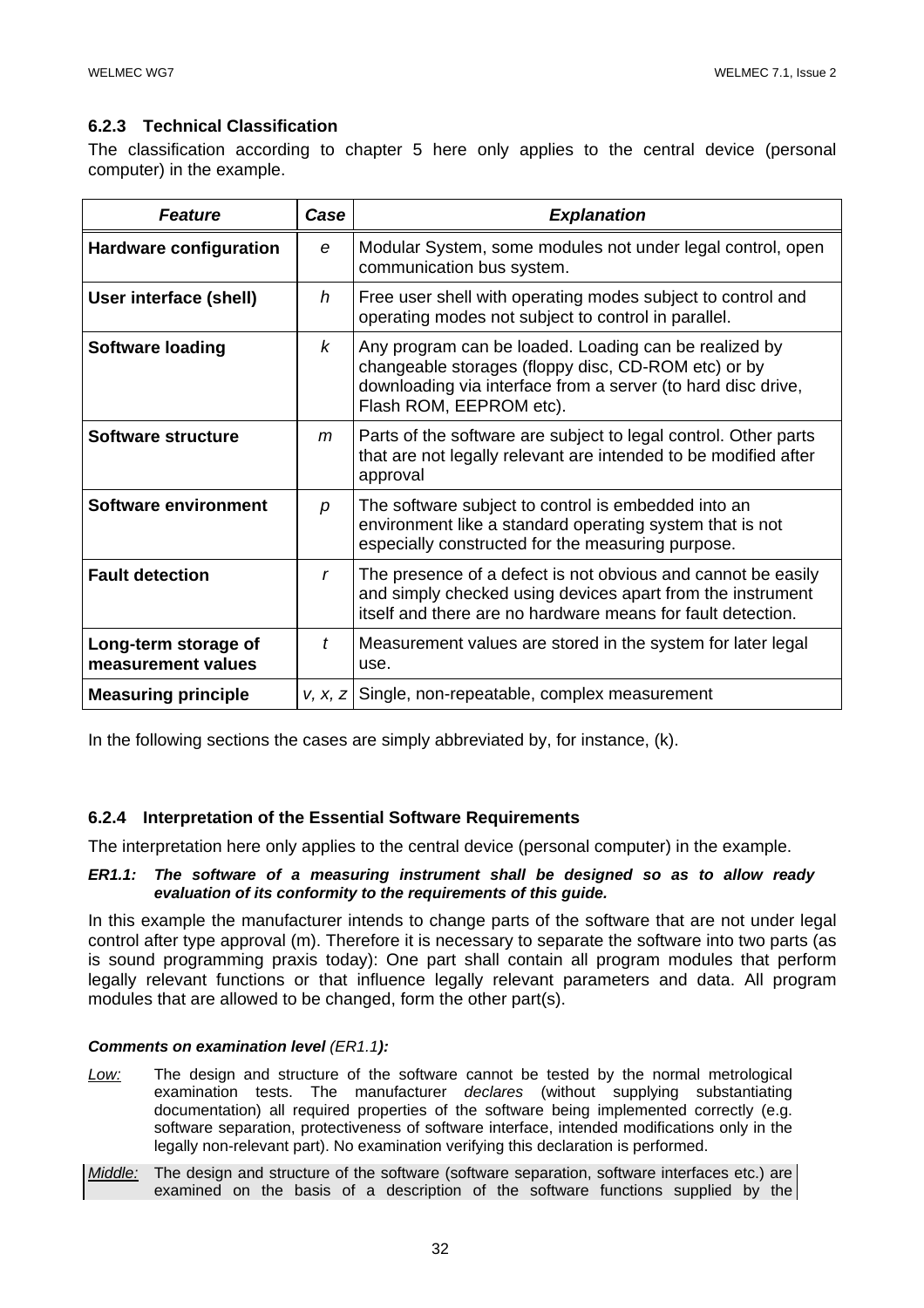manufacturer. It is verified whether the documentation contains all functions to form the measuring instrument and whether these are defined correctly and consistently.

*High:* The design and structure of the software (software separation, software interfaces etc.) are examined using the source code in addition to the steps of level middle.

#### *Comments on conformity level (ER1.1):*

*Low:* The manufacturer *declares* that the implemented software of each individual instrument is, and will be, *in conformity* with the approved documentation: The separation of the legally relevant software parts from other parts will be preserved for all versions of the legally nonrelevant part of the software to be realized in the future.

 The manufacturer shall inform the NB about modifications concerning the separation of the software.

 The approved software documentation is kept at the NB. Additionally the complete program code (executable code) of the measuring instrument may exceptionally be deposited.

*Middle:* The manufacturer shall keep the software part subject to legal control *identical* to the approved one.

Modifications of the part not subject to legal control are allowed without informing the NB as long as the software separation is observed. The manufacturer declares that the software separation will be preserved for all versions of the legally non-relevant part and he shall inform the NB about modifications concerning the separation of the software.

The approved software documentation and the complete program code (executable code) of the measuring instrument are kept at the NB.

*High:* It is not admissible that the software is modified at all. The design and structure described in the example is *not admissible* if conformity level high is stipulated!

#### *ER1.2: The legally relevant software shall be designed in such a way that it is not inadmissibly influenced by other software.*

In order to realize data flow between the two software parts and not to violate the separation (see ER1.1), a protective software interface shall be realized between the legally relevant software part and the software not subject to control. This interface comprises

- ° the interaction between the software parts (e.g. subroutine calls) and
- ° the data flow between the parts.

In this example the software subject to control is compiled into a library and programs not subject to control can call certain functions of this library to get data or to control some functions (object oriented style). The software interface is realized by the parameters of the called subroutines.

The legally relevant software part shall be designed in a way that the legally relevant functions, parameters and data are also not influenced by the software environment. As loading of software is not restricted technically on a personal computer as in this example, the "software environment" can be any program that is running in parallel. In this example the multitasking operating system (p) is assigned for protecting the functions of the relevant software against inadmissible influences by the software environment.

Measures must be taken to prevent the protective software interface from being circumvented either by the user (see comments on protection level and ER2.2) or by the programmer of the software not subject to legal control (see comments on conformity level). Additional preventions may be necessary to protect the presentation of the measurement values (see ER2.3).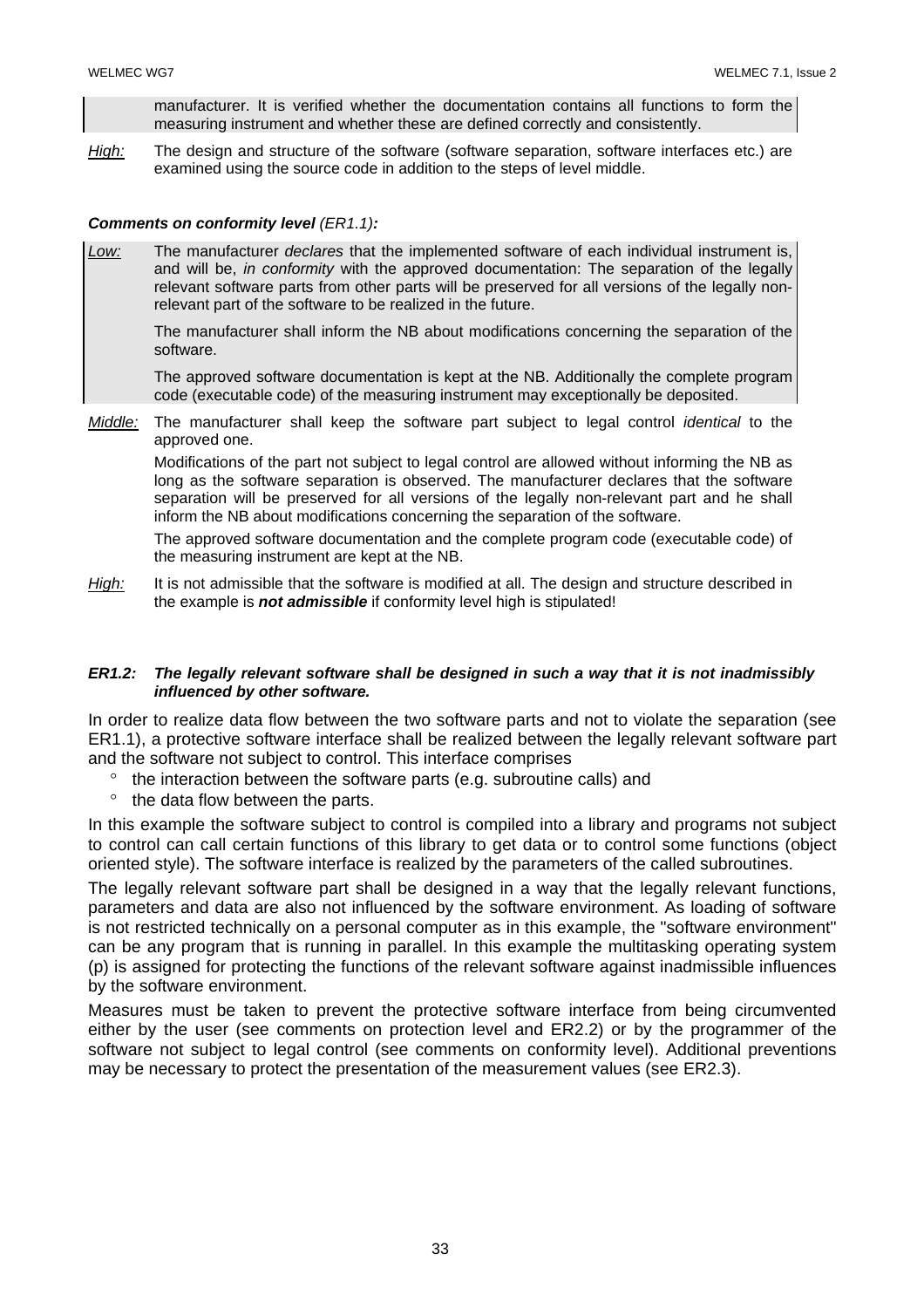#### *Comments on protection level (ER1.2):*

*Low:* No protection against circumvention of the software interface or influences from the software environment required.

#### *Middle:* See ER2.2.

*High:* Under the stipulated technical and legal conditions, the technical solution of this example is not suitable to realize a high protection level against tampering!

#### *Comments on examination level (ER1.2):*

- *Low:* The design and structure of the software cannot be tested by the normal metrological examination tests. The manufacturer *declares* (without supplying substantiating documentation) that all required properties of the software are implemented correctly (e.g. software separation, protectiveness of software interface, intended modifications only in the legally non-relevant part). No examination verifying this declaration is performed.
- *Middle:* The software interface is examined on the basis of the software documentation supplied by the manufacturer. It is verified
	- whether the software interface is protective i.e. that all documented commands and data input via the interface variables to the legally relevant software part do not inadmissibly influence it and whether the manufacturer has declared that no other commands than the documented ones are accepted
	- whether measures are taken that the software interface isn't likely to be circumvented (compilation of the legally relevant software into a library with an appropriate documentation for the application programmer would fulfil this)
	- ° whether the operating system is able to protect the legally relevant software from influences of the software environment (a multitasking operating system would fulfil this, however, see ER2.2)
- *High:* Additionally to the steps of level middle, the software interfaces are examined using the source code.

#### *Comments on conformity level (ER1.2):*

*Low:* The manufacturer *declares* that the software interface between the software of each individual instrument is protective.

 The manufacturer supplies a documentation of the software interface for the application programmer. Besides a description of the usage of the interface, this documentation contains the restrictions the programmer has to observe in order to guarantee that the interface is not circumvented.

 The manufacturer shall inform the NB about modifications concerning the software interface between the software parts.

 The approved documentation of the software interface is kept at the NB. Additionally the complete program code (executable code) of the measuring instrument may exceptionally be deposited.

*Middle:* The manufacturer shall keep the software that realizes the protective interface *identical* to the approved one.

 The manufacturer produces a documentation of the software interface for the application programmer. Besides a description of the usage of the interface this documentation contains the restrictions the programmer has to observe in order to guarantee that the interface is not circumvented.

Modifications of the part not subject to legal control are allowed without informing the NB as long as the protective software interface is not circumvented. The manufacturer shall inform the NB about modifications concerning the software interface.

The approved software documentation and the complete program code (executable code) of the measuring instrument are kept at the NB.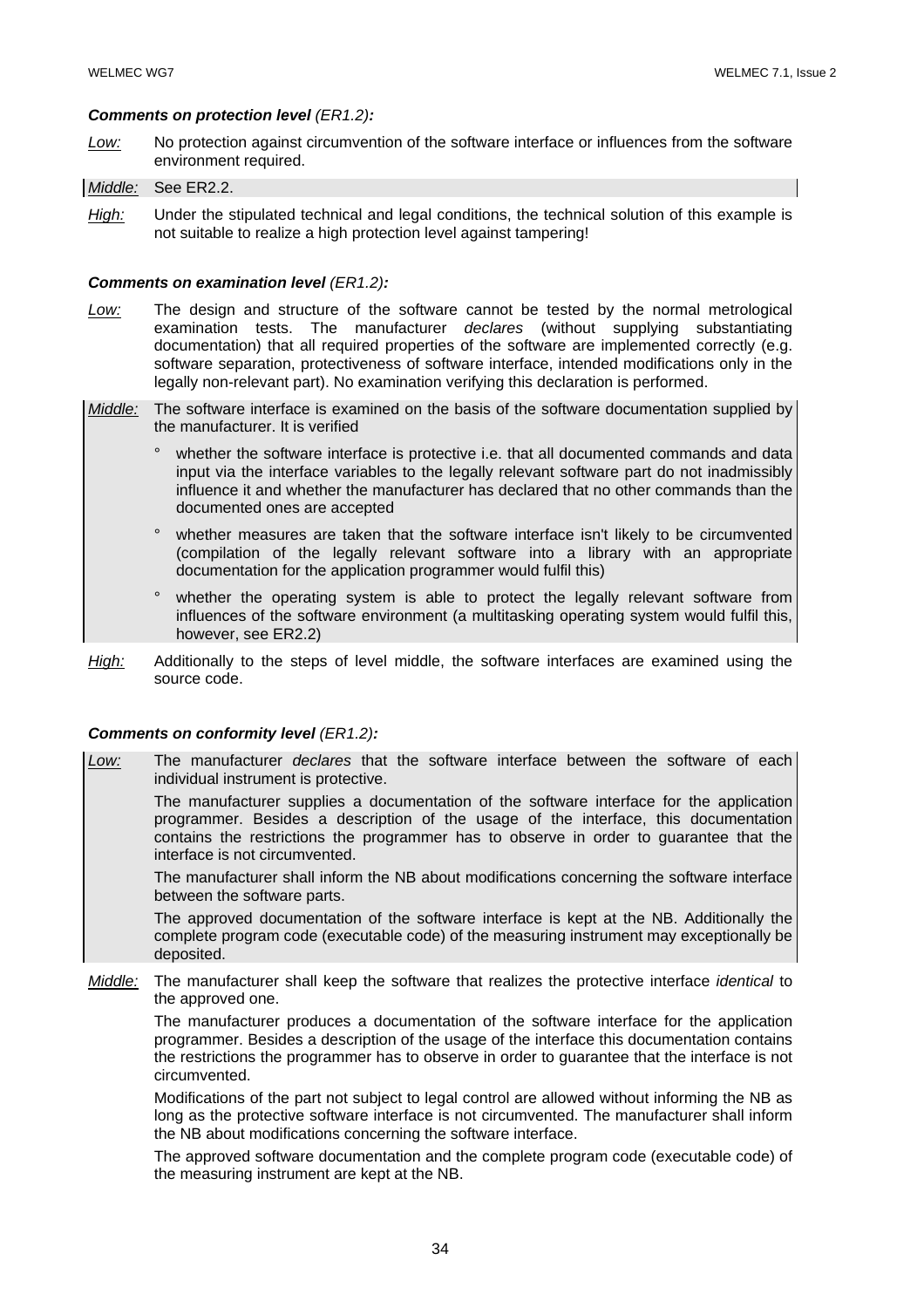*High:* It is not admissible that the software is modified at all. The design and structure described in the example is *not admissible* if conformity level high is stipulated!

#### *ER1.3: The legally relevant software shall be designed in such a way that it is not inadmissibly influenced via the interfaces of the device.*

The measuring system in the example consists of several sensor modules that are connected to a central device by an open bus. Data exchange between the sensor modules and the central device via the bus is necessary in order to get the final measurement result. There are three possible reasons for inadmissible influences to the measurement result:

- *1. the software in the central device could have inadmissible features that could be activated and controlled by inputs via the network interface,*
- *2. the data received by the central device could have been influenced or corrupted on their way from the sensor modules via the network,*
- *3. the data received by the central device from the network could have been generated by a sender other than a verified sensor module.*

As for no. 2 data transmission is addressed (see ER2.2). As for no. 3 tampering of the system is addressed (see ER2.2). No. 1 deals with the properties of the software that controls the interface of the device. To fulfil the ER1.3 in this sense the interface must be protective; see the following comments.

#### *Comments on protection level (ER1.3):*

*Low:* No protection against tampering of transmitted data or influencing the legally relevant software via the network interface is required.

*Middle/high:* If the software controlling the interface only lets pass commands that cannot inadmissibly influence the legally relevant functions and data of the software, no tampering via the interface is possible; it is protective. If the programmer realizes the interface software in this way, the technical solution of this example is suitable to guarantee level *middle and high* of protection against tampering.

As for protection of data in an open network see ER2.2.

#### *Comments on examination level (ER1.3):*

*Low:* It cannot be tested by the normal metrological examination tests whether interfaces are protective. The manufacturer *declares* (without supplying substantiating documentation) that no command can be received via the interface that inadmissibly influences legally relevant functions or data of the software. No examination verifying this declaration is performed.

*Middle:* The interface is examined on the basis of the software documentation that

- *° defines and documents the functions that can be controlled via the interface,*
- *° defines and documents the parameters that can be set or changed via the interface.*
- *° specifies the functions controlled and parameters set that are legally relevant.*

 It is examined whether the interface is protective i.e. that all documented commands and data input via the interface to the device do not inadmissibly influence its functions and data, and whether the manufacturer has declared that no other commands than the documented ones are accepted.

*High:* Additionally to the steps of level middle, the software that controls the interface is examined using the source code.

#### *Comments on conformity level (ER1.3):*

*Low:* The manufacturer *declares* that no command can be received via the interface that inadmissibly influences legally relevant functions or data of the software.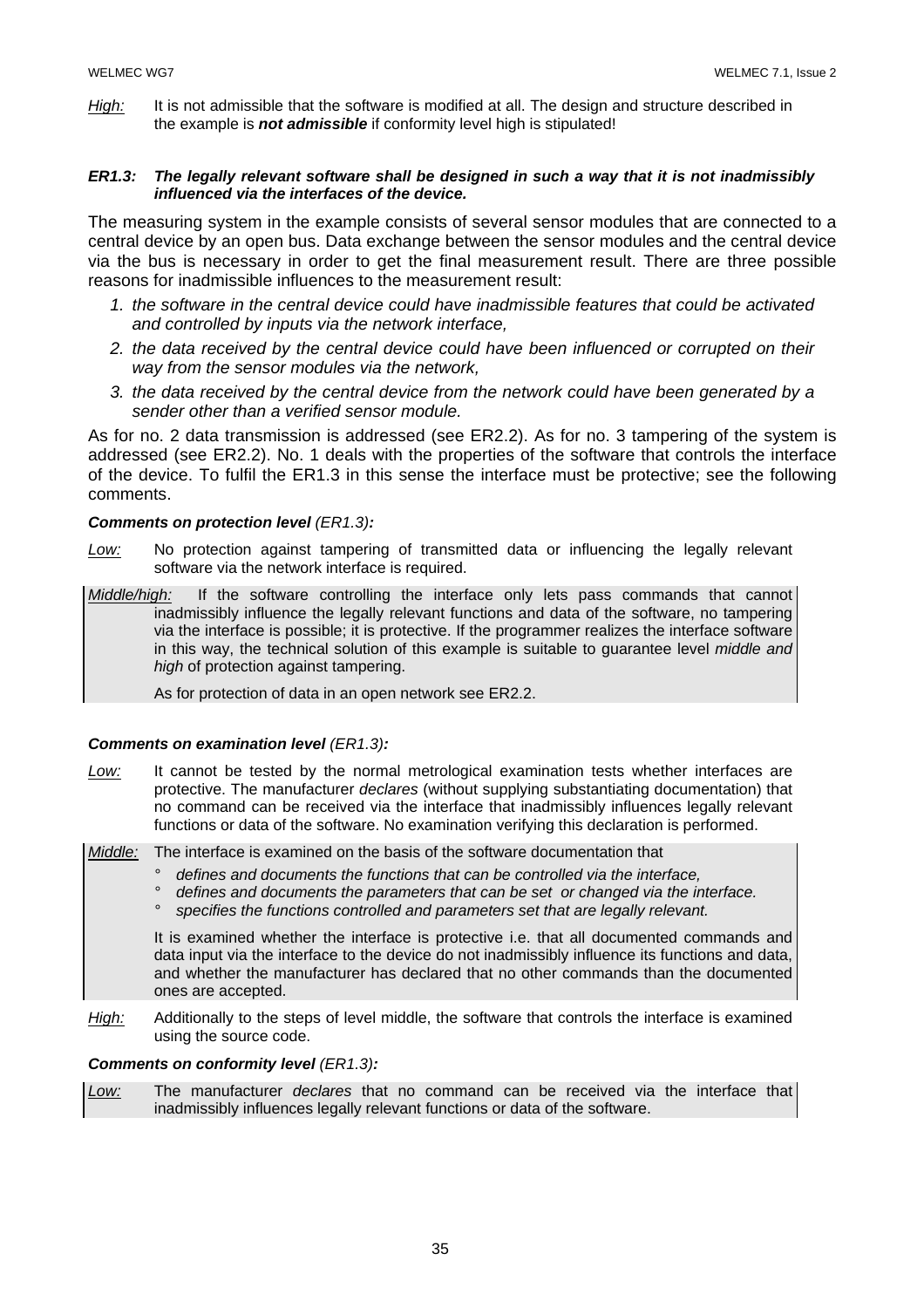*Middle/high:* The manufacturer shall keep the software that controls the protective interface identical to the approved one. He has to inform the NB about modifications concerning the software controlling the interface.

#### *ER2.1: Legally relevant programs and data shall be protected against accidental or unintentional changes.*

The following effects could lead to accidental or unintentional changes in the example system:

- ° *physical (electro magnetic, temperature, humidty etc.) effects within the device*
- ° *electro magnetic effects in the transmission channel*
- ° *software crashes, viruses*
- ° *unintentional loading, editing and storing of the program file with a text editor*
- ° *inadmissible properties of the software subject to control (e.g. it must not be possible to change device specific parameters unintentionally)*

#### *Comments on protection level (ER2.1):*

Protection level in the sense used here refers to *intentional* manipulations (see ER2.2).

#### *Comments on examination level (ER2.1):*

*Low:* The manufacturer *declares* (without supplying substantiating documentation) that measures are taken to detect accidental changes (within the devices as well as in the transmission channel) and to suitably react to them. No examination verifying this declaration is performed.

 As for unintentional changes the handling of the user shell is practically tested with the help of the operating manual.

 Certificates of tests according to the regulations in question (EMC, temperature, humidity etc.) are required.

*Middle:* The measures for detecting changes of data and programs are examined on the basis of the software documentation supplied by the manufacturer. It is verified whether

- ° a self checking algorithm is described (In this example: the program checks its integrity automatically e.g. by calculating a checksum over the executable code, comparing it with a nominal value and stopping if the code has been modified.)
- ° the transmission protocol enables the receiving program to detect accidental changes in the data set transmitted by the sensor modules to the central device (If a protection against *intentional* changes is realized, this requirement ER2.1 concerning accidental or unintentional changes is covered, too.)
- ° the handling of the user shell has to be documented completely by the manufacturer

 As for unintentional changes the handling of the user shell is practically tested with the help of the operating manual.

 Certificates of tests according to the regulations in question (EMC, temperature, humidity etc.) are required.

*High:* Additionally to the steps of level middle, the software that realizes the data transmission and the user shell is examined using the source code.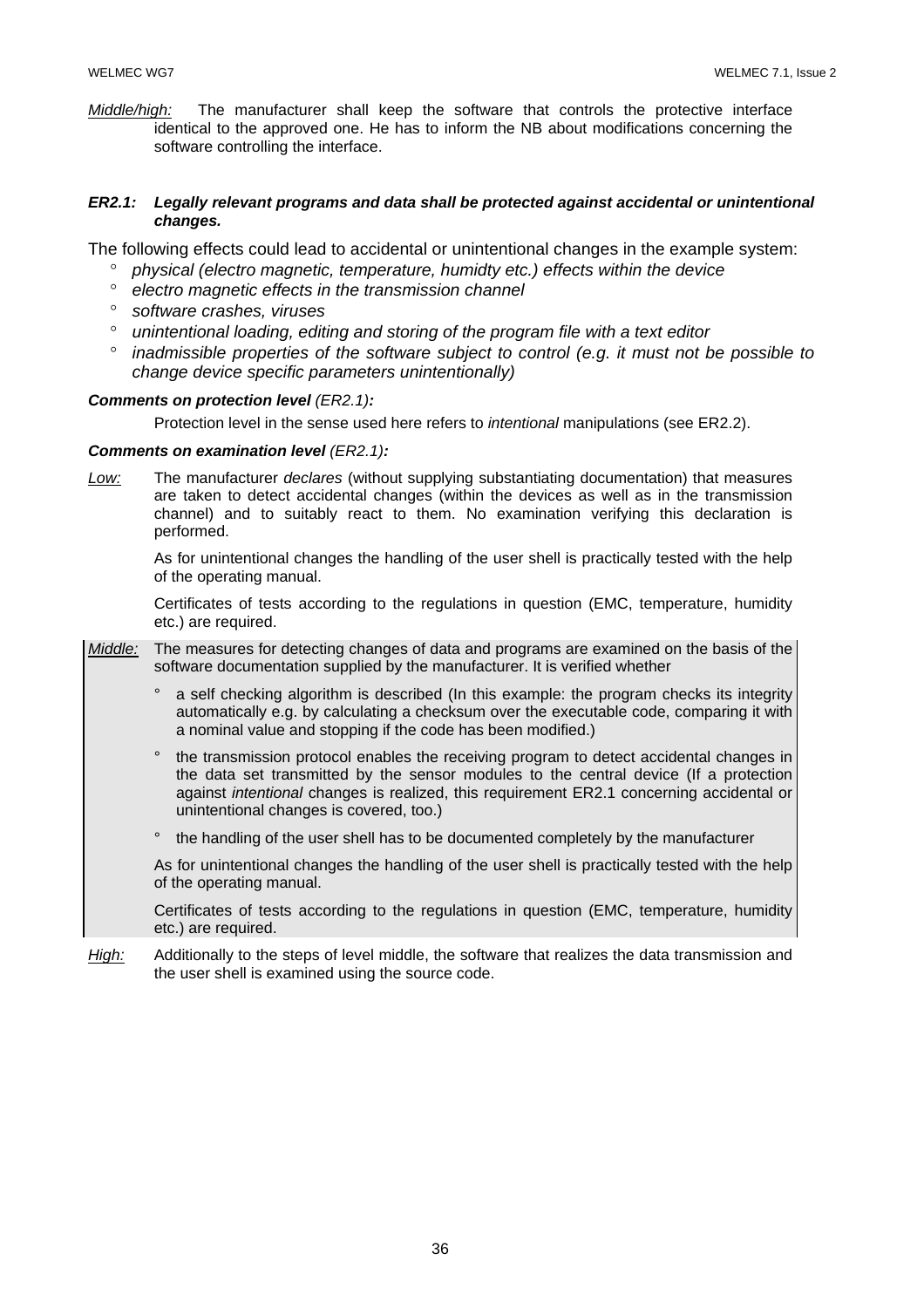#### *ER2.2: Legally relevant programs and data shall be protected against corruption or intentional changes by unauthorized persons.*

#### **Protection of program code** *(ER2.2)*

The central device has an open user shell (h) and tools like editors can be loaded.

#### *Comments on protection level (ER2.2, program code):*

*Low:* No protection measures against tampering are required.

*Middle:* The legally relevant program must be protected against intentional changes with simple common software tools (text editors). In this example the program checks its integrity automatically e.g. by calculating a checksum over the executable code, comparing it with a nominal value, and stopping if the code has been modified. It is supposed to be difficult enough for an intruder to modify the program code, find the checksum in the code, calculate a new one for the modified code and replace the old one only by aid of a text editor.

It is not possible to influence the running program by the aid of a text editor.

*High:* The legally relevant software must be protected against intentional changes with special sophisticated software tools (debuggers and hard disc editors, software developing tools) i.e. protection level according to the state of the art in data security like e.g. for financial transactions.

 The technical solution of this example would *not* be suitable to fulfil this protection level. Additional hardware units in the personal computer of the central device would be necessary to stop debugging (tracing) and to guarantee the integrity of the legally relevant program code.

#### *Comments on examination level (ER2.2, program code):*

*Low:* The manufacturer *declares* (without supplying substantiating documentation) that measures are taken to detect intentional changes and to suitably react on them. No examination verifying this declaration is performed.

The handling of the user shell is practically tested with the help of the operating manual.

- *Middle:* The measures for detecting changes of the legally relevant program are examined on the basis of the software documentation supplied by the manufacturer. It is verified whether
	- ° a self checking algorithm is described (In this example: the program checks its integrity automatically e.g. by calculating a checksum over the executable code, comparing it with a nominal value, and stopping if the code has been modified.)

 The software is practically tested. Especially the detection of code modifications is tested with help of a text editor.

*High:* Additionally to the steps of level middle, the software that realizes the detection of intentional changes and the user shell is examined using the source code.

## **Protection of type specific parameters** *(ER2.2)*

Type specific parameters are normally part of the program code. In this case all comments on the "Protection of program code" (see above) apply. If type specific parameters are stored separately from the program code the comments on "Protection of device specific parameters" (see below) apply.

## **Protection of device specific parameters** *(ER2.2)*

There is one difference between type and device specific parameters: in contrast to the constant type specific data there must be a possibility for adjusting the device specific data before legal verification. Adjusting must not be possible for the user and other unauthorized persons after legal verification. ER2.2 therefore has to be interpreted slightly differently from the interpretation concerning the program code, type specific parameters within the program code etc.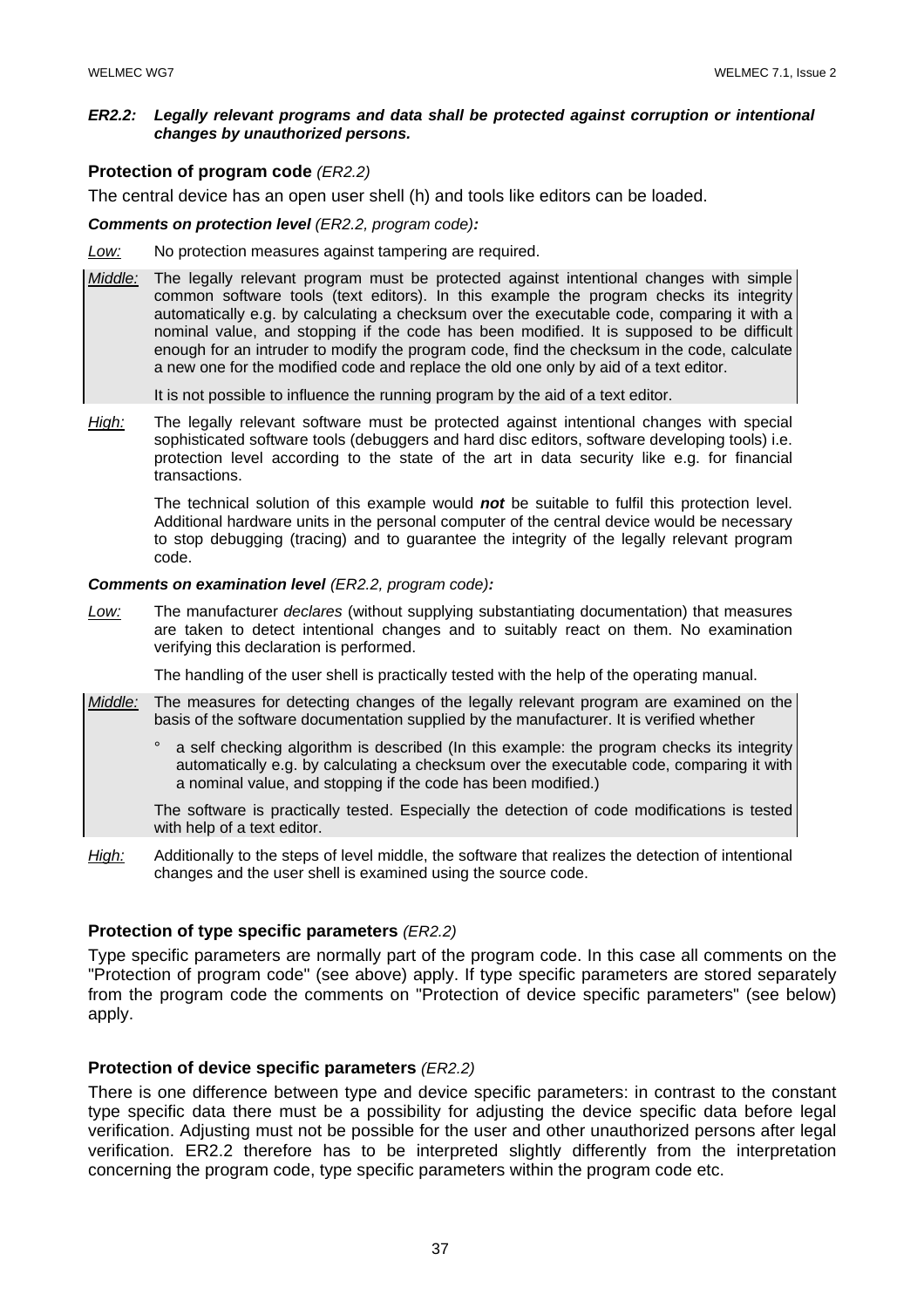#### *Comments on protection level (ER2.2, device specific parameters):*

*Low:* No protection measures against tampering are required.

*Middle/high:* Though for this level a text editor is supposed to be the only tool for tampering too, this is not enough because of the possibility of adjusting device specific parameters. It is necessary to seal the adjusting equipment mechanically or by electronic sealing *(definition according WG2, to be added)*. It is technically *not* possible to realize this in a standard personal computer like in this example.

 In this example all device specific parameters are stored in the sensor modules where they can easily be secured (similar to example A, 6.1).

#### *Comments on examination level (ER2.2, device specific parameters):*

*Low:* The manufacturer *declares* (without supplying substantiating documentation) that no device specific parameters are stored within the central device of this example. No examination verifying this declaration is performed.

 The software is practically tested with the help of the operating manual to check how the device specific parameters are set and whether securing is possible.

*Middle:* The manufacturer documents all device specific parameters. He describes where they are stored and how they can be secured.

 In the examination it is verified on the basis of the documentation that these parameters cannot be adjusted or changed by the user or other unauthorized persons.

 The user shell is practically tested. Especially the way device specific parameters are set has to be checked.

*High:* Additionally to the steps of level middle, the software is examined using the source code. Especially those parts that are responsible for storing the device specific parameters are examined. This software part must be blocked by any hardware means.

#### **Protection against circumventing a software interface** *(ER2.2)*

In this example a protective software interface is realized. Circumventing the interface *by the user* enables him to influence functions of the legally relevant software part or to change or modify variables or parameters that are not allowed to be set. See the items above concerning protection of program code, data and parameters.

#### **Protection of transmitted data** *(ER2.2)*

In this example, measurement values are transmitted via a network and received by the central device for final processing (e). Transmitted data must be protected for two reasons:

- ° *the data received by the central device could have been influenced or corrupted on their way from the sensor modules via the network (the data have lost their integrity),*
- ° *the data received by the central device from the network could have been generated by a sender other than a verified sensor module (the data are not authentic).*

*Comments on protection level (ER2.2, transmitted data):* 

*Low:* No protection measures against tampering are required.

*Middle: Integrity.* The legally relevant transmitted data must be protected against intentional changes with simple common software tools (text editors). This can be realized e.g. by an electronic signature (see 2.6) or by encryption.

 The security level depends on the algorithm and key length of the signature (or encryption). An acceptable solution for the protection level middle would be e.g. the CRC [11, 12] algorithm with a key / signature length of 2 bytes for each data set with one measurement value.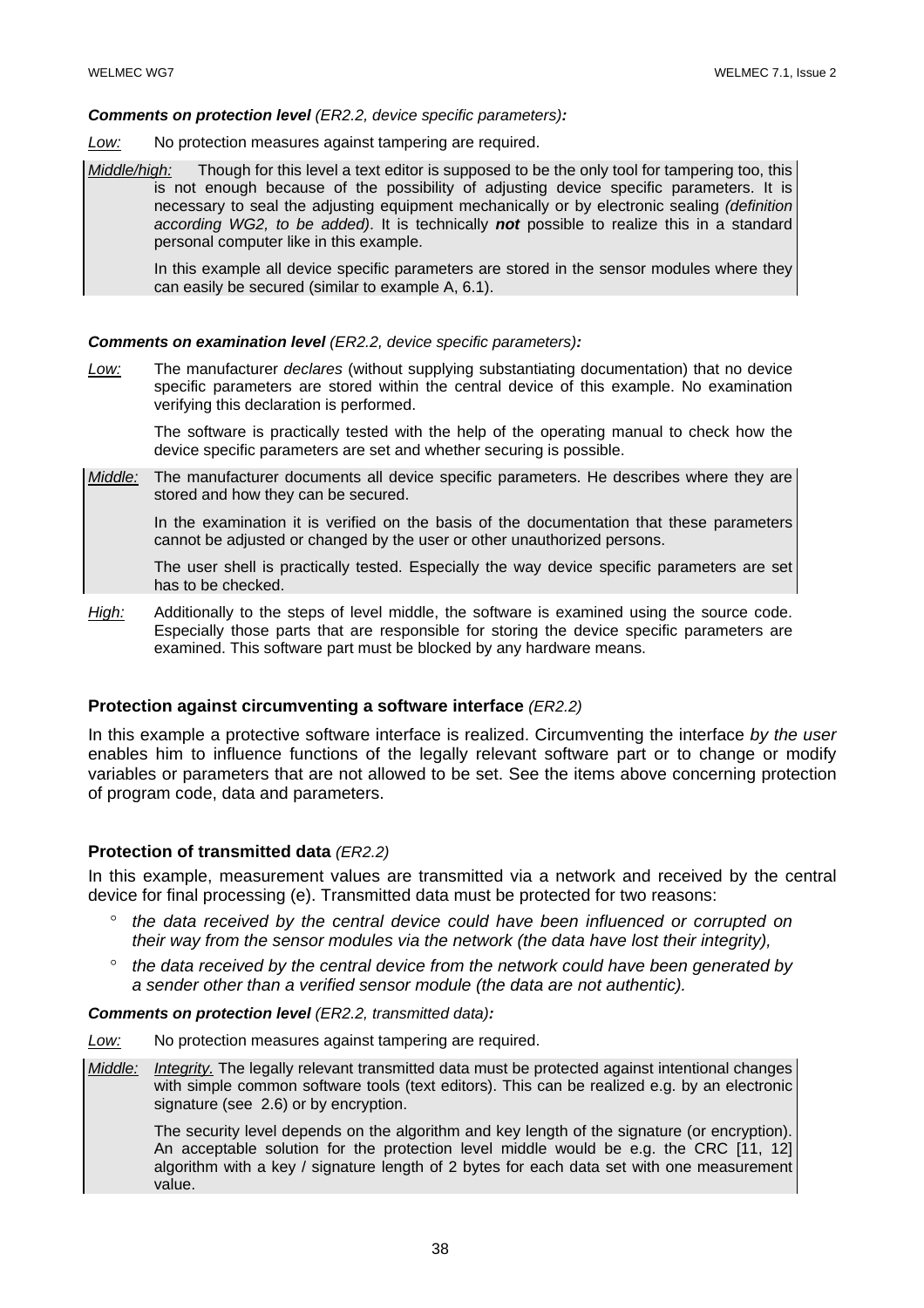*Authenticity.* The receiver of measurement values or other legally relevant data must be able to check whether the data have been sent by an authorized sender and whether the data are actual. An acceptable solution for the protection level middle would be e.g.

- *° the registration of the addresses of all legal senders on the net in the receiver, combining the sender's address with the measurement value, and then, after transmission, checking in the receiver whether the address is valid*
- *° combining a time stamp with the measurement value, then transmitting it and checking in the receiver whether it is actual*

 All relevant data necessary to finally process or re-verify a measurement value, including signature, sender address, time stamp etc. must be grouped in one data set and the signature must cover all fields of the data set.

Data that are detected as having been corrupted must not be used.

 The key used for checking or generating the signature must be treated as legally relevant data.

*High:* The legally relevant software must be protected against intentional changes with special sophisticated software tools (debuggers and hard disc editors, software developing tools) i.e. a protection level according to the state of the art in data security like e.g. for financial transactions.

 The same as for level middle applies, however, the signature algorithm and key length mentioned above are too weak. An acceptable solution for a signature algorithm would be e.g. DEA $^9$  with a minimum key length of 128 bits.

 But even if the algorithm and key meet the level high, the technical solution of this example would *not* be suitable to reach this protection level because the receiver (central device) is a standard personal computer with no appropriate protection means (see comment on ER1.2, protection level high).

## *Comments on examination level (ER2.2, transmitted data):*

- *Low:* The manufacturer *declares* (without supplying substantiating documentation) that measures are taken to detect intentional changes of data sets received from another module and to suitably react on them. No examination verifying this declaration is performed.
- *Middle:* The measures for detecting changes of transmitted legally relevant data are examined on the basis of the software documentation supplied by the manufacturer. It is verified whether
	- *° a suitable signature algorithm and sufficient key length is realized*
	- *° all data necessary to finally process and to protect transmitted measurement values are combined to a data set (necessary fields in the data set are e.g. measurement value, address of the sender, time stamp and current number of the measurement)*
	- *° the signature key cannot be read or explored by aid of a text editor*

*Practical test:* A data set is falsified and sent to the central device. The reaction to this error is checked.

*High:* Additionally to the steps of level middle, the software that realizes the detection of intentional changes and the signature generation is examined using the source code.

## **Protection of long-term stored data** *(ER2.2)*

In this example measurement values are stored by the central device for later legal use (t). There is a program subject to control for presenting stored values to the user. It enables him to find and clearly assign any earlier measurement result to a certain stored data set (within the appointed space of time).

<sup>–&</sup>lt;br>9 ) Specification of Algorithm DEA in [10]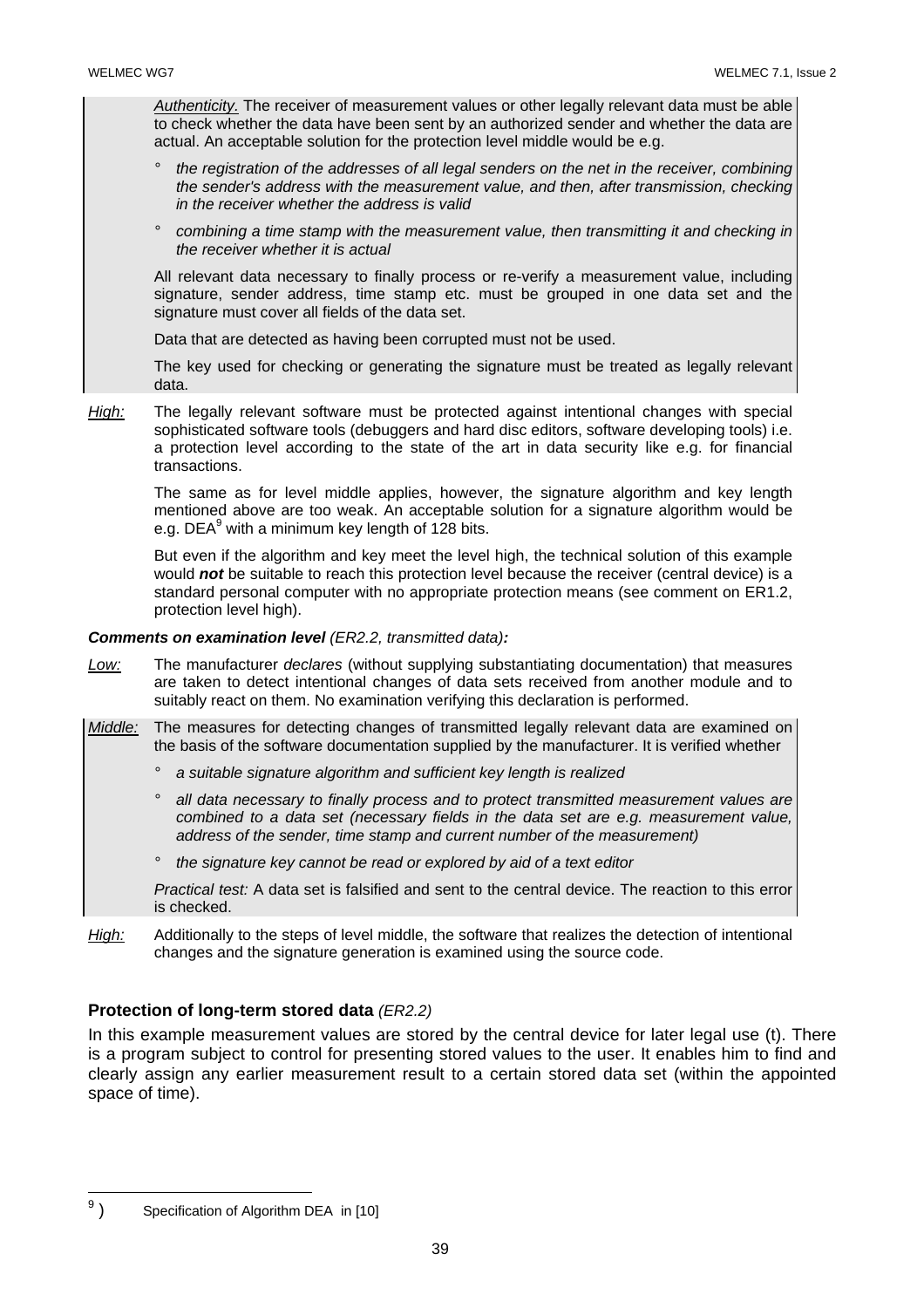#### *Comments on protection level (ER2.2, long-term stored data):*

- *Low:* No protection measures against tampering are required.
- *Middle: Integrity.* The legally relevant stored data must be protected against intentional changes with simple common software tools (text editors). This can be realized e.g. by an electronic signature (see 2.6) or by encryption.

 The security level depends on the algorithm and key length of the signature (or encryption). An acceptable solution for the protection level middle would be e.g. the CRC [11, 12] algorithm with a key / signature length of 2 bytes for the data set with one measurement value.

*Authenticity.* The user of the stored measurement values must be able to assign each value to a certain measurement. An acceptable solution for the protection level middle would be e.g.

- *° combine an ID like a unique (current) number with the measurement value*
- *° combine a time stamp with the measurement value*

 All relevant data necessary to re-verify a measurement value, including signature, file idnumber, time stamp etc. must be grouped in one data set and the signature must cover all fields of the data set.

Data that are detected as having been corrupted must not be used.

The key used for checking the signature must be treated as legally relevant data.

*High:* The legally relevant software must be protected against intentional changes with special sophisticated software tools (debuggers and hard disc editors, software developing tools) i.e. protection level according to the state of the art in data security like e.g. for financial transactions.

 The same as for level middle applies, however, the signature algorithm and key length mentioned above are too weak. An acceptable solution for a signature algorithm would be e.g. DEA $^{10}$  with a minimum key length of 128 bits.

 But even if the algorithm and key meet the level high, the technical solution of this example would *not* be suitable to reach this protection level because the program for signing and verifying a data set runs on a standard personal computer (central device) with no appropriate protection means (see comment on ER1.2, protection level high).

*Comments on examination level (ER2.2, long-term stored data):* 

- *Low:* The manufacturer *declares* (without supplying substantiating documentation) that measures are taken to detect intentional changes of stored data sets and to suitably react on them. No examination verifying this declaration is performed.
- *Middle:* The measures for detecting changes of stored legally relevant data are examined on the basis of the software documentation supplied by the manufacturer. It is verified whether
	- *° a suitable signature algorithm and sufficient key length is realized*
	- *° all data necessary to protect a stored measurement values are combined to a data set (necessary fields in the data set are e.g. measurement value, file id-number, time stamp of the measurement)*
	- *° the signature key cannot be read or explored by aid of a text editor*

*Practical test:* A stored data set is falsified in the central device using a text editor. The reaction to this error is checked.

*High:* Additionally to the steps of level middle, the software that realizes the detection of intentional changes and the signature generation is examined using the source code.

 $\overline{a}$ 

 $10$  ) Specification of Algorithm DEA in [10]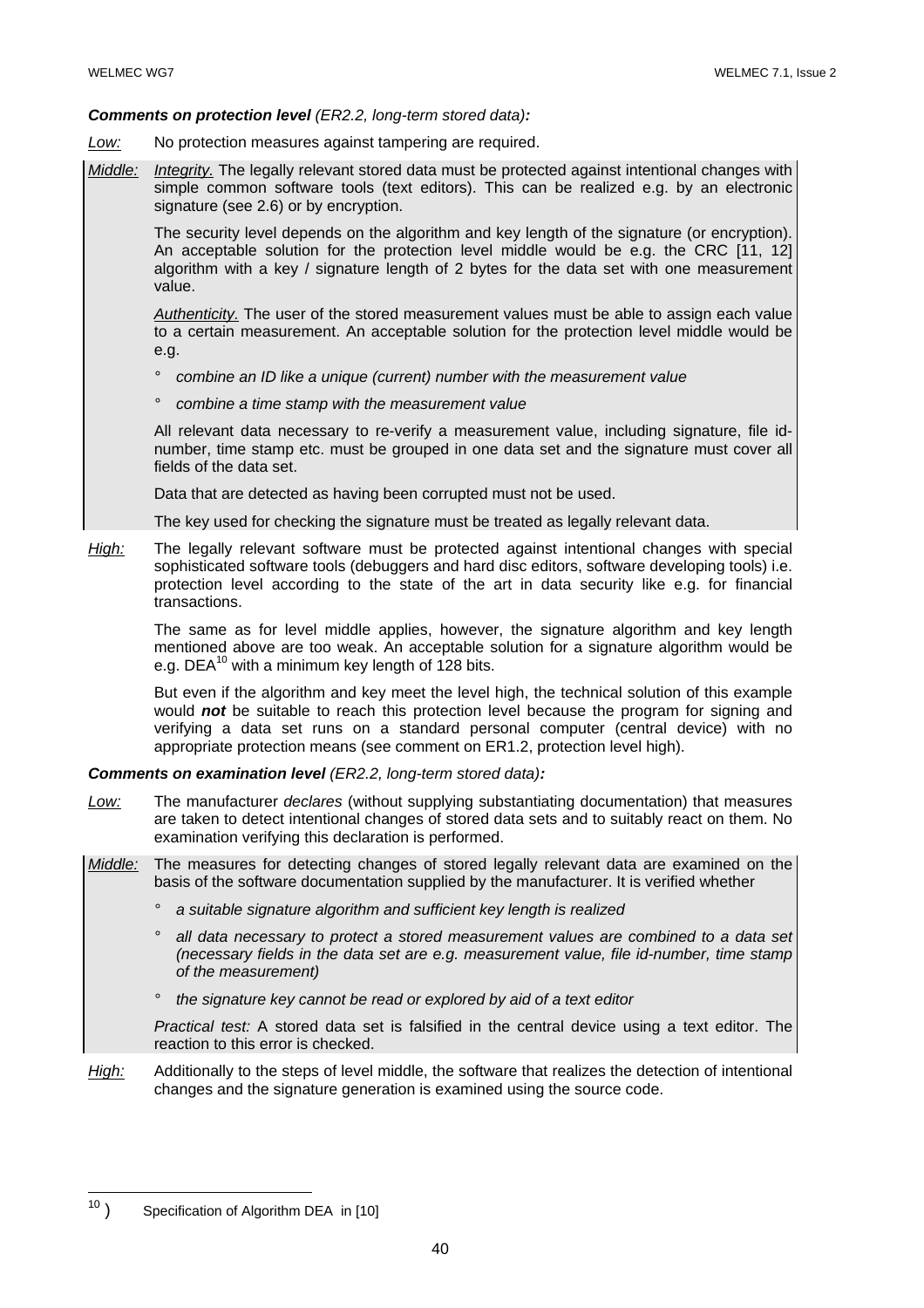#### *ER2.3: Only the approved and verified software is allowed to be used for legal purposes. It shall be clear and unambiguous that a presentation of a result is generated by a legally relevant program.*

If a standard personal computer with a windows operating system like in this example is part of the measuring system, two problems have to be solved to meet ER2.3:

- a program other than the approved one could be loaded either by the manufacturer when installing or by an unauthorized person when the system is in use  $(k)$ <sup> $k$ </sup>
- ° *programs other than the approved one could control the windows on the screen, and the presentation of the measurement values could be disturbed or inhibited (h, p)*  $h p$

#### **Installing of the program code subject to legal control** *(ER2.3)*

The manufacturer shall only install the approved software on the system for the legal purpose.

#### *Comments on conformity level (ER2.3):*

- *Low:* The manufacturer is allowed to correct the program code without changing the legal software identification. As far as legally relevant software parts are concerned (in the example: the library with subroutines subject to legal control) the Notified Body must, however, be informed in any case. At verification the appropriate authority or a responsible person checks by the legal software identification that the software implemented in the instrument is in *conformity* with the approved software.
- *Middle:* The legally relevant part of the implemented software (in the example: the library) has to be identical to the approved software. At verification the appropriate authority or a responsible person checks by the legal software identification (e.g. signature) that the software implemented in the instrument is *identical* with the approved software.

 The user can rely on the *sealings* and *verification mark* that the approved program has been installed.

*High:* If conformity level high is stipulated, the technical solution of this example system is *not* suitable. The entire software including the legally non-relevant parts has to be identical with the approved software, and modifications of software parts after type approval are not admissible.

## **Exchanging of the program code subject to legal control after verification** *(ER2.3)*

The software of a standard personal computer like the central device of the example system can be freely loaded even by the user (k).

#### *Comments on protection level (ER2.3):*

- *Low:* No protection measures against changing and substituting of the approved program are required.
- *Middle:* It is assumed that the only tool used for tampering with the system is a text editor, but not a compiler. A compiler would however be necessary to write a new program that has similar functions to the approved one. It is assumed that it is a criminal act to write such a program and substitute it for the approved one. Therefore no measures are required to inhibit loading of programs. (As for tampering with the code of the approved program and of data and parameters see ER2.2.)
	- *Note: If the manufacturer produces programs similar to the approved one, he shall not install them on a system to be legally verified and not make them available to the user of the approved system.*

<sup>|&</sup>lt;br>k ) Any program can be loaded. Loading can be realized by changeable storages (floppy disc, CD-ROM etc) or by downloading via interface from a server (to hard disc drive, Flash ROM, EEPROM etc).

 $h<sub>1</sub>$  ) Free user shell with operating modes subject to control and operating modes not subject to control in parallel.

 $P$  ) The software subject to control is embedded into an environment like a standard operating system that is not especially constructed for the measuring purpose.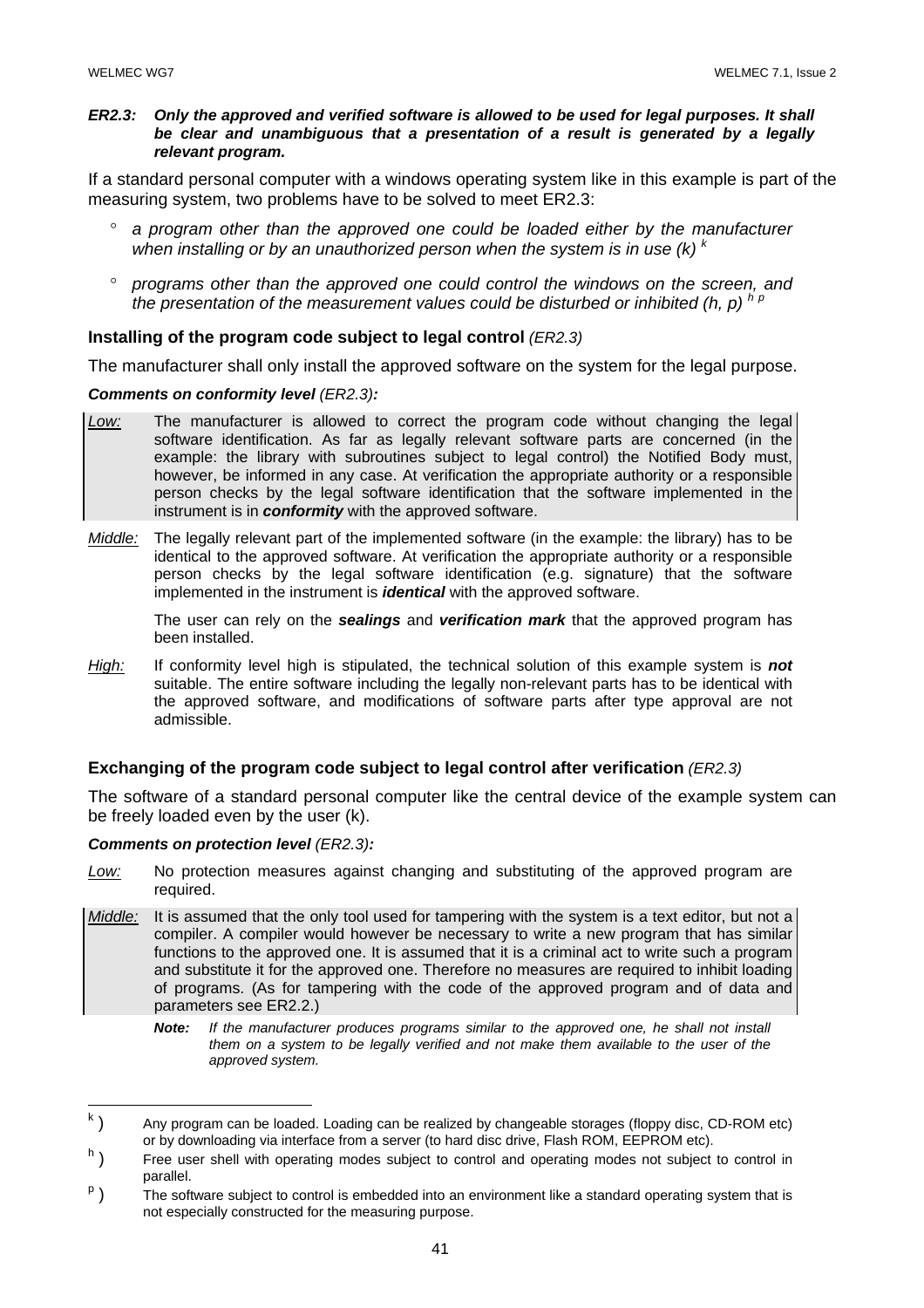*High:* If conformity level high is stipulated, the technical solution of this example system is *not* suitable.

#### *Comments on conformity level (ER2.3):*

- *Low/middle:* The user and the verification officer or the person responsible can verify whether the approved software is loaded and running by comparing the indicated legal software identification with that registered on the main plate of the device or in the type approval certificate.
- *High:* If conformity level high is stipulated, the technical solution of this example system is *not* suitable.

#### **Identifying the legally relevant presentation** *(ER2.3)*

In this example several programs can run in parallel. It is possible that not only the presentation of the legally relevant program is seen on the screen of the personal computer (h, p). Some restrictions must be observed in order to give priority to the legally relevant presentation.

#### *Comments on protection level (ER2.3):*

*Low:* No protection measures against indicating falsified measurement values are required.

- *Middle:* It is assumed that a text editor is used for tampering with the system. It cannot be excluded that a presentation of (falsified) values is generated with a modern (window) text editor. Therefore technical measures must be taken in the program subject to control to prevent this. There are three measures an acceptable technical solution should realize:
	- ° *Measurement values received from the sensor modules are only processed by the program part subject to control, and no access is given to other programs as long as the measurement values are not yet indicated (or stored in a long-term storage subject to control). At the moment they are displayed and/or stored they can be exported to program parts not subject to control.*
	- ° *The program subject to control generates a window on the screen for presentation of the relevant data that is always on top, overwrites all other windows and is refreshed in certain time intervals. If the window is not on top any more, processing of measuring values stops.*
	- The window for presenting the measurement values has to be designed in a way that it *cannot be mixed up with a window generated by a text editor. There must be a copy of the window generated by the program subject to control in the operating manual*.
	- **Note:** It is assumed to be a criminal act to write a program that is able to process and indicate the measurement values instead of or in parallel to the approved program.
- *High:* If conformity level high is stipulated, the technical solution of this example system is *not* suitable.

#### *Comments on examination level (ER 2.3):*

- *Low:* The manufacturer *declares* (without supplying substantiating documentation) that measures are taken to force the window of the program subject to control always on top and that measurement values are not exported to other programs until they have been displayed or stored. No examination verifying this declaration is performed.
- *Middle:* The measures for protecting the legally relevant presentation are examined on the basis of the software documentation supplied by the manufacturer. It is verified whether
	- *° measurement values are processed only by the legally relevant program until they have been indicated or stored*
	- *° the window for presentation of the measurement values is always on top*
	- *° the design of the window is not similar to a window of a text editor*

*Practical test:* It is practically tested that the measurement window cannot be suppressed and is always on top as long as measurement values are processed.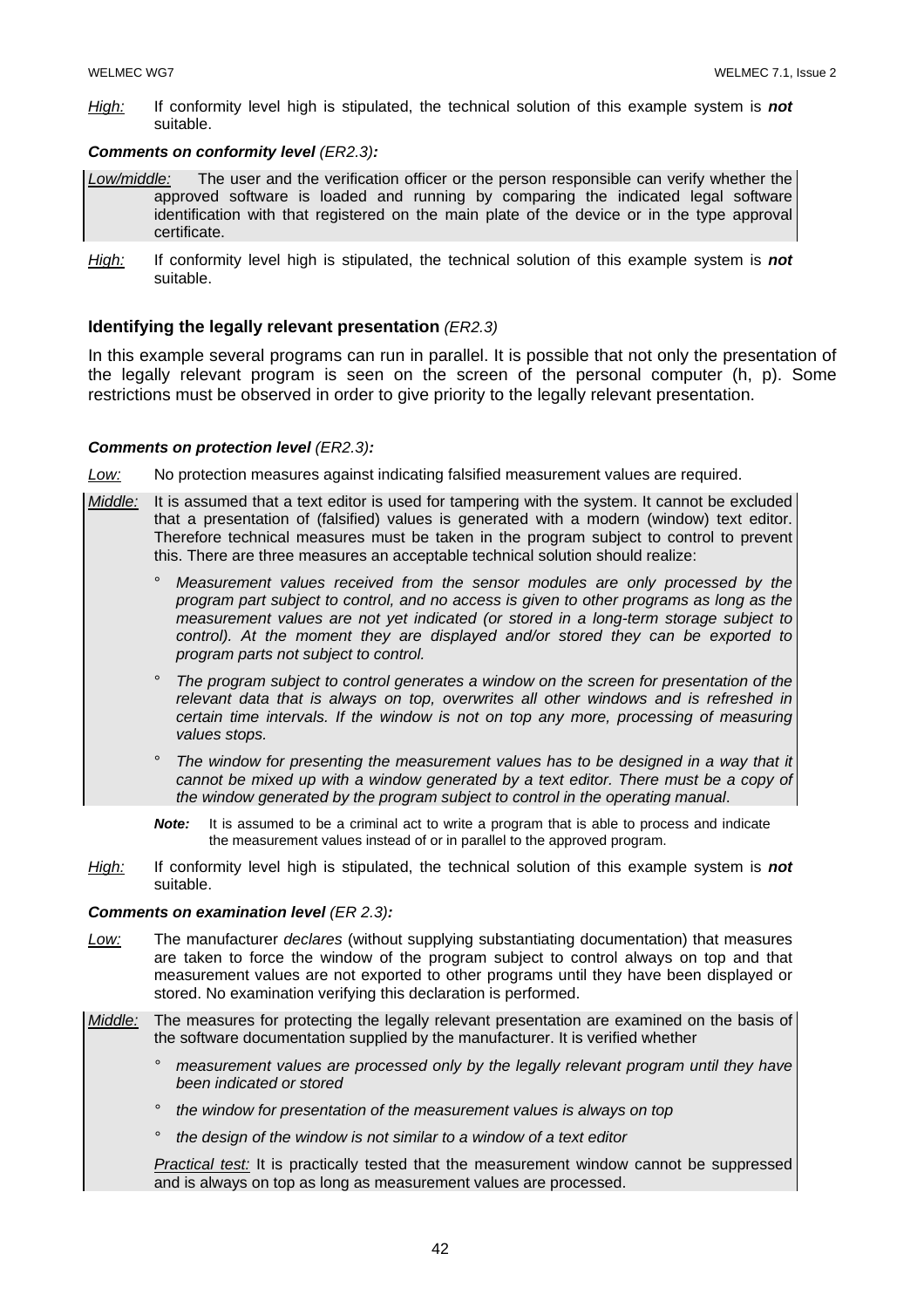*High:* Additionally to the steps of level middle, the software that realizes e.g. the refreshing of the measurement window is examined using the source code.

#### *ER2.4: Functional defects that can falsify measurement values in software controlled hardware shall be detected and acted upon.*

In the example some kinds of functional defects are detected and the software realizes the appropriate reaction (r)<sup>r</sup>.

#### *Comments on examination level:*

- *Low:* The instrument is tested practically with the help of the operating manual. As functional defects happen rather seldomly, the failure detection mechanism normally isn't tested.
- *Middle:* The failure detection mechanism described in the documentation is checked by simulating suitable failures.
- *High:* The failure detection mechanism is tested as in case middle. Additionally other failures are simulated and the reaction of the instrument is judged.

#### *ER3.1: The software shall not inadmissibly be modified after type approval.*

What kind of modifications are admissible depends on the level of the required conformity level:

#### *Comments on conformity levels:*

*Low:* The implemented software of each individual instrument is in conformity with the approved documentation. Regardless of minor corrections of the source code the functionality remains identical to the technical documentation: ° Modifications of the legally relevant software are allowed as long as the documented functions and characteristics of the approved instrument remain unchanged. The  $NB<sup>11</sup>$ ) must, however, be informed. Changes of documented functions and characteristics require additional approval by the NB and a new legal software identification. ° Modifications of the part not subject to legal control are allowed without informing the NB as long as the software separation is observed and exclusively the approved software interface is used. ° The approved software documentation is kept at the NB. Additionally the complete program code (executable code) of the measuring instrument may exceptionally be deposited. *Middle:* The legally relevant part of the implemented software of each individual instrument is identical to the approved software: Because of the identity, modifications of the legally relevant software lead to a new legal software identification. The NB gives an additional approval in this case. ° Modifications of the part not subject to legal control are allowed without informing the NB as long as the software separation is observed and exclusively the approved software interface is used. ° The approved software documentation and the complete program code (executable code) of the measuring instrument are kept at the NB. *High:* The entire software of each individual instrument is identical to the approved software: Because of the identity, modifications of any part of the software lead to a new legal software identification. The NB gives an additional approval in this case. The approved software documentation and the complete program code (executable code) of the measuring instrument are kept at the NB.  $\overline{a}$  $\mathbf{r}$ )

 <sup>)</sup> The presence of a defect is not obvious and cannot be easily and simply checked using devices apart from the instrument itself and there are no hardware means for fault detection.

 $11$ ) NB - Notified Body or design examiner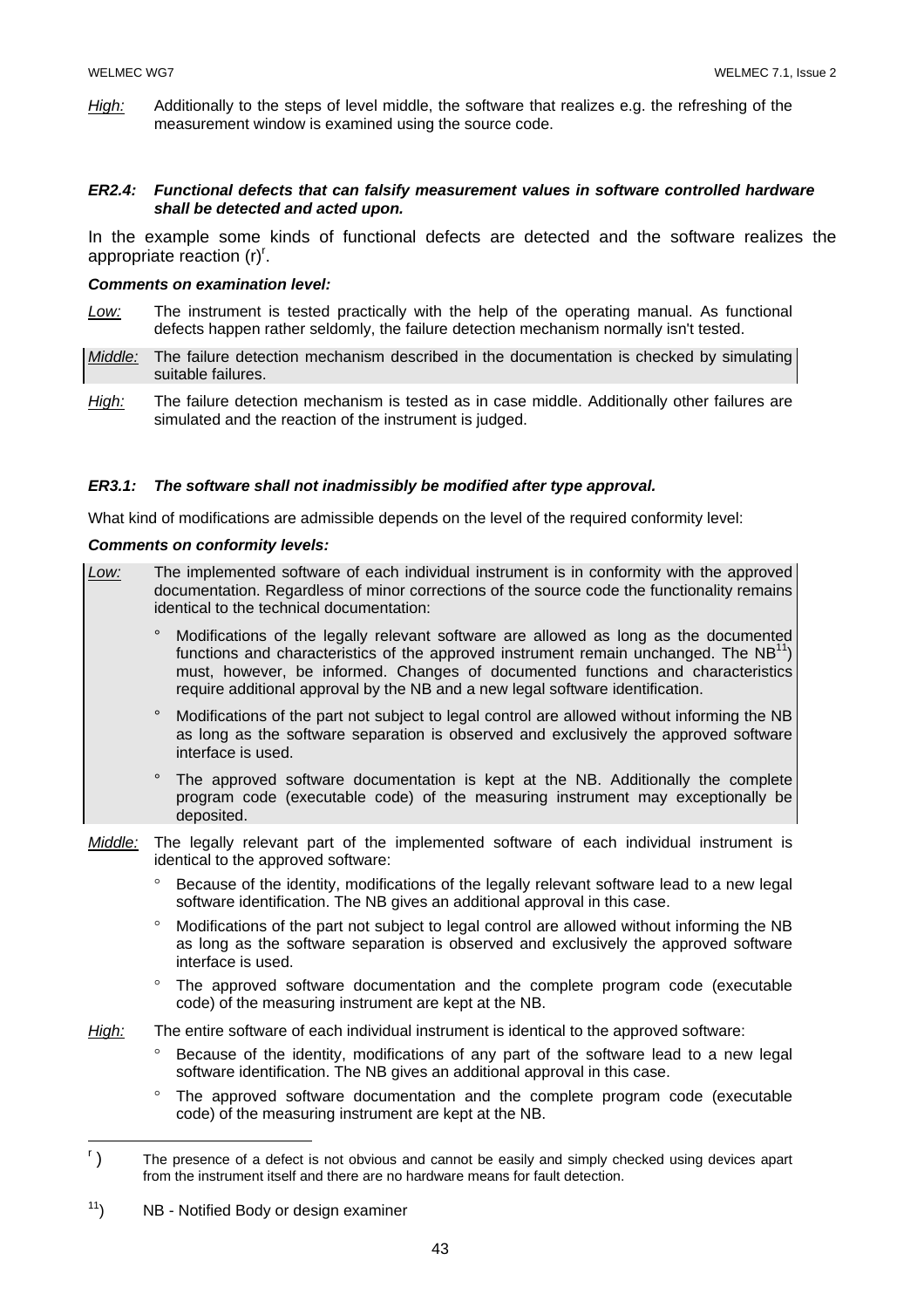#### *ER3.2: For the verification of conformity an identification of the legally relevant software and suitable instructions shall be available.*

An instruction for the user and verification officer must be provided that explains how to indicate the legal software identification number. It depends on the level of the required conformity level how the conformity of the individual instrument is checked:

#### *Comments on conformity levels:*

- *Low:* The implemented software of each individual instrument is in conformity with the approved documentation. Regardless of minor corrections of the source code the functionality remains identical to the technical documentation:
	- ° At verification the conformity with the approved software is checked by a legal software identification that is mentioned in the type approval certificate. The legal software identification may be displayed either on demand or automatically on start up or cyclically).
- *Middle:* The legally relevant part of the implemented software of each individual instrument is identical to the approved software:
	- ° At verification the conformity with the approved software is checked by a legal software identification (signature) that is mentioned in the type approval certificate.
- *High:* The entire software of each individual instrument is identical to the approved software:
	- ° At verification the conformity with the approved software is checked by a legal software identification (signature) that is mentioned in the type approval certificate.

#### *ER4.1: The functionality of the instrument shall be testable.*

As assumed in the description of the example system, a complex measurement process is realized here. The metrological tests are difficult and cannot be repeated very often.

#### *Comments on examination level:*

- *Low:* The manufacturer supplies the results of measurement series, a description of the conditions during the measurements and a declaration that these measurement values have been made with the software version that is to be approved. The measurement results are checked by the examiner. Other features of the software that are not covered by these measurements don't need to be made testable by the manufacturer. It is sufficient that he declares that these untested features conform with the requirements (protectiveness of an interface, failure detection and reaction etc.).
- *Consequence for the manufacturer/applicant:* Sufficient measurements have to be performed and compared to nominal values. The results shall be documented. The arrangement of the measuring equipment and the conditions during the measurements shall be documented.
- *Middle:* The metrological input signals for the interpreting parts of the software are simulated by a special test device or by test software. The results that are calculated by the software of the instrument are treated as if they were real measurement values. In this example there is no special interface necessary to enter simulated values because the communication bus is suitable to connect a simulator and to enter simulated data sets.

 Some practical tests on the basis of the special software documentation are performed in addition to these simulator tests. From the result of this analysis the examiner can derive additional tests on the real instrument (e.g. test the functioning of the failure detection and reaction).

 *Consequence for the manufacturer/applicant:* The instrument shall be equipped with one or more interfaces for monitoring measurement signals or data streams or for entering simulated signals or data streams. If need be, he shall make available a suitable simulator device or program.

*High:* The metrological input signals for the interpreting parts of the software are simulated by a special test device or by test software. The results that are calculated by the software of the instrument are treated as if they were real measurement values. In this example there is no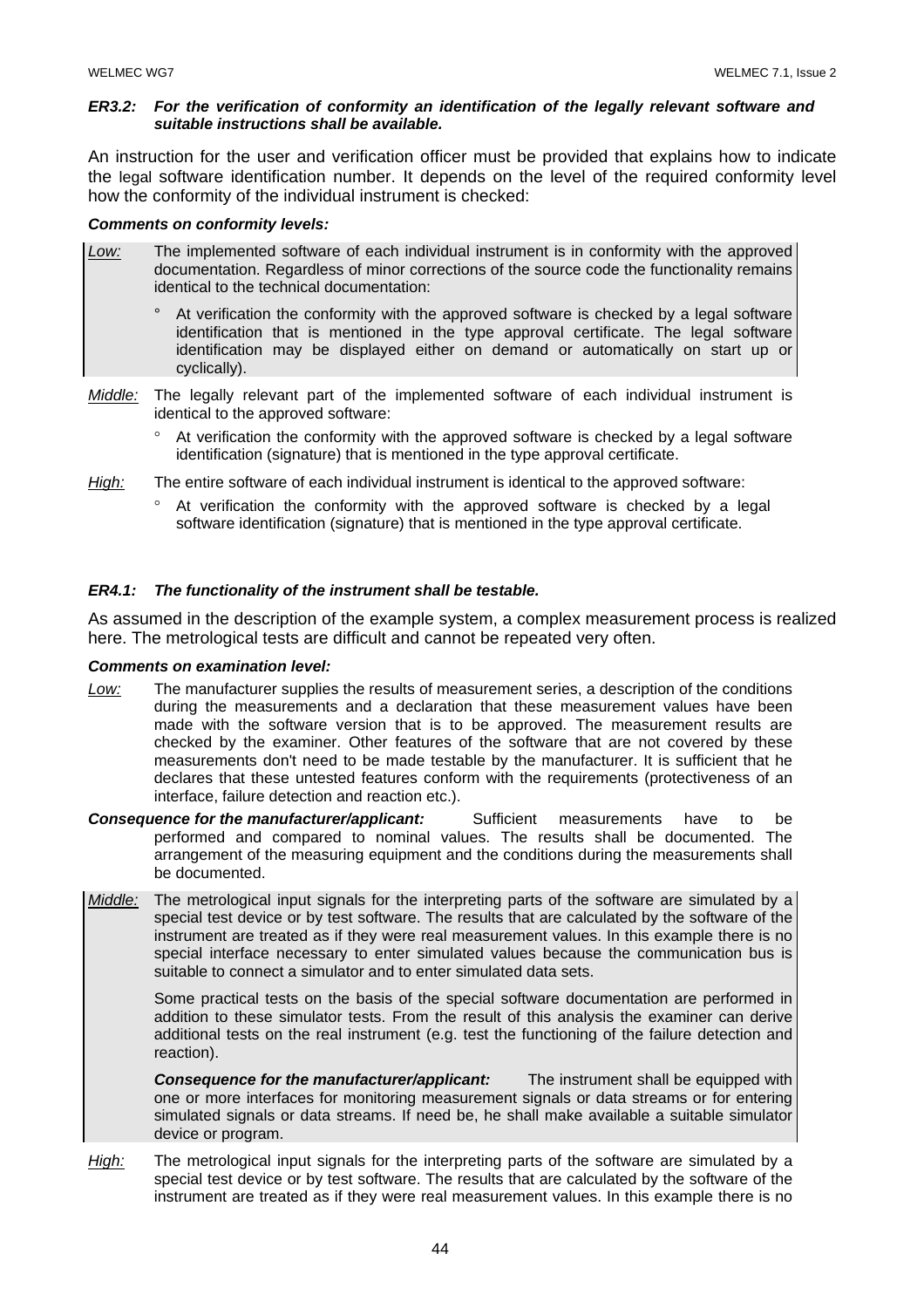special interface necessary to enter simulated values because the communication bus is suitable to connect a simulator and to enter simulated data sets.

The source code has to be supplied. Still the metrological simulator performance test is not obsolete because it is very effective. However, parts of the software can be tested either "manually" (well-known methods: code inspection, walk-through etc.) or by the aid of software analyzing tools. Typical examples for such spot check tests are the protectiveness of interfaces, the separation of software into parts etc.

*Consequence for the manufacturer/applicant:* The instrument shall be equipped with one or more interfaces for monitoring measurement signals or data streams or for entering simulated signals or data streams. If need be, he shall make available a suitable simulator device or program.

#### *ER5.1: The legally relevant software including its hardware and software environment shall be suitably documented.*

For modules of a measuring system like in this example (technical class see 6.2.3), at least the following documentation has to be supplied by the manufacturer:

#### *Comments on examination level:*

- *Low:* The operating manual and a technical documentation is supplied by the manufacturer. No additional special software documentation is required. The documentation should contain the manufacturer's declarations about some features of the instrument that are not tested (e.g. that an interface is constructed to be protective) and the legal software identification.
- *Middle:* In addition to the documentation of level low the special software documentation shall comprise:
	- ° detailed description of all legally relevant software functions, legally relevant parameters that determine the functionality of the instrument
	- ° description of the measuring algorithms (e.g. price calculation and rounding algorithms)
	- ° description of the menus and dialogues
	- ° legal software identification
	- ° complete description of commands and parameters via the protective interface, including a declaration of completeness of this description
	- ° complete description of commands and parameters via the protective software interface, including a declaration of completeness of this description
	- ° description of data sets of stored or transmitted data
	- ° necessary characteristics of the operating system and of the hardware of the computer
	- reference to the requirements of this quide
	- ° operating manual
- *High:* In addition to the documentation of level "middle" the source code (as a file) has to be supplied by the manufacturer together with some auxiliary documentation like
	- ° logic diagram of the software (e.g. flow chart or Nassi-Shneidermann diagram)
	- ° detailed description of the functions of each legally relevant software module
	- ° description of data structures (transmitted data sets)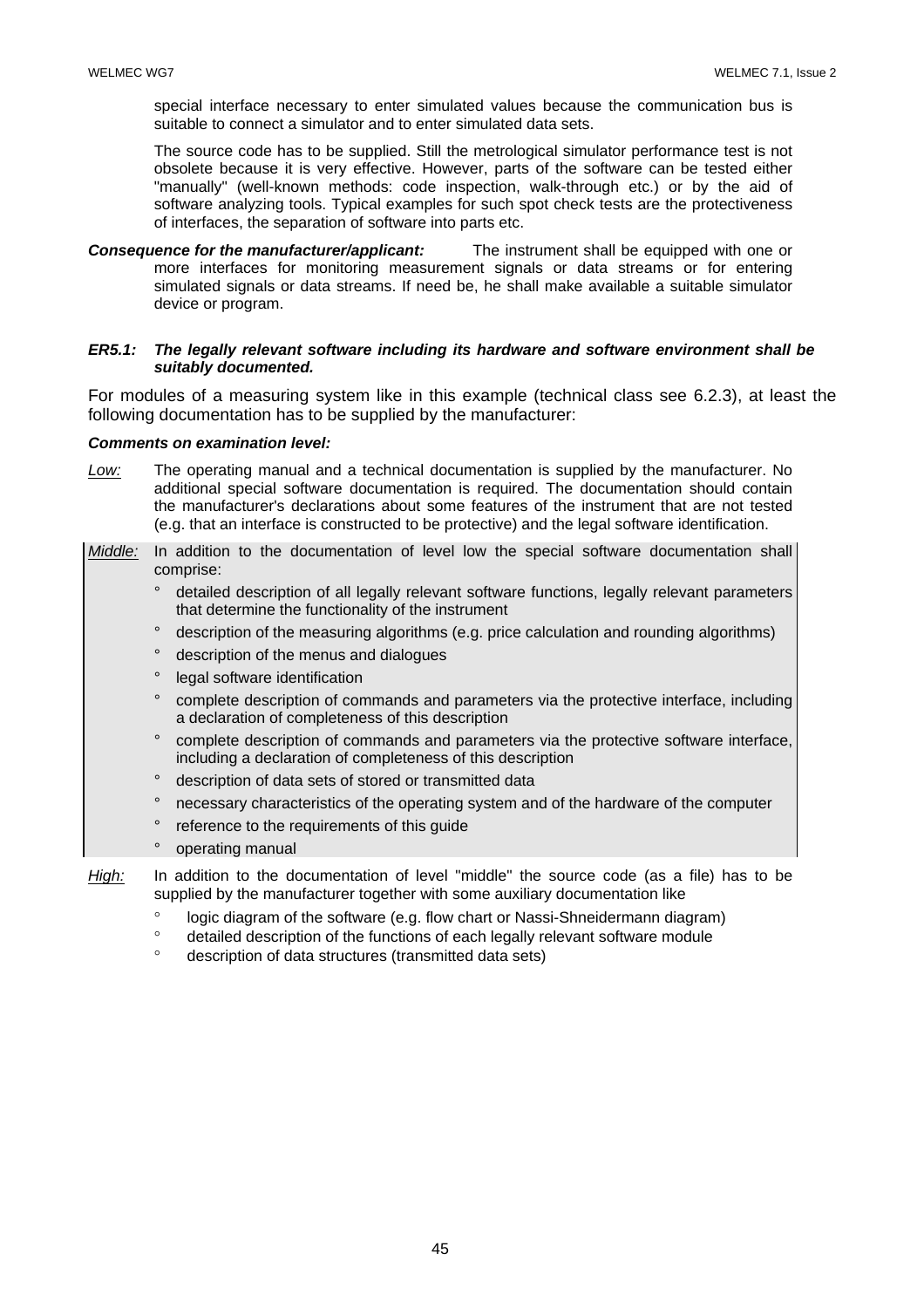## **7 References and Other Literature**

- [1] Directive 2004/22/EC of the European Parliament and of the Council of 31 March 2004 on measuring instruments. Official Journal of the European Union L 135/1, 30.4.2004
- [2] Council Directive 90/384/EEC on the harmonization of the laws of the Member States relating to non-automatic weighing instruments. Official Journal of the European Communities, L 189, Vol. 33, 20.7.1990, 1-16
- [3] Guide for Examining Software (Non-automatic Weighing Instruments), WEMEC 2.3, 1995
- [4] IEC 65(Sec)183 Software Documentation, 1994
- [5] ISO 7498-1 to -4, Information technology Open Systems Interconnection, 1989 1997
- [6] ISO/IEC 9126 Information technology; Software product evaluation, October 1994
- [7] ISO/IEC 12119 Information technology; Software packages; Quality requirements and testing, August 1995
- [8] Information Technology Security Evaluation Criteria (ITSEC), June 1991, Version 1.2, Document COM(90) 314, Luxembourg
- [9] ISO 8731-1:1987 Banking Approved algorithms for message authentication Part 1 : DEA
- [10] ISO 10126-2:1991 Banking Procedures for message encipherment Part 2: DEA algorithm
- [11] ITU-T (formerly CCITT) V.42
- [12] ISO/IEC 13239 Information technology Telecommunication an Information exchange between systems -High-level data link control (HDLC) procedures, 1996
- [13] Security of computerized instruments, Jean-François Magana, OIML Bulletin Volume XL, Number 3, July 1999
- [14] ISO 2382-1, Information technology, Part 1: Fundamental Terms, 1993 ISO 2382-7, Information technology, Part 7: Computer Programming, 1989
- [15] Software Requirements and Validation Guide, Version 1.00, 29 October 2004, European Growth Network "*MID-Software",* contract number G7RT-CT-2001-05064, 2004
- [16] Software Guide (Measuring Instruments Directive 2004/22/EC), WEMEC 7.2, Issue 1, 2005